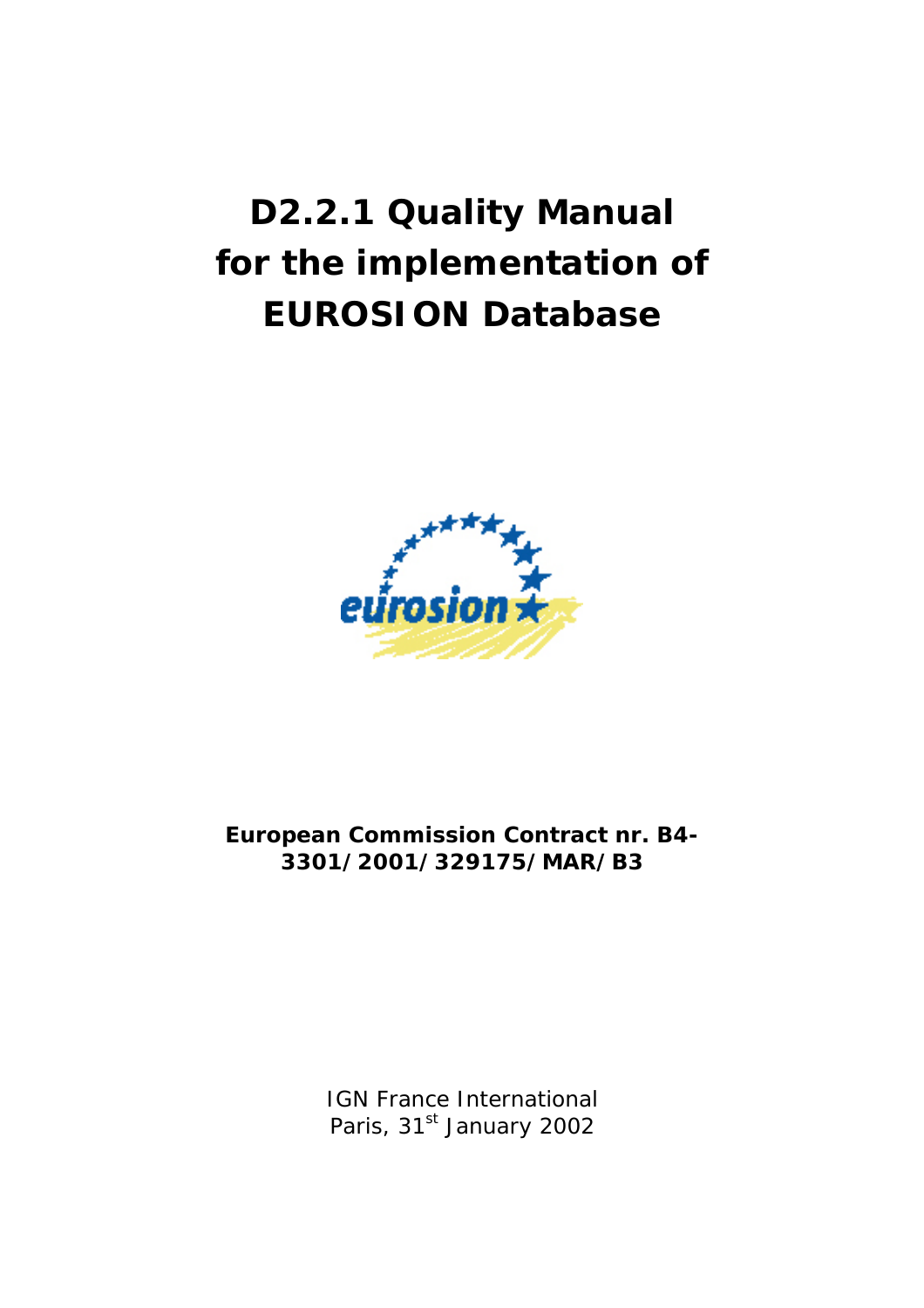



| <b>KEYWORDS</b> | Quality, Quality Insurance Plan, EUROSION database, Updating,    |
|-----------------|------------------------------------------------------------------|
|                 | Production, Metadata documenting, subcontracting, ISO Standards  |
| <b>SUMMARY</b>  | This document states the quality procedures to be applied within |
|                 | work package 2 by all members of the Consortium and their        |
|                 | subcontractors involved in the Work Package 2                    |

| Version | Date     |            | Title                 | Name           |
|---------|----------|------------|-----------------------|----------------|
| V1.0    | 30/09/02 | Written by | WP2 Quality Assistant | ORLOVA Nadejda |
| V1.0    | 10/10/02 | Written by | WP2 Leader            | PICHON Hervé   |
| V1.0    | 15/10/02 | Checked by | WP2 Quality Assistant | ORLOVA Nadejda |
| V2.0    | 25/01/03 | Written by | WP2 Quality Assistant | ORLOVA Nadejda |
| V2.0    | 31/01/03 | Checked by | WP2 Leader            | PICHON Hervé   |
|         |          |            |                       |                |
|         |          |            |                       |                |

| Consortium  | for<br>Date |              | Title                                                   | Name                  |
|-------------|-------------|--------------|---------------------------------------------------------|-----------------------|
| Member      | return      |              |                                                         |                       |
| <b>UAB</b>  | 20/12/02    | Completed by | WP2.7 Leader                                            | SERRA Jordi           |
| <b>RIKZ</b> | 15/01/03    | Completed by | Team leader                                             | <b>LOMBARDO</b>       |
|             |             |              |                                                         | Stephane              |
| <b>EUCC</b> | 15/01/03    | Completed by | <b>WP6 Coordinator</b>                                  | <b>FERREIRA Maria</b> |
| EADS S&DE   | 18/01/03    | Completed by | Project leader for MS&I COUILLAUD Patrice<br>activities |                       |
|             |             |              |                                                         |                       |
|             |             |              |                                                         |                       |
|             |             |              |                                                         |                       |
|             |             |              |                                                         |                       |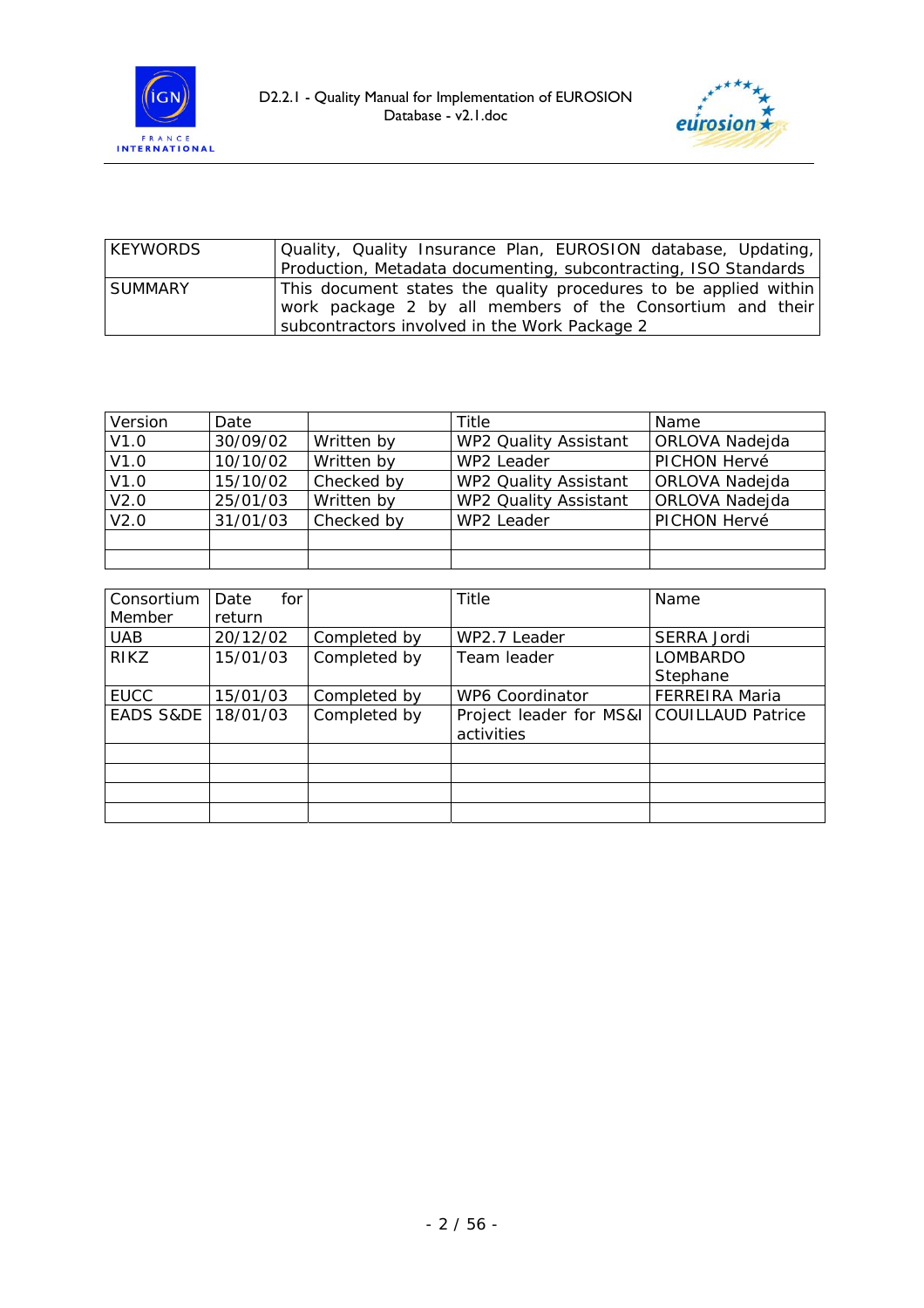



# **TABLE OF CONTENTS**

| 1. |                    |                                                                                                         |  |
|----|--------------------|---------------------------------------------------------------------------------------------------------|--|
|    |                    |                                                                                                         |  |
|    |                    |                                                                                                         |  |
|    |                    |                                                                                                         |  |
|    |                    |                                                                                                         |  |
| 2. |                    |                                                                                                         |  |
|    |                    |                                                                                                         |  |
|    |                    |                                                                                                         |  |
|    |                    |                                                                                                         |  |
|    |                    |                                                                                                         |  |
|    |                    |                                                                                                         |  |
| 3. |                    | HORIZONTAL PATTERN - INTERNAL QUALITY PROCEDURES ----------------------------------- 12                 |  |
|    |                    |                                                                                                         |  |
|    |                    |                                                                                                         |  |
|    |                    |                                                                                                         |  |
|    | 3.2.1.1            |                                                                                                         |  |
|    | 3.2.1.2            |                                                                                                         |  |
|    | 3.2.1.3            |                                                                                                         |  |
|    | 3.2.1.4            |                                                                                                         |  |
|    | 3.2.1.5            |                                                                                                         |  |
|    | 3.2.1.6            |                                                                                                         |  |
|    | 3.2.1.7            |                                                                                                         |  |
|    | 3.2.1.8<br>3.2.1.9 |                                                                                                         |  |
|    | 3.2.1.10           |                                                                                                         |  |
|    |                    |                                                                                                         |  |
|    |                    |                                                                                                         |  |
|    | 3.2.3.1            |                                                                                                         |  |
|    | 3.2.3.2            |                                                                                                         |  |
|    | 3.2.3.3            |                                                                                                         |  |
|    | 3.2.3.4            |                                                                                                         |  |
|    | 3.2.3.5            |                                                                                                         |  |
|    | 3.2.3.6            |                                                                                                         |  |
|    |                    |                                                                                                         |  |
|    |                    |                                                                                                         |  |
|    |                    |                                                                                                         |  |
|    |                    |                                                                                                         |  |
|    |                    |                                                                                                         |  |
|    | 3.3.4.1            | Identification of relevant parameters to be provided as a database layer --------------------------- 30 |  |
|    | 3.3.4.2            |                                                                                                         |  |
|    | 3.3.4.3            |                                                                                                         |  |
|    | 3.3.4.4<br>3.3.4.5 | Subcontracting procedure for outsourcing the production of missing hydrodynamic data-------- 31         |  |
|    |                    |                                                                                                         |  |
|    |                    |                                                                                                         |  |
|    |                    |                                                                                                         |  |
|    |                    |                                                                                                         |  |
|    |                    |                                                                                                         |  |
|    |                    |                                                                                                         |  |
|    |                    |                                                                                                         |  |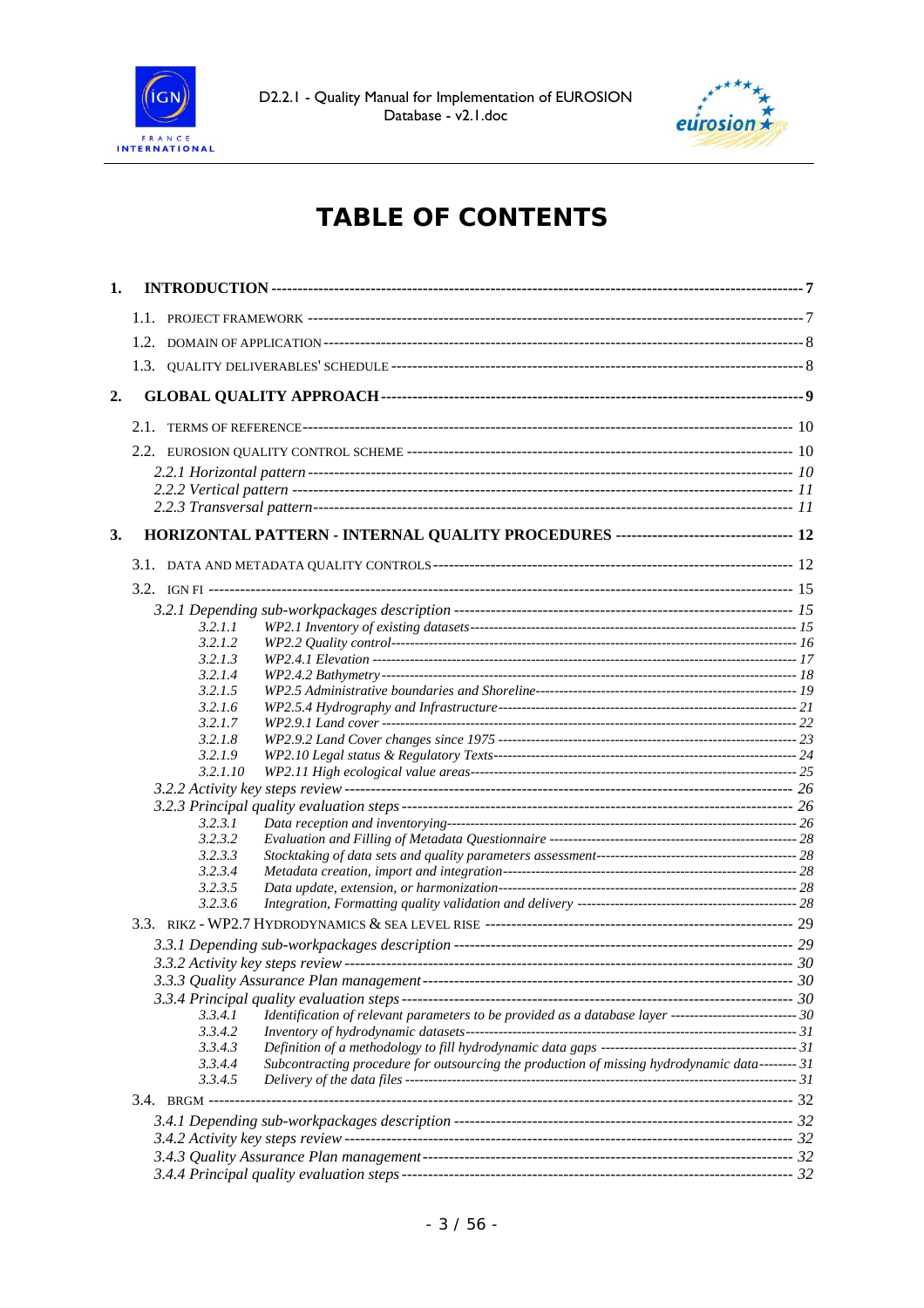



|    | 3.5.1.1                                                                                                        |  |
|----|----------------------------------------------------------------------------------------------------------------|--|
|    | Analyse the existing metadata standards and make recommendations for interoperability with<br>3.5.1.2          |  |
|    | 3.5.1.3                                                                                                        |  |
|    | Analyse the structure of the selected datasets and identify the significant information needed to<br>3.5.1.4   |  |
|    | 3.5.1.5                                                                                                        |  |
|    |                                                                                                                |  |
|    | 38 S.5.3 Generic quality procedure at EADS for documentation identification ---------------------------------- |  |
|    |                                                                                                                |  |
|    |                                                                                                                |  |
|    |                                                                                                                |  |
|    |                                                                                                                |  |
|    |                                                                                                                |  |
| 4. | VERTICAL PATTERN - PARTNERSHIP AND SUBCONTRACTING RELATIONS -------------- 40                                  |  |
|    |                                                                                                                |  |
|    |                                                                                                                |  |
|    |                                                                                                                |  |
|    |                                                                                                                |  |
|    | 4.1.3.1<br>4.1.3.2                                                                                             |  |
|    | 4.1.3.3                                                                                                        |  |
|    |                                                                                                                |  |
|    | 4.1.4.1                                                                                                        |  |
|    | 4.1.4.2                                                                                                        |  |
|    | 4.1.4.3                                                                                                        |  |
|    |                                                                                                                |  |
|    |                                                                                                                |  |
|    |                                                                                                                |  |
|    | 4.2.1.1<br>4.2.1.2                                                                                             |  |
|    |                                                                                                                |  |
|    | 4.2.2.1                                                                                                        |  |
|    | 4.2.2.2                                                                                                        |  |
|    | 4.2.2.3                                                                                                        |  |
|    | 4.2.2.4                                                                                                        |  |
|    |                                                                                                                |  |
|    |                                                                                                                |  |
|    |                                                                                                                |  |
|    |                                                                                                                |  |
|    | Specific case for BRGM and its SubContractor: data purchasing request and quarterly reporting.----------- 44   |  |
|    |                                                                                                                |  |
|    |                                                                                                                |  |
|    |                                                                                                                |  |
|    |                                                                                                                |  |
| 5. | TRANSVERSAL PATTERN-WORK ORGANISATION WITHIN CONSORTIUM ----------------- 49                                   |  |
|    |                                                                                                                |  |
|    |                                                                                                                |  |
|    |                                                                                                                |  |
|    |                                                                                                                |  |
|    |                                                                                                                |  |
|    |                                                                                                                |  |
|    |                                                                                                                |  |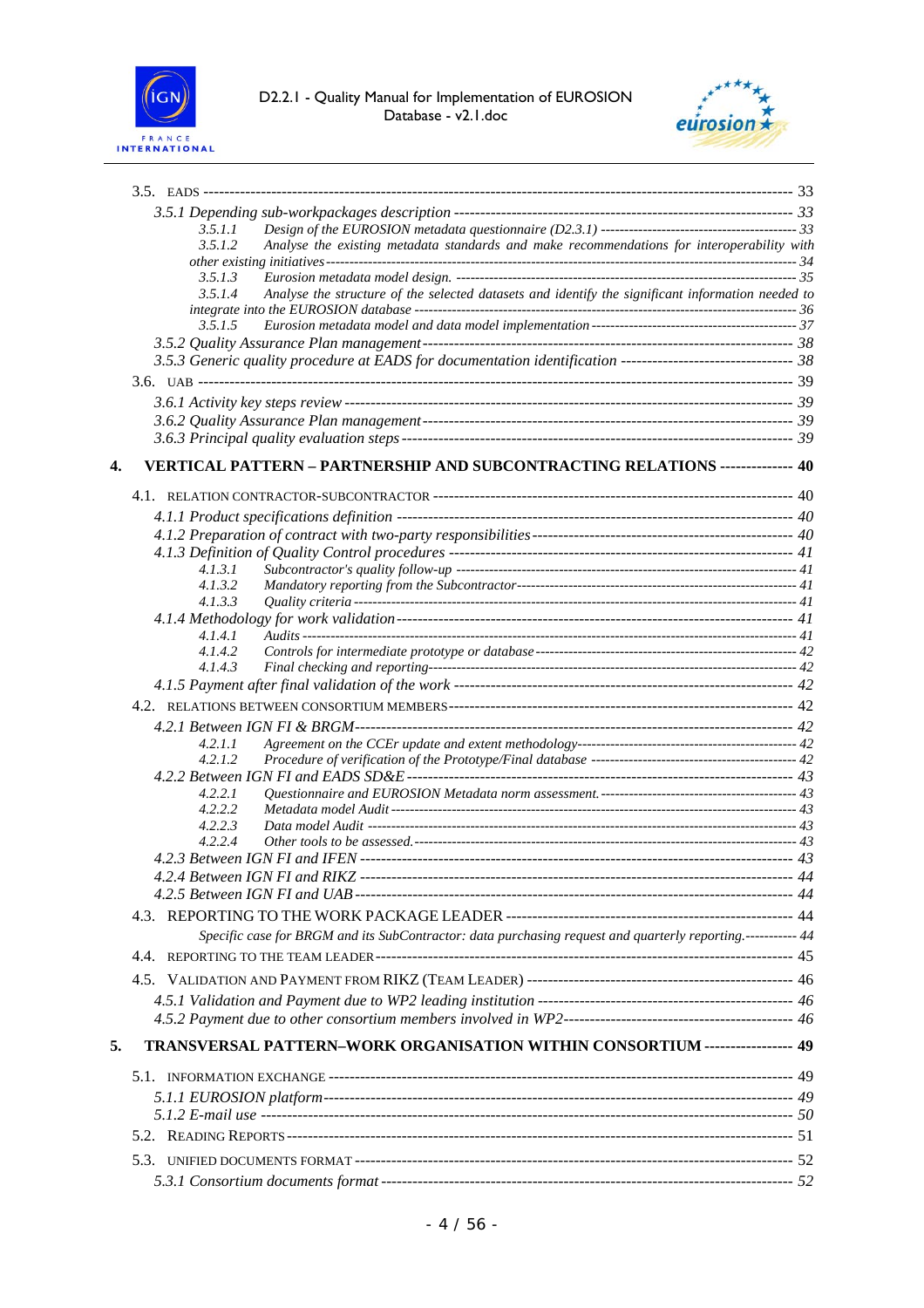



| 6. |  |
|----|--|
|    |  |
|    |  |
|    |  |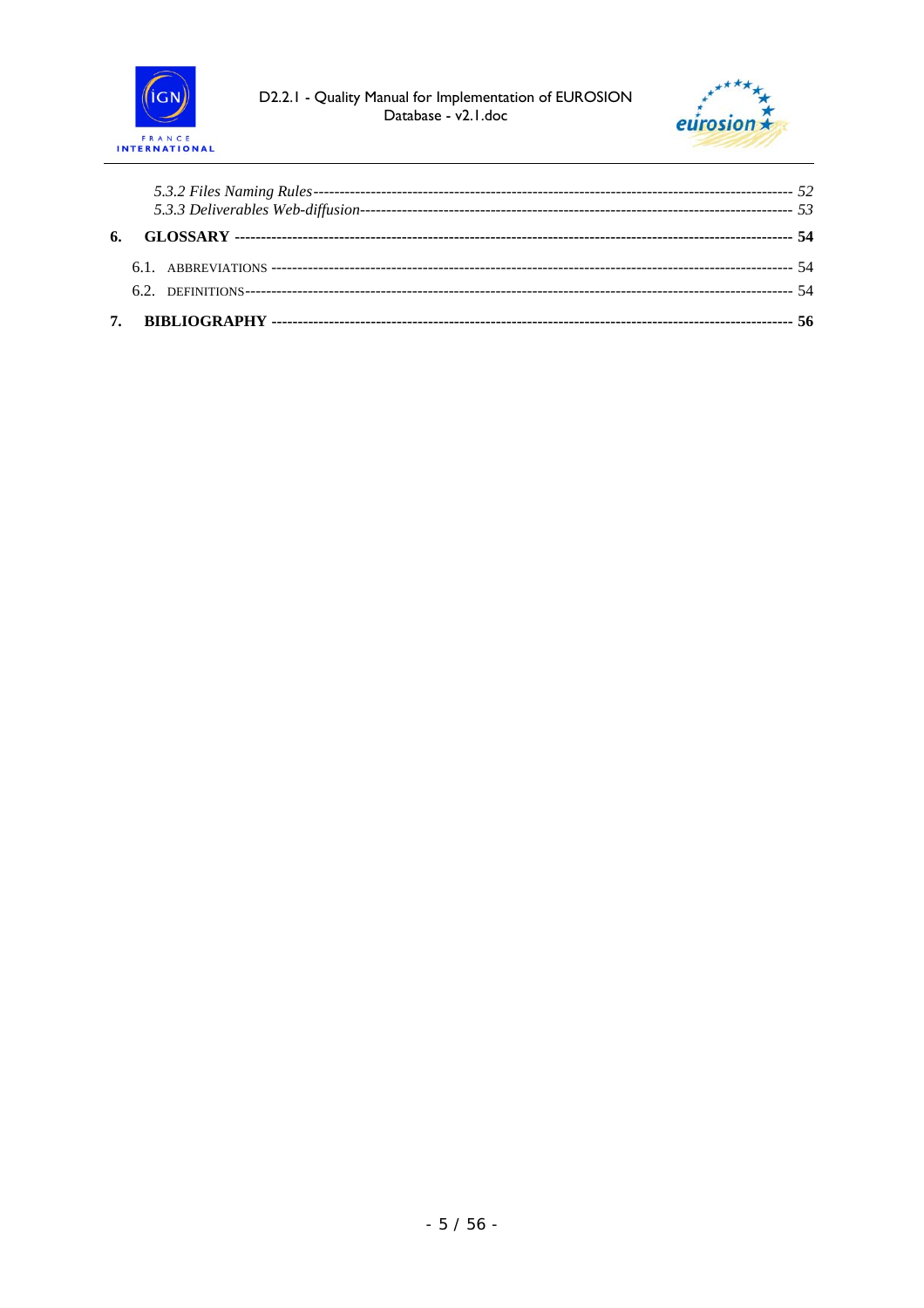



# **1. INTRODUCTION**

The aim of this document is to monitor the quality of the "Eurosion database" implementation and to announce the rules of internal management within the EUROSION consortium.

# *1.1. PROJECT FRAMEWORK*

The project "EUROSION" launched by the European Commission consists in creating the Coastal Erosion Database to provide the information background for European Parliament's decisions for coastal zone management.

The contract was awarded in December 2001 to a project consortium under the lead of the National Institute for Coastal and Marine Management (RIKZ) of the Dutch Ministry of Transport, Public Works and Water Management. The other partners are:

- **EUCC The Coastal Union**
- The international branch of the French Geographic Institute (IGN FI)
- The French Environment Institute (IFEN)
- The Autonomous University of Barcelona (UAB)
- **The European Information Technology EADS SD&E (ex-MATRA S&I)**
- The French Institute for Geological and Mining Research (BRGM).

The project will implement seven (7) work packages:

- WP1 Project Management
- WP2 European Level Data Base
- WP3 Guidelines for Developing Local Information Systems
- WP4 Review of Experience in Erosion Management
- WP5 Formulation of Policy Recommendations
- **WP6 Dissemination and Networking**
- WP7 Defining User Requirements and Feedback

The project will provide a data base (WP 2) encompassing existing information, which will complement and be compatible with related information systems developed or under construction. It will feature:

*Administrative information:* terrestrial and marine administrative units.

*Physical information:* infrastructure, hydrographic features, elevation and bathymetry, land cover, coastal erosion, hydrodynamics and sea level, sediment flows from river basins

**Socio-economic information**: population, economics, driving forces, legal status and coastal reporting.

This manual supplies the quality assurance requirements in terms of:

Global description of quality organization within consortium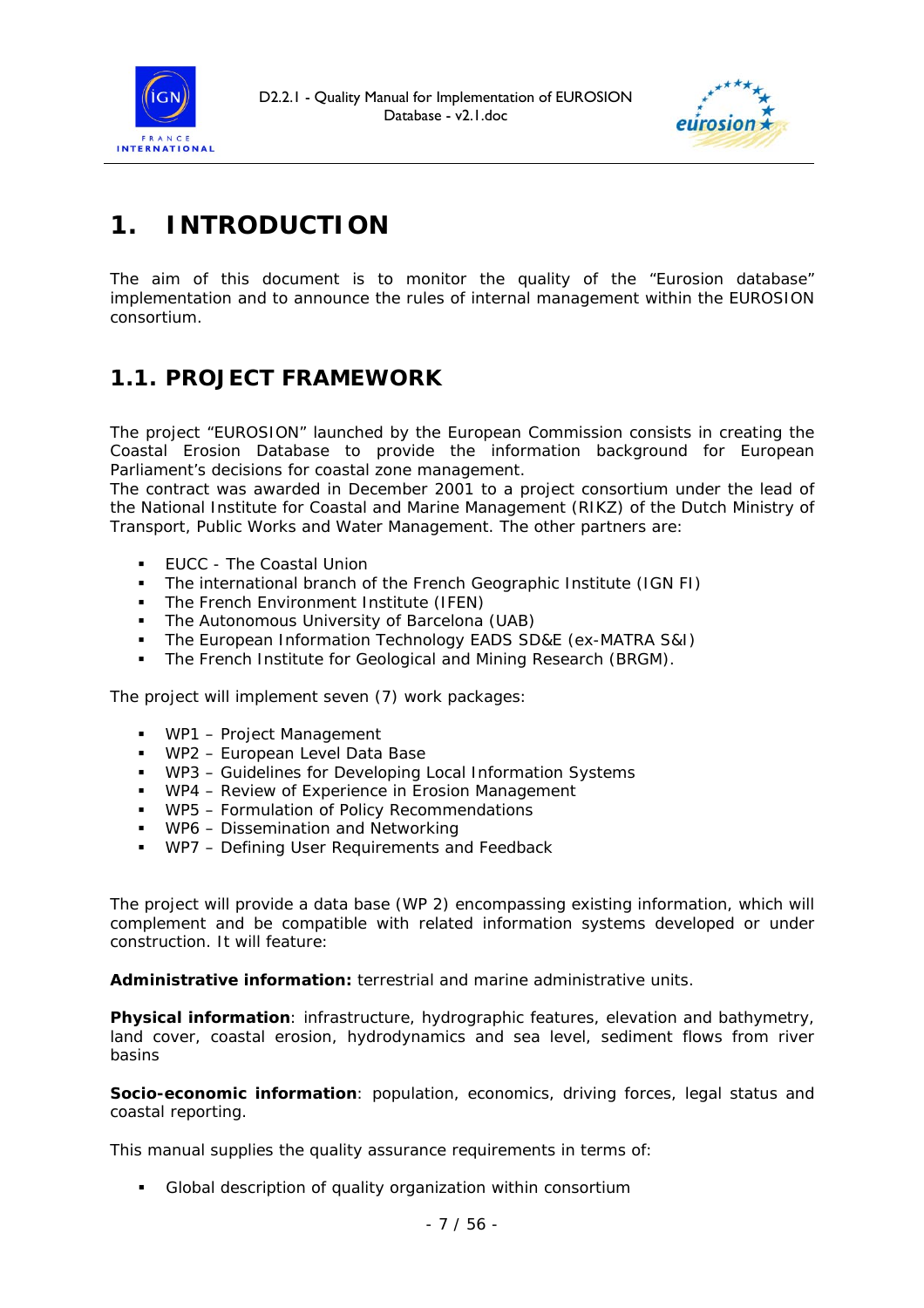



### **ABSTRACT**

This document is the second draft of Quality manual for implementation of EUROSION database (D2.2.1). It describes global quality management approach within consortium assuming compliance of the EUROSION database with its terms of reference defined in the Inception report. Quality procedures presented in this document concern

- Respect of the technical specifications of EUROSION database and of the data involved in the database
- The production process (organization, stages, methods, means) and associated quality controls
- **Interaction between the partners within consortium**
- Relations between partners and their Subcontractors

Internal quality procedures chapters have been completed by all EUROSION consortium members involved in Work Package 2.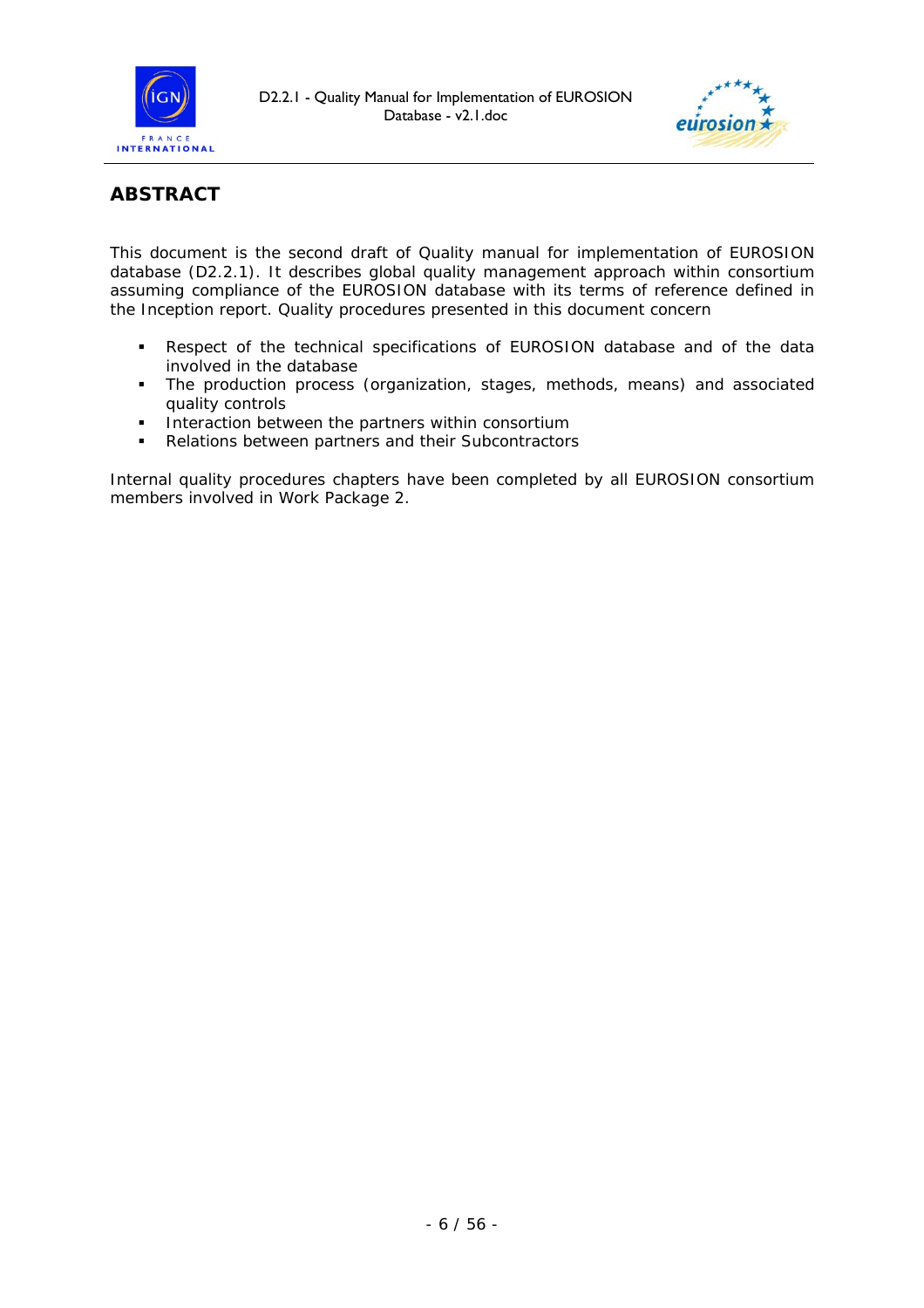



- Procedures of the interaction between the partners within consortium
- **Procedures between partners and their Subcontractors**
- Respect of product specifications
- Respect of the technical specifications of the data involved in the database
- The production process (organization, stages, methods, means) and associated controls
- Documentation in use

# *1.2. DOMAIN OF APPLICATION*

The quality control has to be performed in all stages of the project and at all levels. Common quality procedures have been defined for the work within the consortium to regulate the everyday activity as well as exchanges between the partners. Thus every consortium member has been involved to communicate within this document its proper internal quality procedures to be applied in its domain of competencies.

#### **NORMATIVE BACKGROUND**

Within the EUROSION framework, EADS S&DE is in charge of designing the European Level Database for coastal erosion. In order to prepare this task, an analysis of the existing metadata standards recommended by the European Commission, in particular the Dublin Core Metadata Initiative and the ISO/DIS 19115 has been undertaken. The results of this study have been described in the D2.3.2 deliverable: *Metadata Standards Analysis and Catalogue Interoperability Study.*

Based on this approach the datasets quality will be evaluated using the ISO 19115 standard characteristics and evaluation procedures.

The International Standard can be used when

- **IDENTIFY IDENTIFY IDENTIFY IDENTIFY IDENTIFY IDENTIFY IDENTIFY IDENTIFY CONST**
- **Evaluating the quality of a dataset,<br>
Developing product specifications a**
- Developing product specifications and user requirements,
- Specifying application schemas.

ISO 19114 and 19115 describe schemas for reporting quality information.

ISO 19114 provides the framework for evaluating the quality of a dataset.

ISO 19113 provides principles for describing the quality for geographic data and concepts for handling quality information for geographic data.

Part of these references will be applied as for quality purposes and put in annex of this document in an advisory capacity.

### *1.3. QUALITY DELIVERABLES' SCHEDULE*

The present *Quality Manual for Implementation of EUROSION level database* represents the first deliverable regarding the quality management (D2.2.1), mainly initiating the quality process, describing common or specific procedures, relations between partners involved in the project.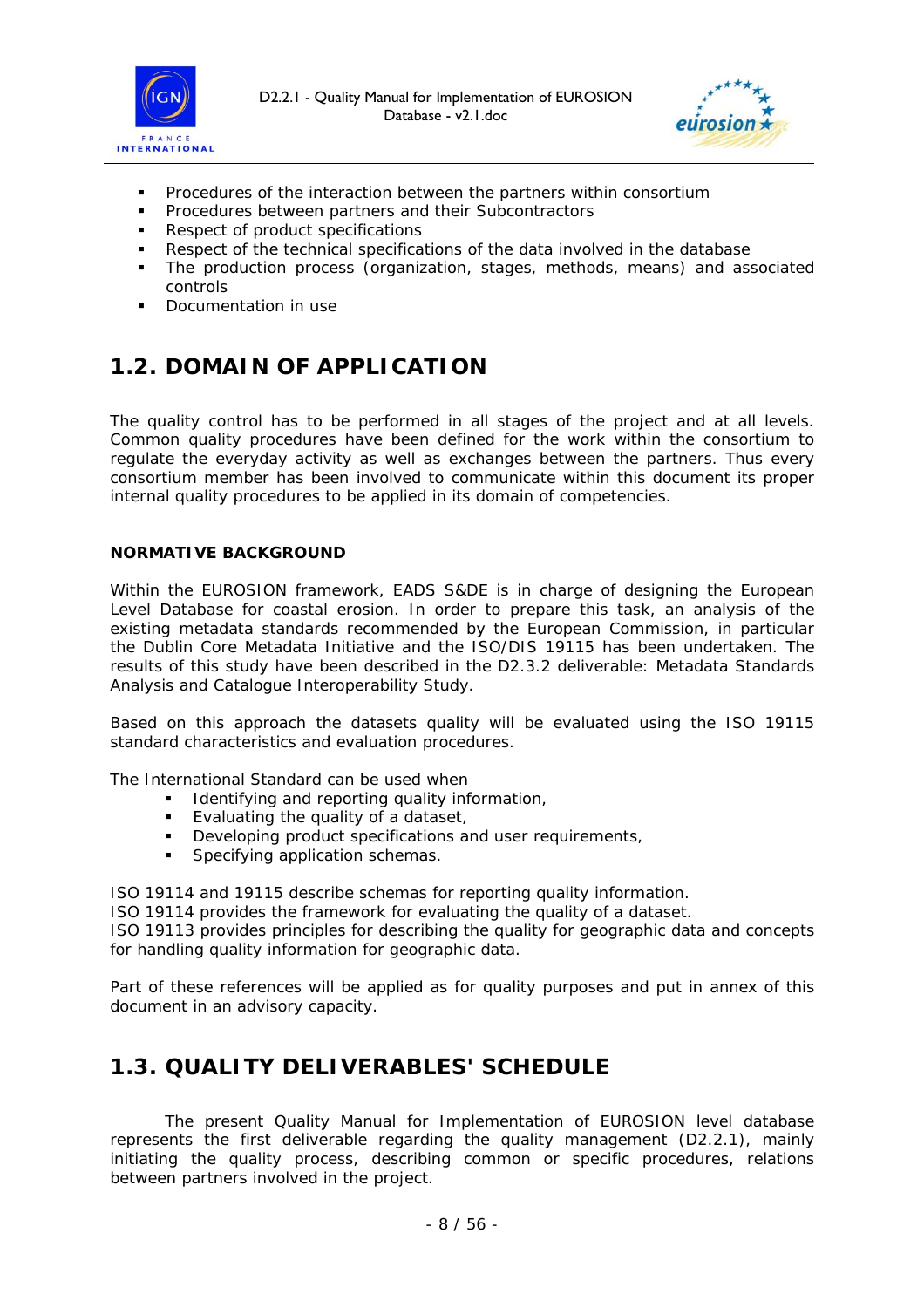



It will be followed by an internal *Quality mid-term report* (D.2.2.2) stating progresses, reportings and difficulties, closely to the advices and remarks issued from the Steering Group and the Advisory Group, taking into account identified end-users requirements and finally mentionning new improvements.

This internal document will be a basis for the completion of the expected *Final Quality Report* synthesizing quality policy, tasks led and results gathered throughout the project.



<sup>U</sup>**Global Quality Management schema**

# **2. GLOBAL QUALITY APPROACH**

Global quality approach of the EUROSION project consists in a constant follow-up through all the stages of the project implementation. All participants have to elaborate and follow their own internal Quality Insurance/Management Plan to provide coherent work process and document base to possible appraisal or audit.

Quality controls for databases or products to be integrated into the EUROSION database is to be performed with respect to the terms of reference. Relations between various participants are clearly regulated in terms of contracts and relations through elaboration of common quality parameters on the foreseen and final results. Global procedures on consortium members collaborations are represented on quality control schemes.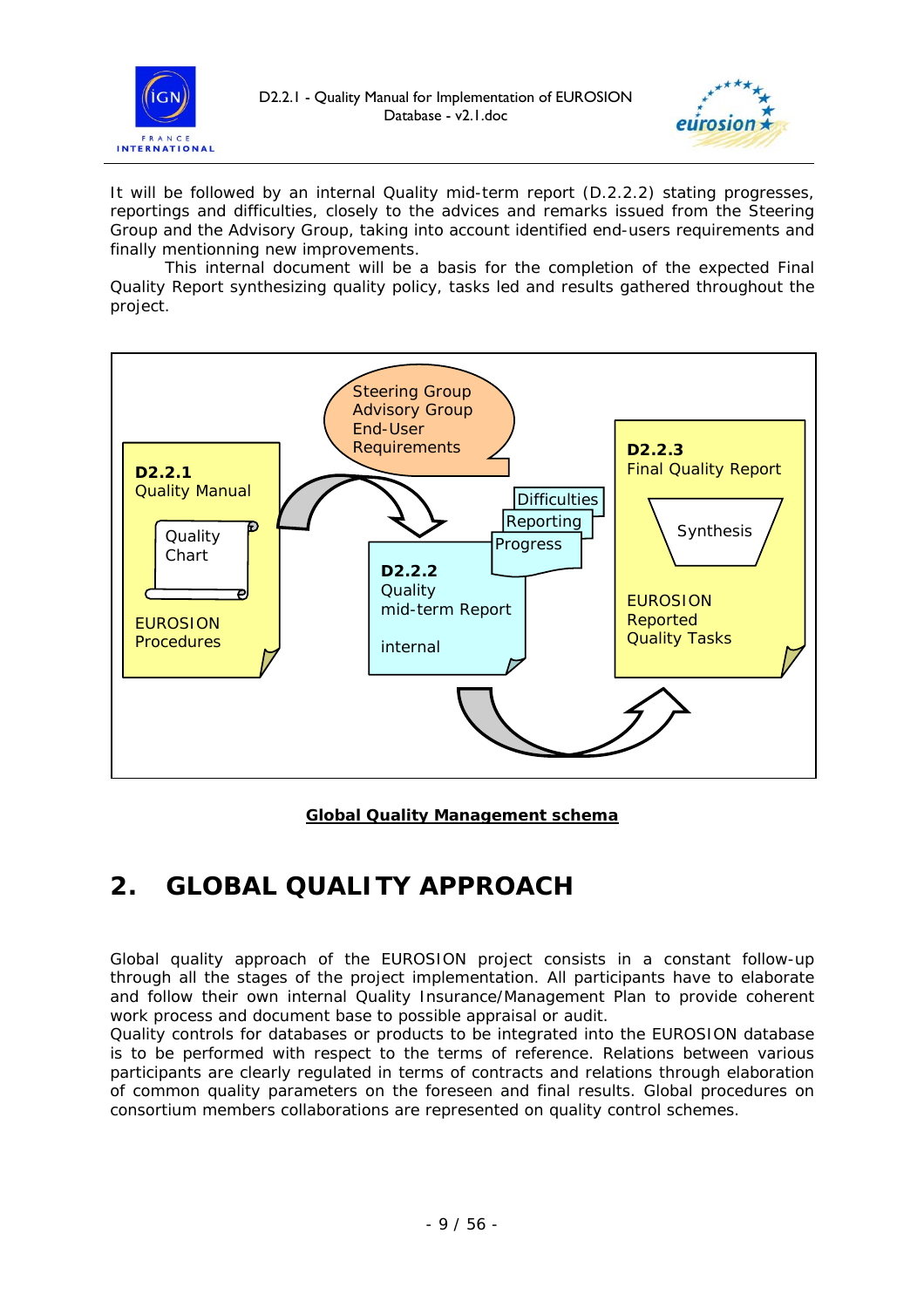



# *2.1. TERMS OF REFERENCE*

The EUROSION database will be consistent with the following specifications:

- Data type: Geo-coded vector data (GIS)
- Delivery format: ArcInfo export (.e00)
- Expected accuracy: max. 20 meters (RMSE)/ max. 15 meters for heights; compatible with scale 1:100.000
- Horizontal Reference system: European Terrestrial Reference System 89 (ETRS89)
- Vertical Reference System: European Vertical Reference System (EVRF2000)
- Metadata standards: ISO 19115 for metadata description

*2.2. EUROSION QUALITY CONTROL SCHEME* 



## **2.2.1 Horizontal pattern**

Horizontal pattern is a set, which encompasses all the mechanisms to control the quality of internal activities of each consortium member involved in WP2. As a major part of WP2 concerns - working with geographic datasets taken as such or improved by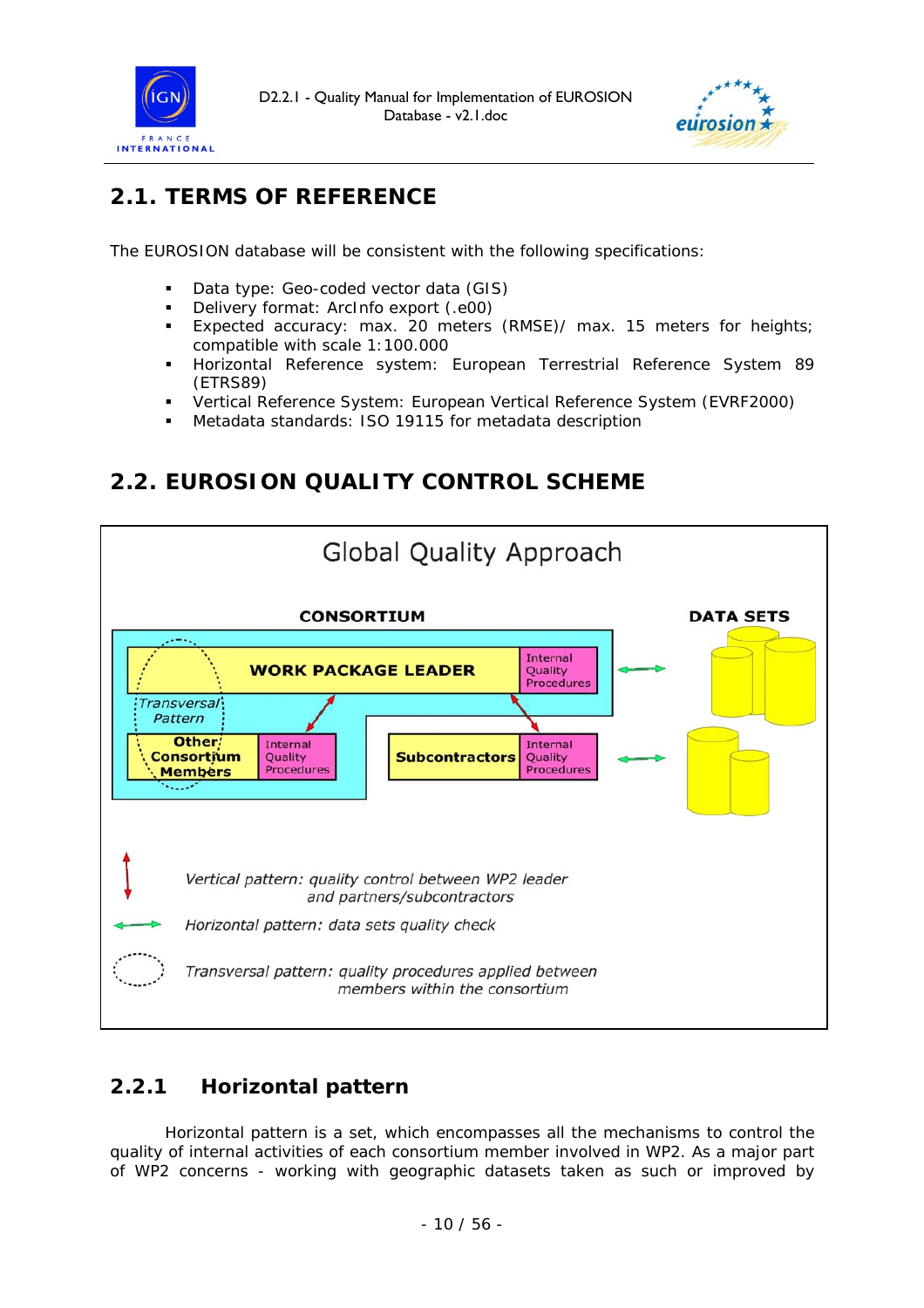



EUROSION consortium - quality management has to be considered carefully since the project cannot be responsible for the poor, or wrong quality parameters of data sets furnished by external providers. To prevent this risk, EUROSION consortium proposes a "Quality Chart", based on the proposals of the Inception Report, which would operate at three levels:

*Level 1*: The project will only guarantee the quality of data the consortium will produce (e.g. extension of LaCoast and CORINE Coastal Erosion to applicant countries).

*Level 2*: For datasets the project will acquire from external sources, consortium members will carry out quality tests and will document discrepancies between quality parameters as published by the data provider and the results of their quality tests. But EUROSION goal is not to improve the quality of these data.

*Level 3*: The project will not guarantee at all the quality of data sets for which the project will mention only metadata. The consortium will nevertheless state very clearly that quality parameters as published in the metadata are those given by the data provider but were not been controlled by Eurosion.

*from Inception Report*

This horizontal pattern concerns all consortium members dealing with data sets, as well as to create/update/extent data or to design data/metadata structure. They will use defined methods to control the quality of the existing data and compliance of the new data produced by other partners or Subcontractors. The Subcontractors are also concerned by this pattern because they have to produce the data in respect with the norms imposed by the quality chart hereto.

Every consortium member involved in data sets update, extension, harmonization, documentation or integration has detailed its own quality checking method in chapter 3.

### **2.2.2 Vertical pattern**

Vertical pattern contains:

- The relations between the Work Package 2 leader (IGN FI) and the members of the consortium involved in WP2.
- The relations between a consortium member and its Subcontractors.
- The reporting to the Team Leader for the Payment (RIKZ to Consortium Member) within the WP2.

### **2.2.3 Transversal pattern**

Transversal Pattern describes methods of working within the consortium.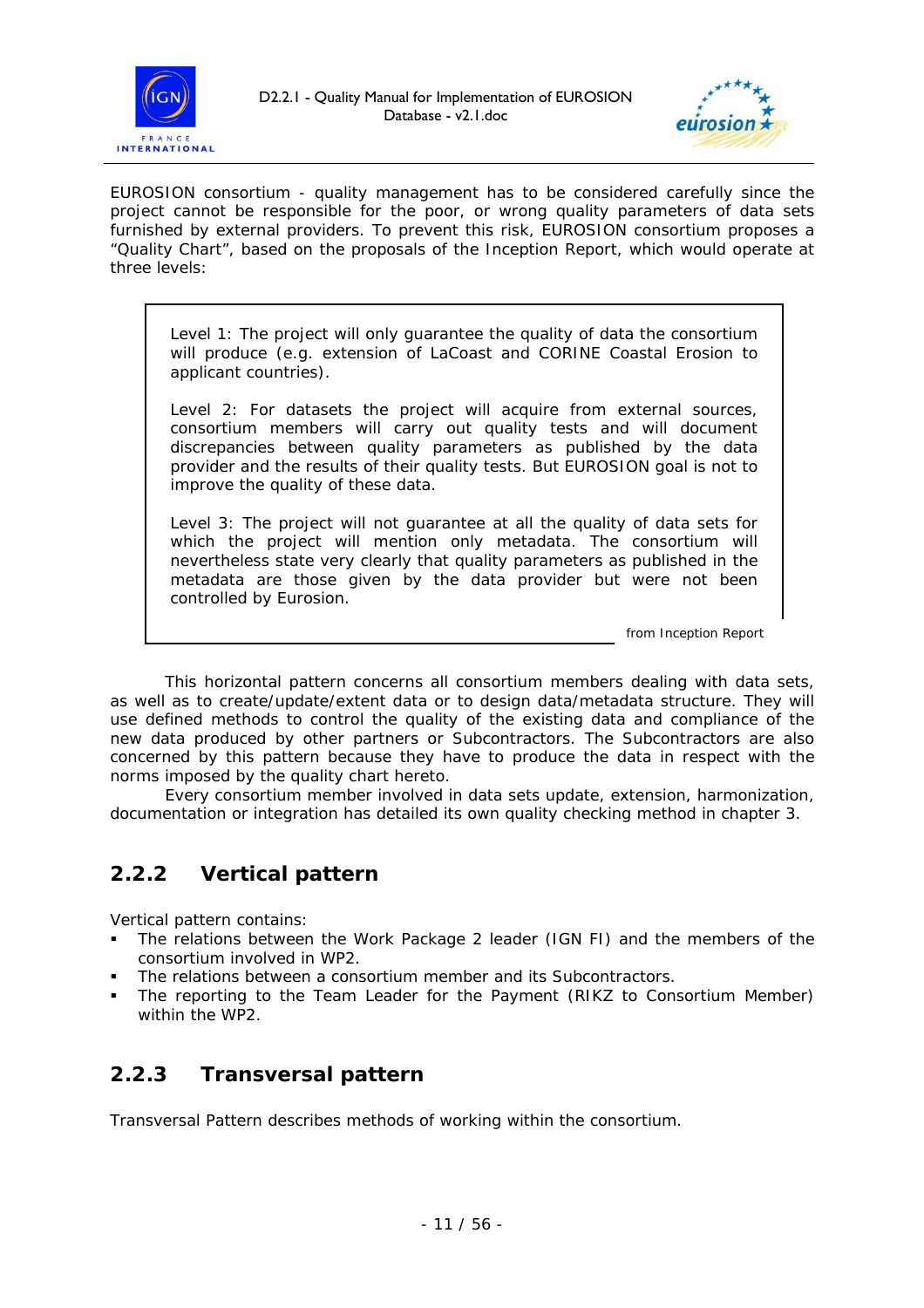



# **3. HORIZONTAL PATTERN - INTERNAL QUALITY**

# **PROCEDURES**

Different quality control methods corresponding to activities effectuated within WP2 are described in this chapter. Essentially these quality controls are divided into three categories:

- Data quality controls
- **Metadata quality controls**
- Database structure quality controls

# *3.1. DATA AND METADATA QUALITY CONTROLS*

In this chapter a brief description of the different standard quality tests procedures are presented.

Quality management is based on the proposals of the Inception report to distinguish different types of data (different levels). According to the horizontal pattern structure scheme the operations with the data will be corresponding to their level. Some fundamental principles can be postulated:

- Systematic control of the new internally/externally produced data
- Systematic check of quality parameters announced by the data provider
- Indication and explaination of the quality test principles applied to the data/metadata
- Reporting of found errors + suggestion of solution and/or correction.
- Complete quality related fields inside metadata scheme for each data/metadata set

The schema below indicates different operations and quality controls to perform with data and metadata in the scope of the horizontal pattern: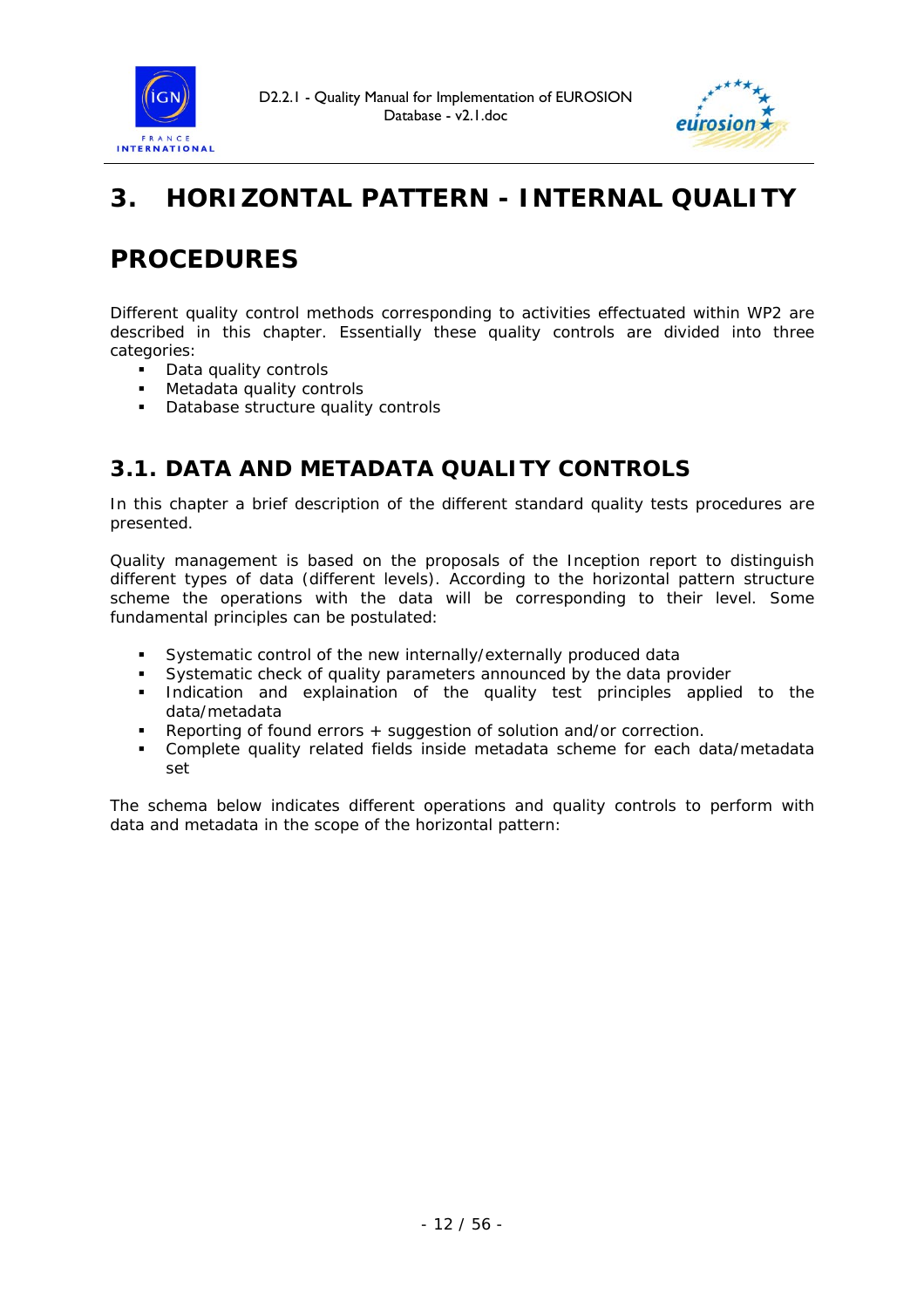





**LEVEL 1** corresponds to the update or extent of data sets (new data).

- **LEVEL 2** is relative to the acquired data to be integrated without any modifications.
- **LEVEL 3** corresponds to metadata on existing data, to which only metadata questionnaire will be filled.

All operations applied to the data will be subject of the different kinds of quality controls depending on the nature of the data.

#### **Metadata Quality Controls**

- are to be performed after Metadata Documentation to check the quality of this procedure and to verify if the coherence of the announced metadata quality parameters are compliant with the Terms of Reference.

#### **Data Quality Controls**

- are to be performed in the stocktaking phase for level 2 and after update/extension for level 1. Later data quality controls are performed after each manipulation of data, *i.e. Data Preparation and Harmonization* and *Data integration* phases. The quality controls are different for each data type.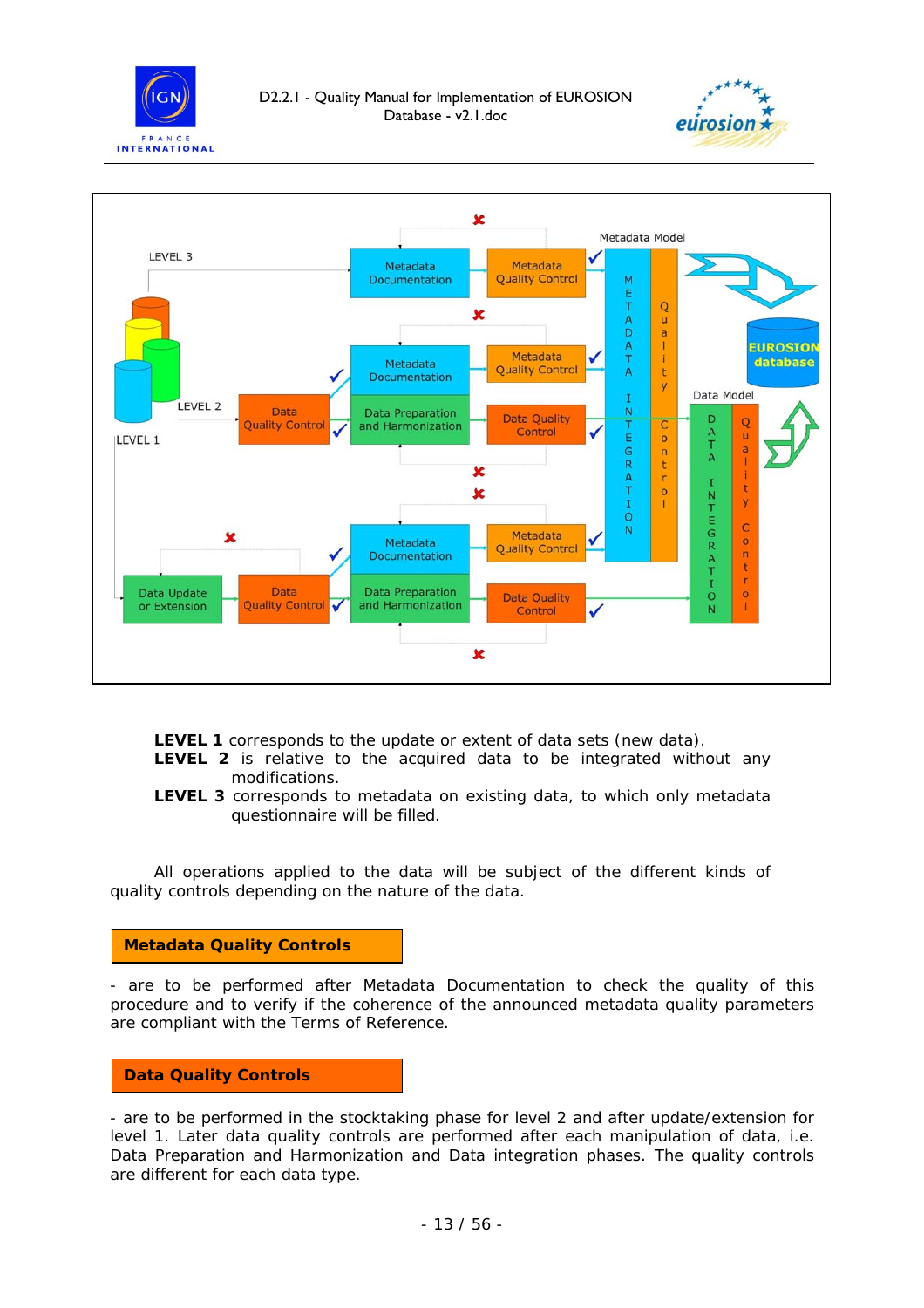



#### **Quality Controls**

- are to be performed after integration of the data and metadata into the EUROSION database to verify their completeness and coherence.

Detailed quality control methods description is given in the chapter corresponding to each product.

The controls of the data sets will cover the fields of:

- **Completeness** 
	- -Commission
	- -Omission
	- **Logical Consistency** 
		- -Conceptual consistency
		- -Domain consistency
		- -Format consistency
		- -Topological consistency
	- **Positional Accuracy** 
		- -Absolute or external accuracy
		- -Relative or internal accuracy
		- -Gridded data position accuracy (Geometric fidelity)
	- Temporal accuracy
		- -Accuracy of a time measurement
		- -Temporal consistency
		- -Temporal validity
	- Thematic accuracy
		- -Classification correctness
		- -Non-quantitative attribute correctness
		- -Quantitative attribute accuracy

These data quality elements are present in the EUROSION metadata questionnaire (D2.3.1) and will be filled as completely as possible to each product to be integrated into the EUROSION database.

Other methods to be finalized:

- Define specific quality tests corresponding to different products, e.g. DTM sampling, Hausdorff distance for raster data sets (in Elevation)
- Define corrections procedures to solve problems encountered (to be reported in the mid-term quality report – Chapter Problems encountered, Solutions found)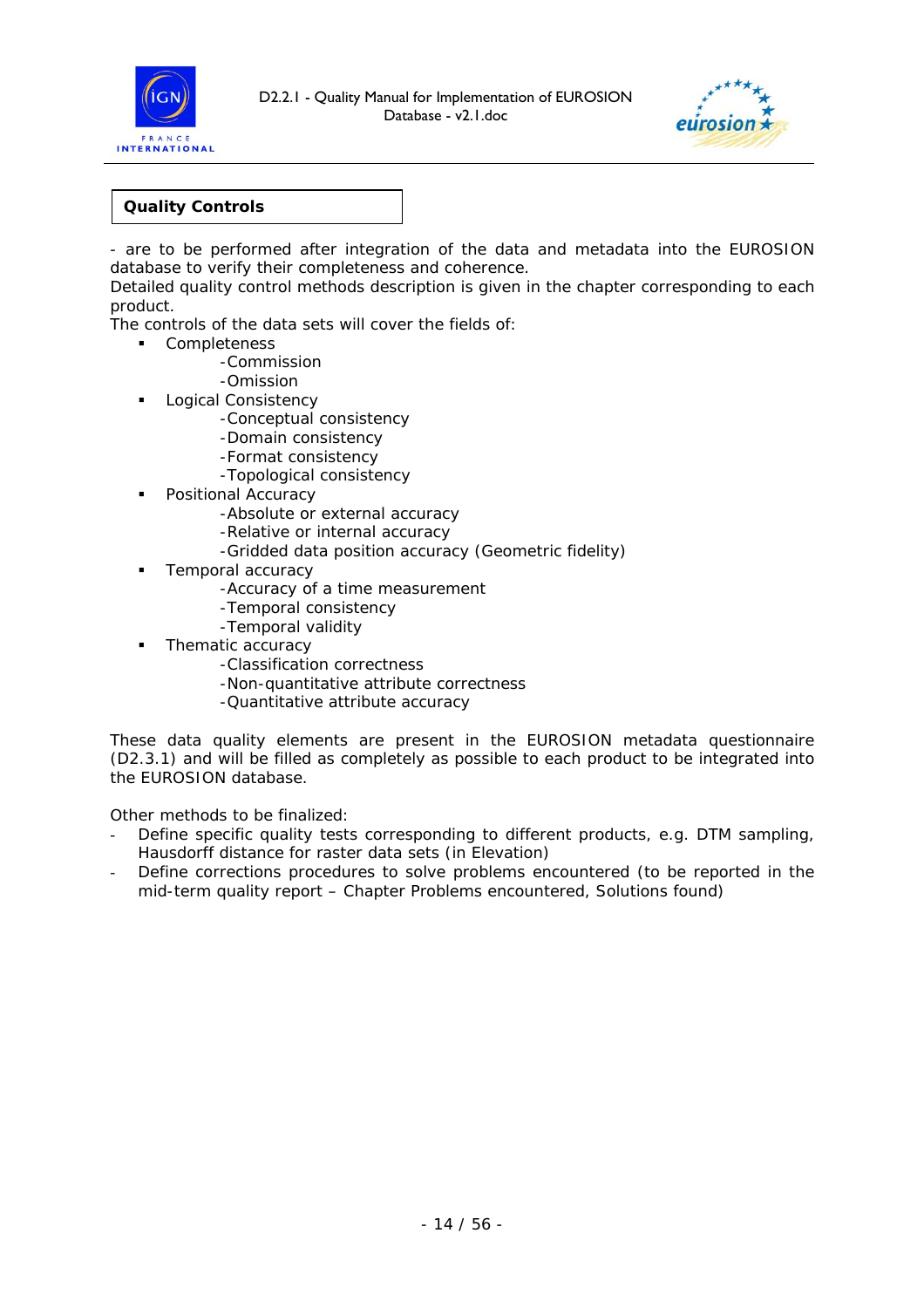



# *3.2. IGN FI*

## **3.2.1 Depending sub-workpackages description**

*3.2.1.1 WP2.1 Inventory of existing datasets* 

### **Description of Activity/Product**

Identification and description of the existing datasets relevant for the EU level database.

### **Result Expected**

Diffusible Deliverable "D2.1.1 Inventory report"

#### **Human resources involved**

Executor WP2 leader Review WP2 quality assistant, Team leader

#### **Remarks**

#### **Release date**

Planned 31 may 2002 Effective First Version – 31/07/02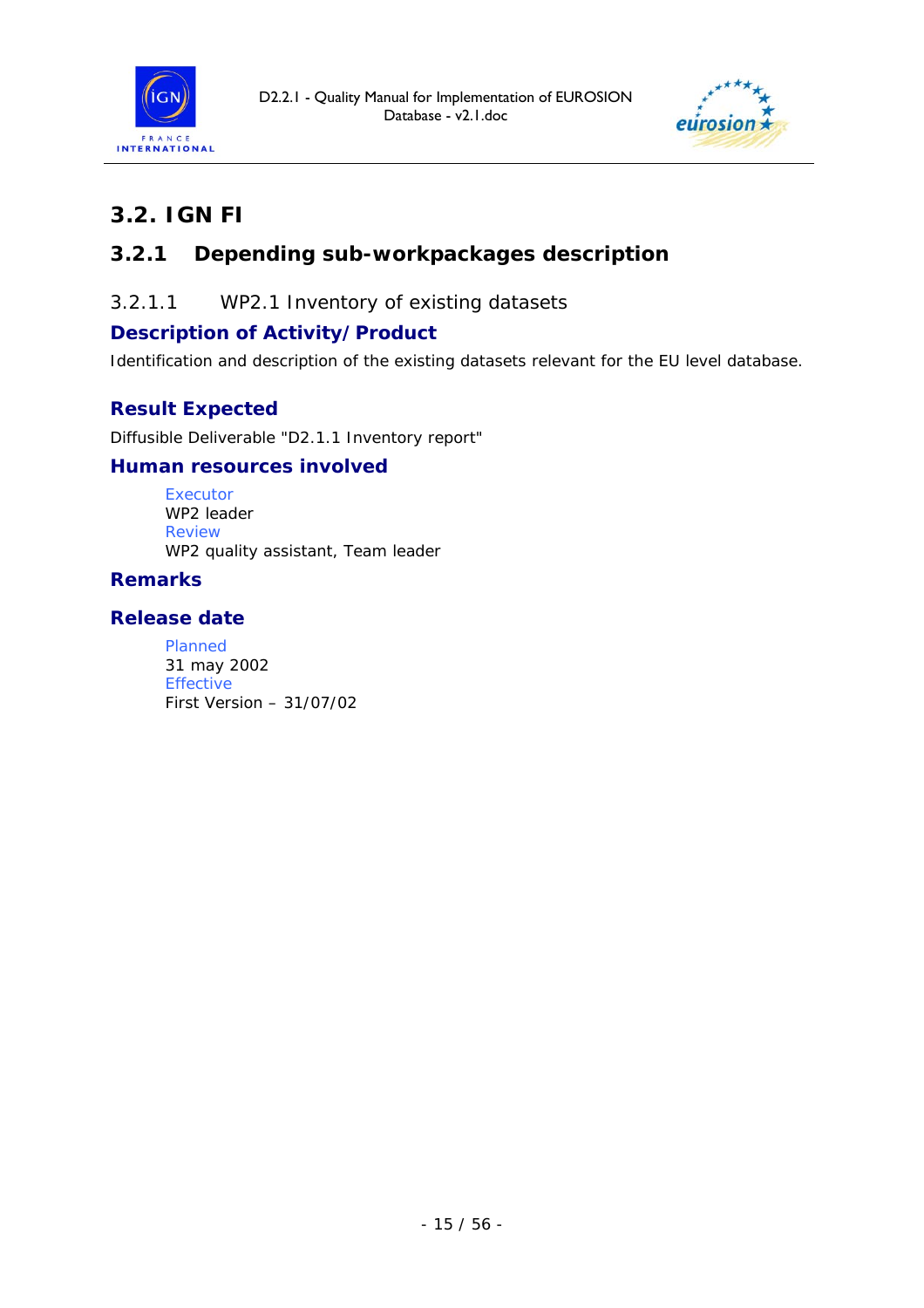



#### *3.2.1.2 WP2.2 Quality control*

#### **Description of Activity/Product**

The objective is to define the rules of work organisation between consortium members and with sub-contractors within Work Package 2 as well as to monitor the quality of the EUROSION database implementation and keep it consistent with the defined technical specifications.

#### **Result Expected**

Diffusible Deliverables: "D2.2.1. Quality Manual for Implementation of EUROSION level database" "D2.2.2. Mid-term Quality Manual" "D2.2.3. Final Quality Manual"

#### **Human resources involved**

Executor

WP2 Quality assistant, WP2 leader, all WP2 consortium partners, Team leader Review

WP2 leader, WP2 Technical Coordinator

#### **Remarks**

#### **Release date**

Planned D2.2.1 initially planned in August 2002 Effective Requalified for 31/01/03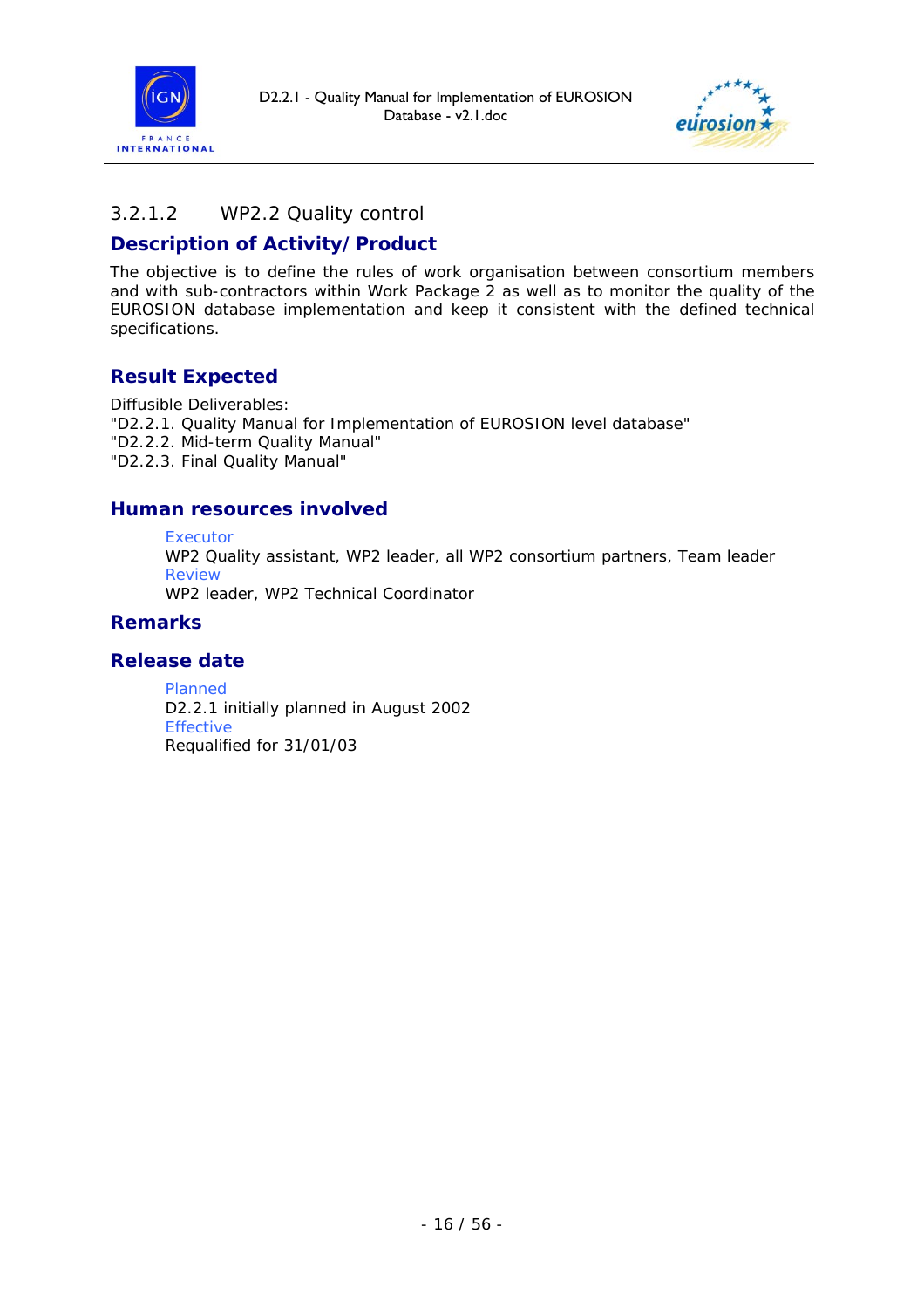



#### *3.2.1.3 WP2.4.1 Elevation*

#### **Description of Activity/Product**

European Digital Elevation Models (DEM), with their respective metadata; completed with metadata for non existing DEM or not ToR compliant DEM.

### **Result Expected**

Internal Deliverable(s): "D2.4.1. Acquisition of relevant Licenses for Elevation Models"

Diffusible Deliverable(s): "D2.4.3. Elevation and Bathymetric Metadata Layer" "D2.4.5. Elevation Data Layer"

#### **Human resources involved**

Executor WP2 Leader, WP2 Technical Coordinator Auditor WP2 Quality Assistant

#### **Remarks**

Data Quality Parameters Control Data Cross-Checking on samples Metadata creation

#### **Release date**

Planned *cf.* Inception Report Effective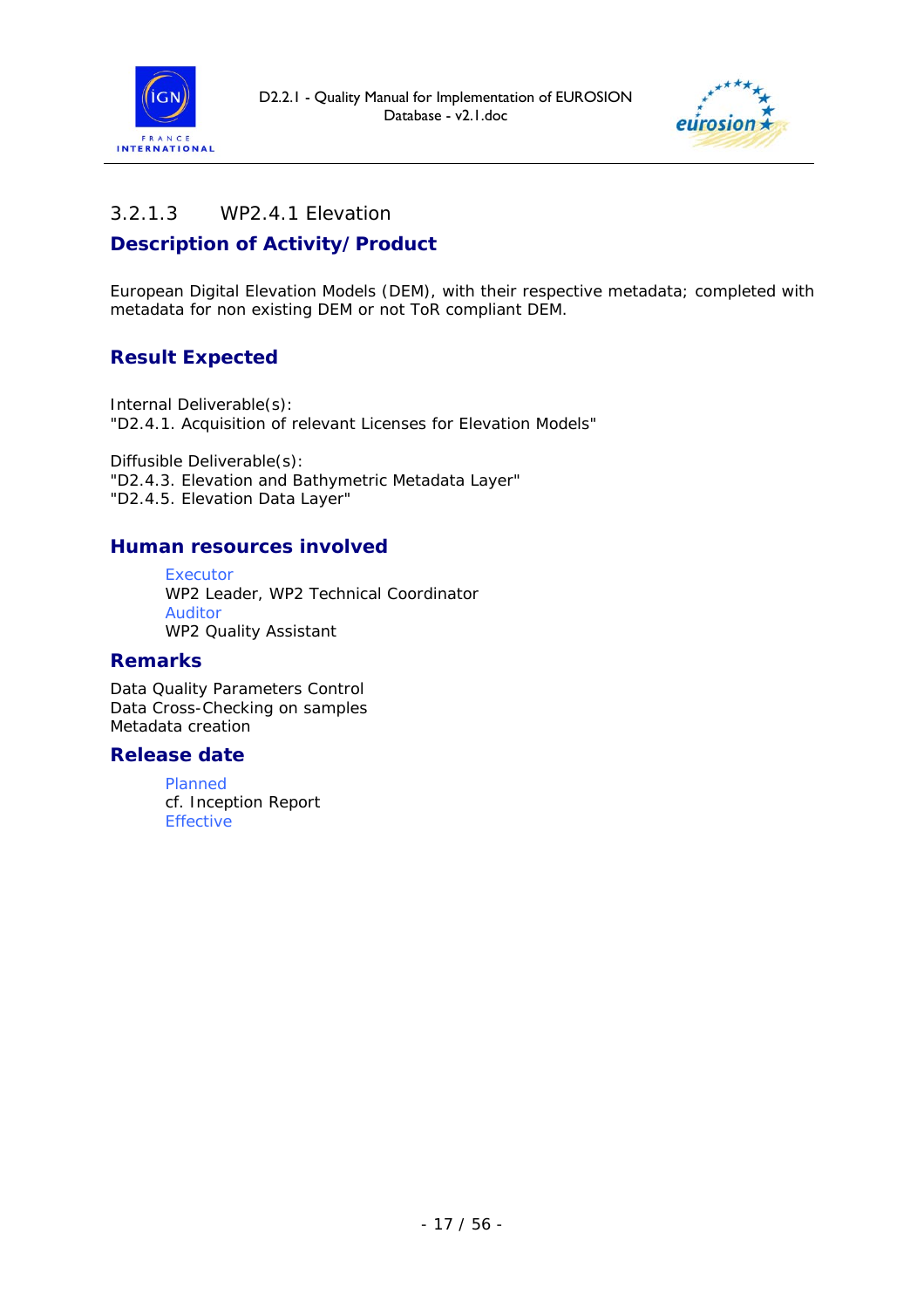



### *3.2.1.4 WP2.4.2 Bathymetry*

### **Description of Activity/Product**

Creation of a bathymetric geographic layer coming from various relevant sources of informations and depending of the existing bathymetrical data related to european seas.

### **Result Expected**

Bathymetric Informative GIS Layer.

Internal Deliverable(s): "D2.4.2. Acquisition of relevant Licenses for Bathymetric Models "

Diffusible Deliverable(s): "D2.4.3. Elevation and Bathymetric Metadata Layer" "D2.4.6. Bathymetric Data Layer"

#### **Human resources involved**

Executor WP2 Leader, WP2 Technical Coordinator Auditor WP2 Quality Assistant

#### **Remarks**

#### **Release date**

Planned *cf.* Inception Report Effective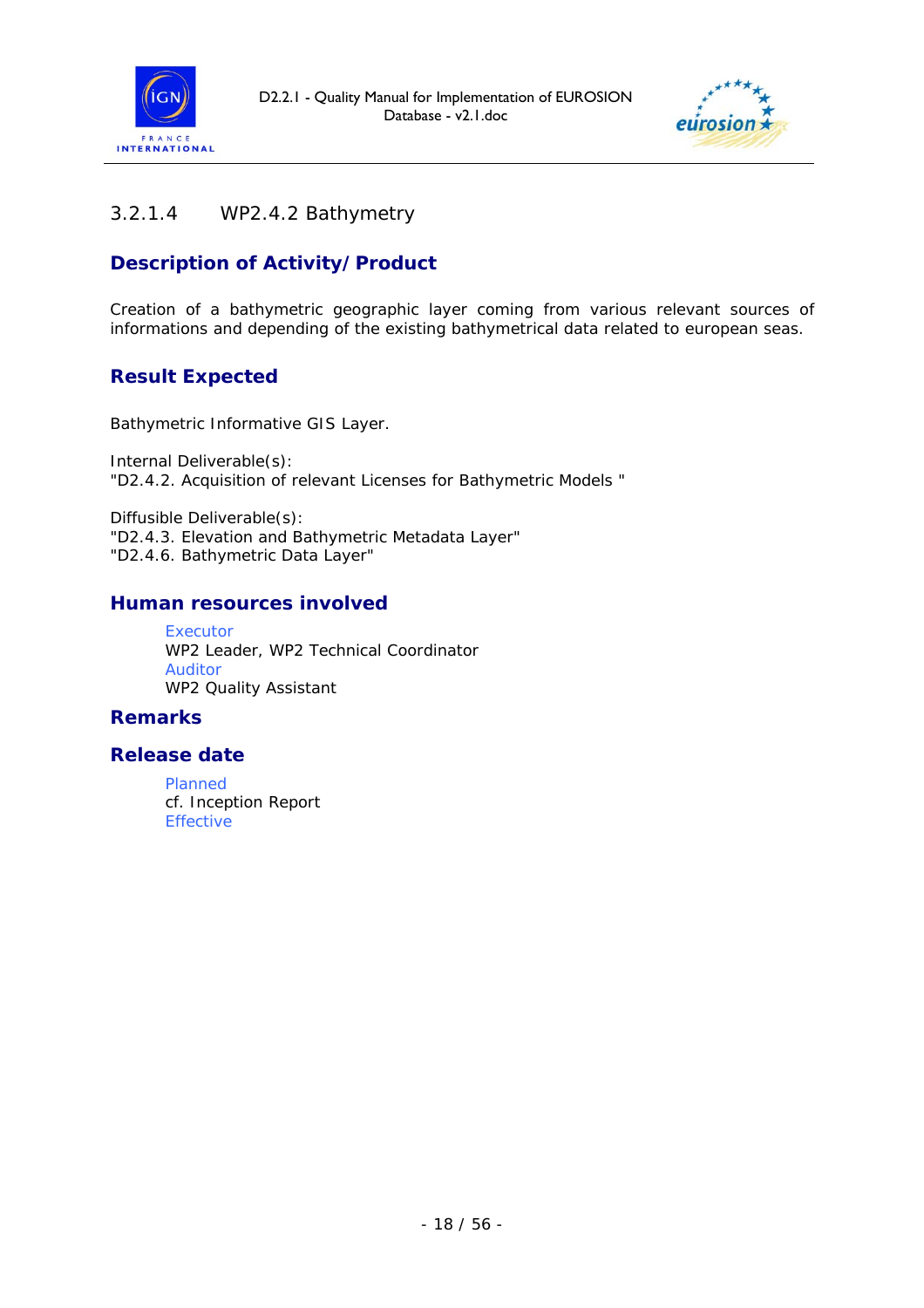



#### *3.2.1.5 WP2.5 Administrative boundaries and Shoreline*

### **Description of Activity/Product**

#### **WP2.5.1 Terrestrial Administrative Boundaries**

Integration of the Seamless Administrative Boundaries of Europe (SABE97) v2.1 up to the communal level when exists.

#### **WP2.5.2 Maritime Administrative Boundaries**

Creation of a Geographic layer from official maritime delimitations texts, completed with a database on legal conventions and treaties defining those limits: baselines, terrestrial waters, EEZ outer limits…

#### **WP2.5.3 Shoreline**

Extracted from CORINE Coastal Erosion existing coastline, a completed coastline has been rebuilt with various sources, updated with SCOLE (sub-product with coastline of SABE97), adjusted with SABE geometry, completed with World Vector Shoreline extracts when missing.

This new coastline was considered as a priority task in order to provide the BRGM with an input to update and extent the new CORINE Coastal Erosion database.

Quality control happened on three levels:

- Comparison with satellite images<sup>[1](#page-18-0)</sup> to choose the right data set when overlap exists, to complete or correct data set, when error or doubt exists.
- The final coastline has been scanned to check every polyline connection, holes, isolated segments, and topology…

As for visualization, the GISCO shoreline has been kept as the official coastline.

#### **Result Expected**

Internal Deliverable(s): "D2.5.1. Acquisition of SABE 97 v2.1 for EUROSION"

Diffusible Deliverable(s):

1

"D2.5.4. Administrative Boundaries, Hydrography and Infrastructure Metadata Layer" "D2.5.5. Administrative Data Layer"

<span id="page-18-0"></span> $1$  Mr. SID images were used to control the quality of the shoreline between WVS, SABE and CORINE Coastal erosion data sets. These images are available at the following URL: http://www.zulu.nasa.gov/mrsid/mrsid.pl.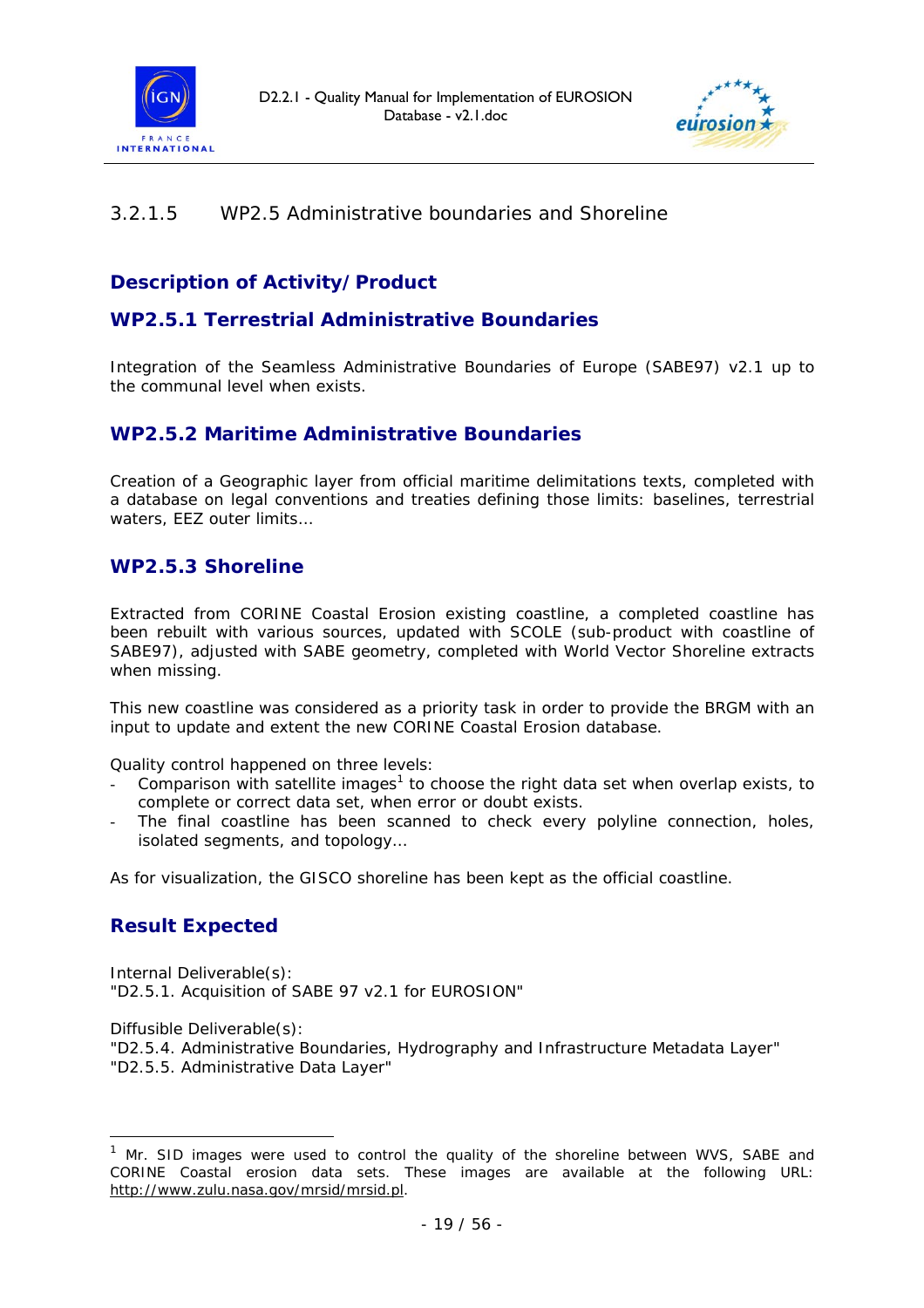



#### **Human resources involved**

Executor WP2 Leader, WP2 Technical Coordinator Auditor WP2 Quality Assistant BRGM and their main sub-contractor for Shoreline theme

#### **Remarks**

#### **Release date**

Planned *cf.* Inception Report Effective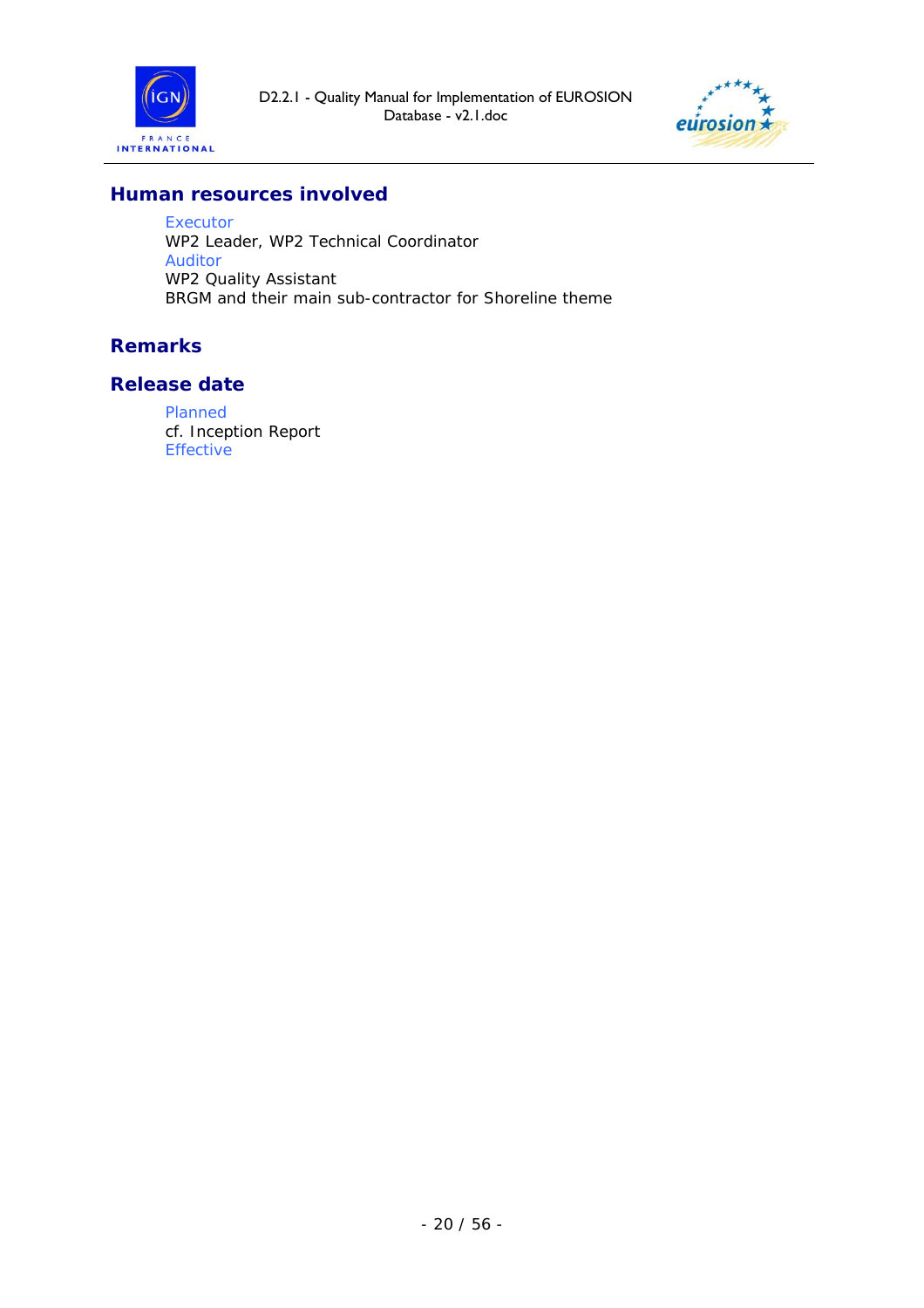



#### *3.2.1.6 WP2.5.4 Hydrography and Infrastructure*

#### **Description of Activity/Product**

Provision and Integration of a Geographic Layer with informations on Hydrography (Rivers, Watersheds…) and Infrastructure (Roads, Harbours, Industries, Airports, …)

### **Result Expected**

Two geographic layers coming out from GISCO service, with respectively Infrastructure and Hydrography informations. Provision of corresponding metadata.

Provision of Metadata on two on going projects led by Eurogeographics, whose topic concerns the harmonized cartographic data and metadata from European National Mapping Agencies, members of Eurogeographics:

- EuroGlobalMap at 1 to 1 Million scale
- EuroRegioMap at 1 to 250.000 scale

Internal Deliverable(s): "D2.5.2. GISCO Access Conditions for EUROSION"

Diffusible Deliverable(s): "D2.5.4. Administrative Boundaries, Hydrography and Infrastructure Metadata Layer" "D2.5.6. Hydrography and Infrastructure Layer"

#### **Human resources involved**

Executor WP2 Leader, WP2 Technical Coordinator Auditor WP2 Quality Assistant

#### **Remarks**

#### **Release date**

Planned *cf.* Inception Report Effective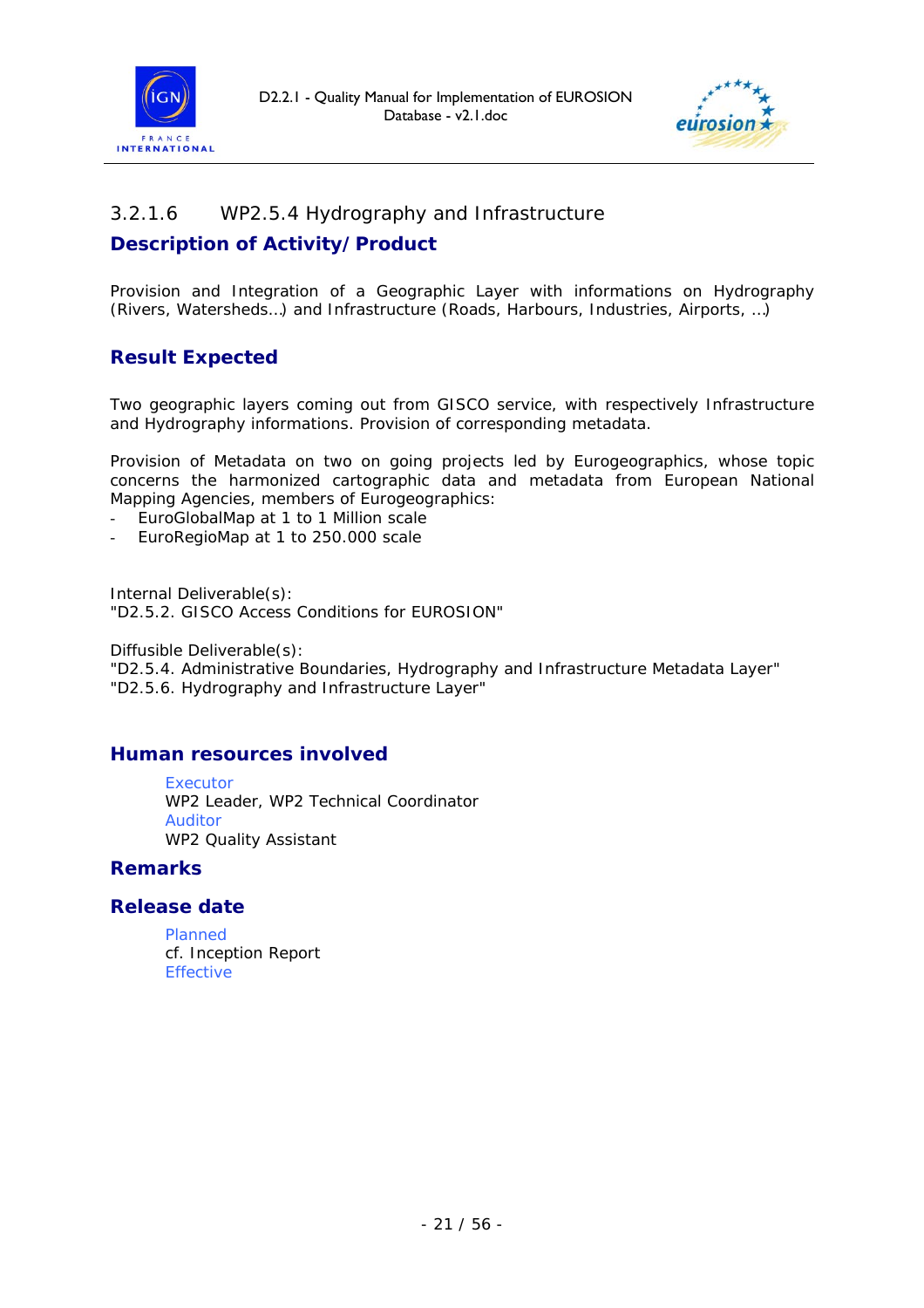



### *3.2.1.7 WP2.9.1 Land cover*

### **Description of Activity/Product**

Integration of CORINE Land Cover 1990 vector data on european littoral defined in the ToR. Preparation of the Metadata associated to CLC90 data.

#### **Result Expected**

Internal Deliverable(s): "D2.9.1. CLC90 Access Conditions for EUROSION"

Diffusible Deliverable(s): "D2.9.4. Land Cover Metadata Layer" "D2.9.5. Land Cover Layer"

#### **Human resources involved**

Executor WP2 Leader, WP2 Technical Coordinator Auditor WP2 Quality Assistant

#### **Remarks**

#### **Release date**

Planned *cf.* Inception Report

Effective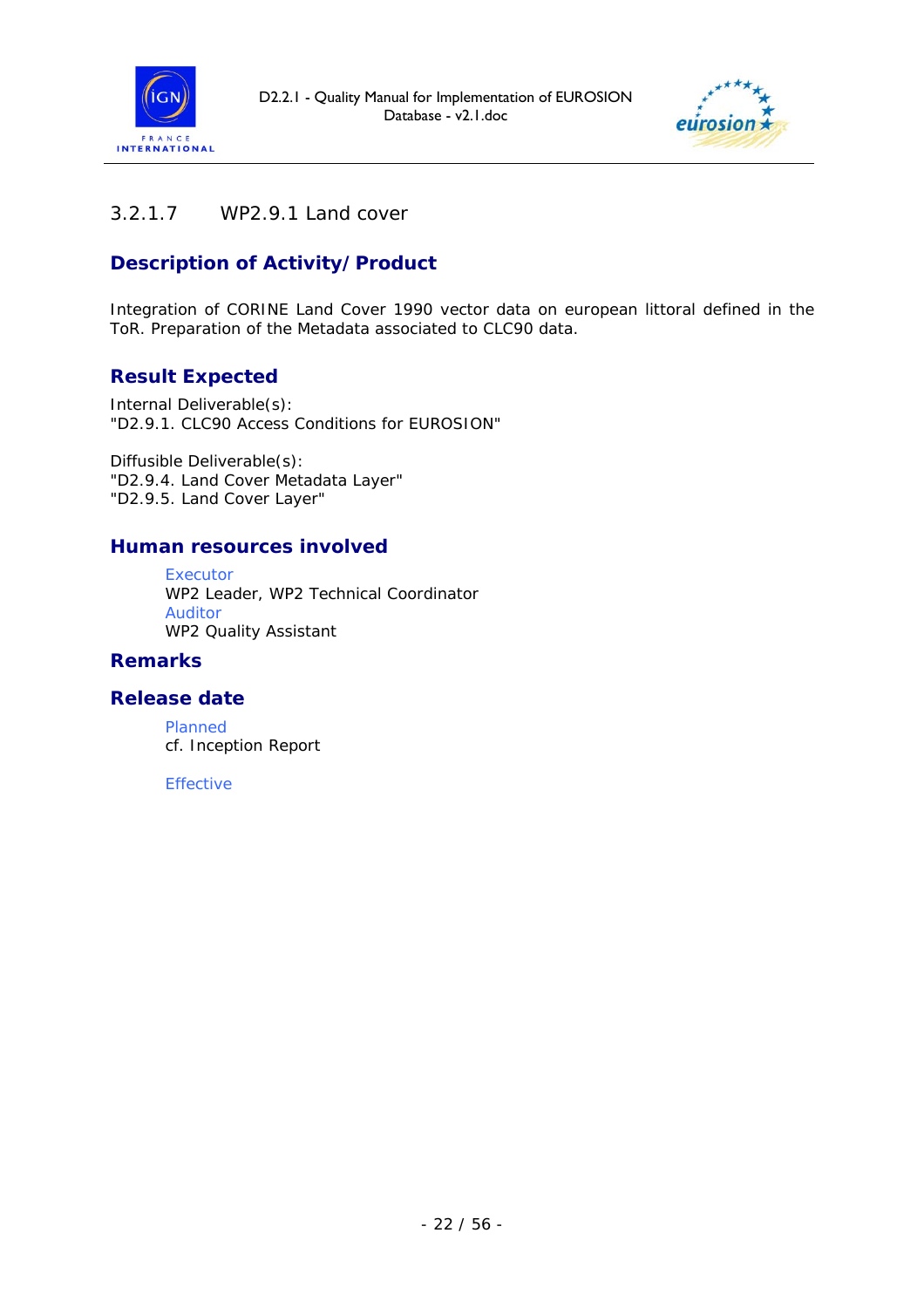



#### *3.2.1.8 WP2.9.2 Land Cover changes since 1975*

### **Description of Activity/Product**

Provision of LaCoast database (Land Cover changes since 1975 for some EU countries) from the JRC and extension of this database to the coastal accessing countries: Poland, Latvia, Lithuania, Estonia, Slovenia, Romania and Bulgaria.

### **Result Expected**

Internal Deliverable(s): "D2.9.2. Land Cover changes Access Conditions for EUROSION" "D2.9.3. Methodology for Land Cover changes since 1975 extension to coastal Accessing Countries"

Diffusible Deliverable(s): "D2.9.6. Land Cover changes Metadata and Data Layer"

#### **Human resources involved**

Executor WP2 Sub-Contactor, Coordinated by WP2 Leade and WP2 Technical Coordinator Auditor WP2 Quality Assistant

#### **Remarks**

#### **Release date**

Planned *cf.* Inception Report Effective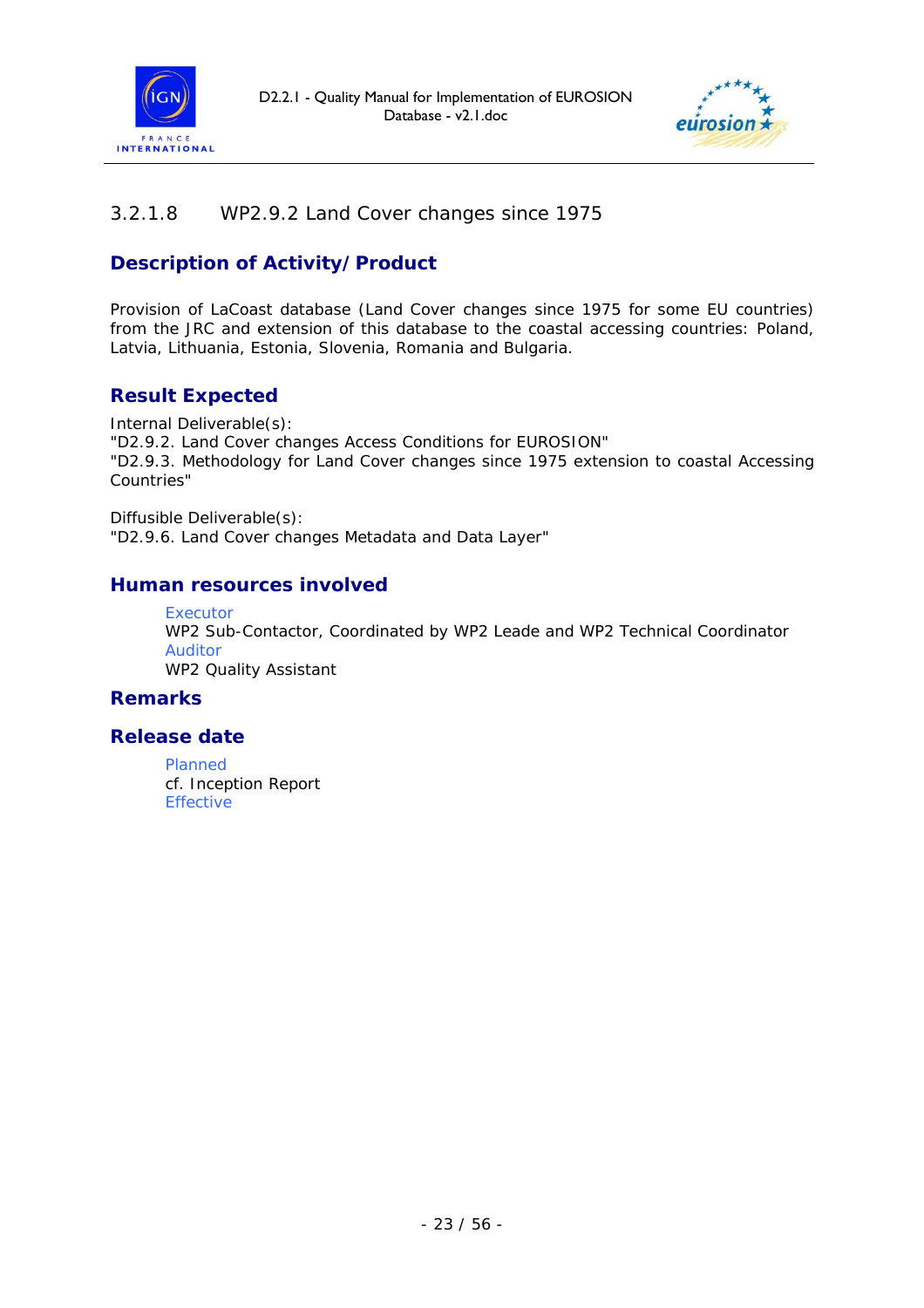



### *3.2.1.9 WP2.10 Legal status & Regulatory Texts*

### **Description of Activity/Product**

Research and Inventory of legal and regulatory information relative resources up to regional level.

Conception of a new georeferenced texts database within SABE, in line with Dublin Core metadata standard.

Data and Metadata-base filling with regulatory texts and associated metadata.

Conversion of completed database info XML format for the integration into the EUROSION database.

#### **Result Expected**

European-level database with legal and regulatory information- including laws and decrees at the European, national, and regional level. Communication to WP3 of informations at lower (communal) level for pilot sites.

#### **Human resources involved**

Executor WP2 Technical Coordinator, GIS engineer, legal expert Auditor WP2 Quality assistant, WP2 leader

#### **Remarks**

#### **Release date**

Planned 01/11/2003 Effective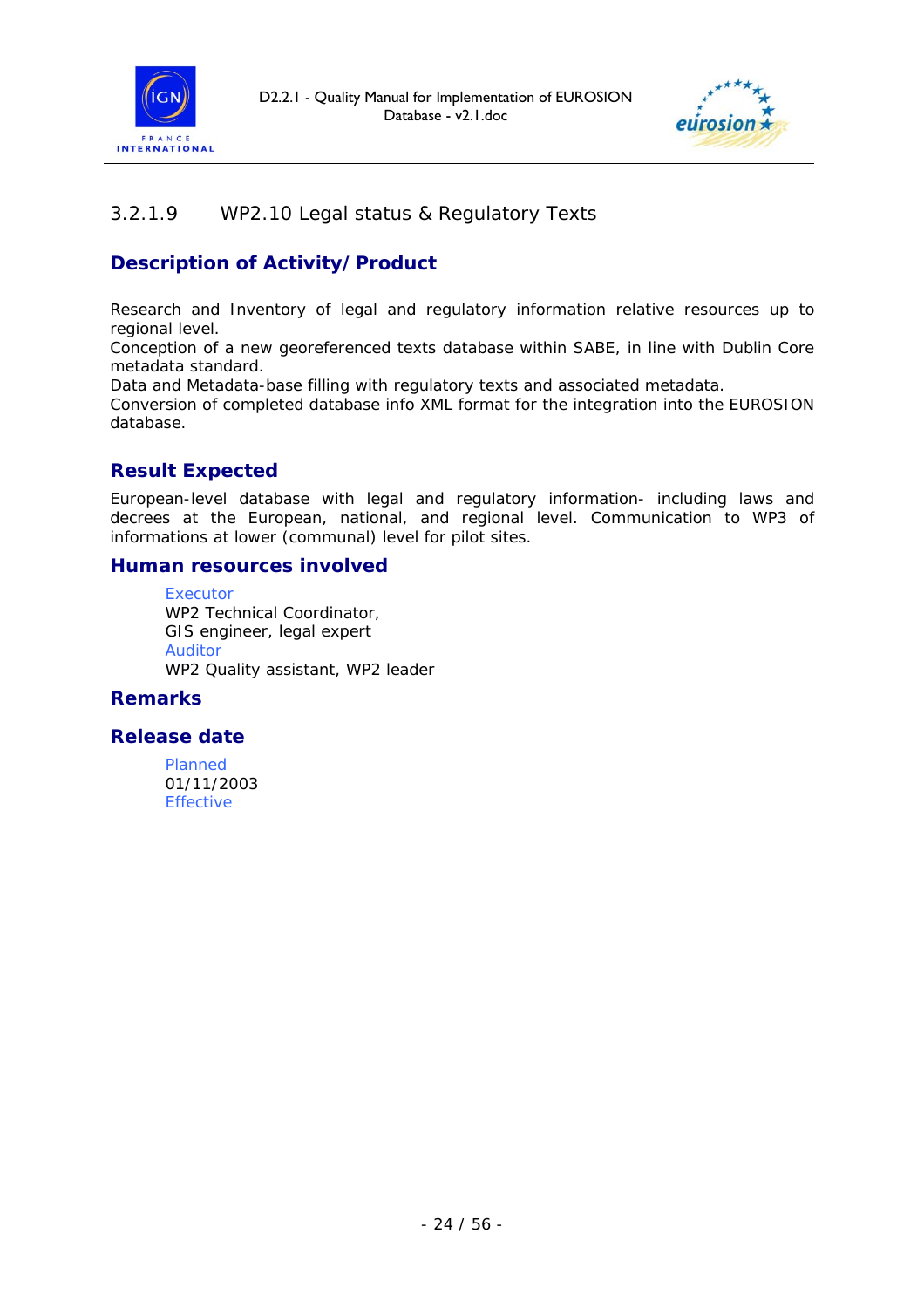



#### *3.2.1.10 WP2.11 High ecological value areas*

#### **Description of Activity/Product**

Integration of European existing initiatives or pre-results, such as CDDA or Natura 2000 within current status.

### **Result Expected**

Minimum Metadata. Depending on the status of the data provided by the contacted European institutions.

#### **Human resources involved**

**Executor** WP2 Technical Coordinator Auditor WP2 Leader, WP2 Quality Assistant

#### **Remarks**

#### **Release date**

Planned *cf.* Inception Report Effective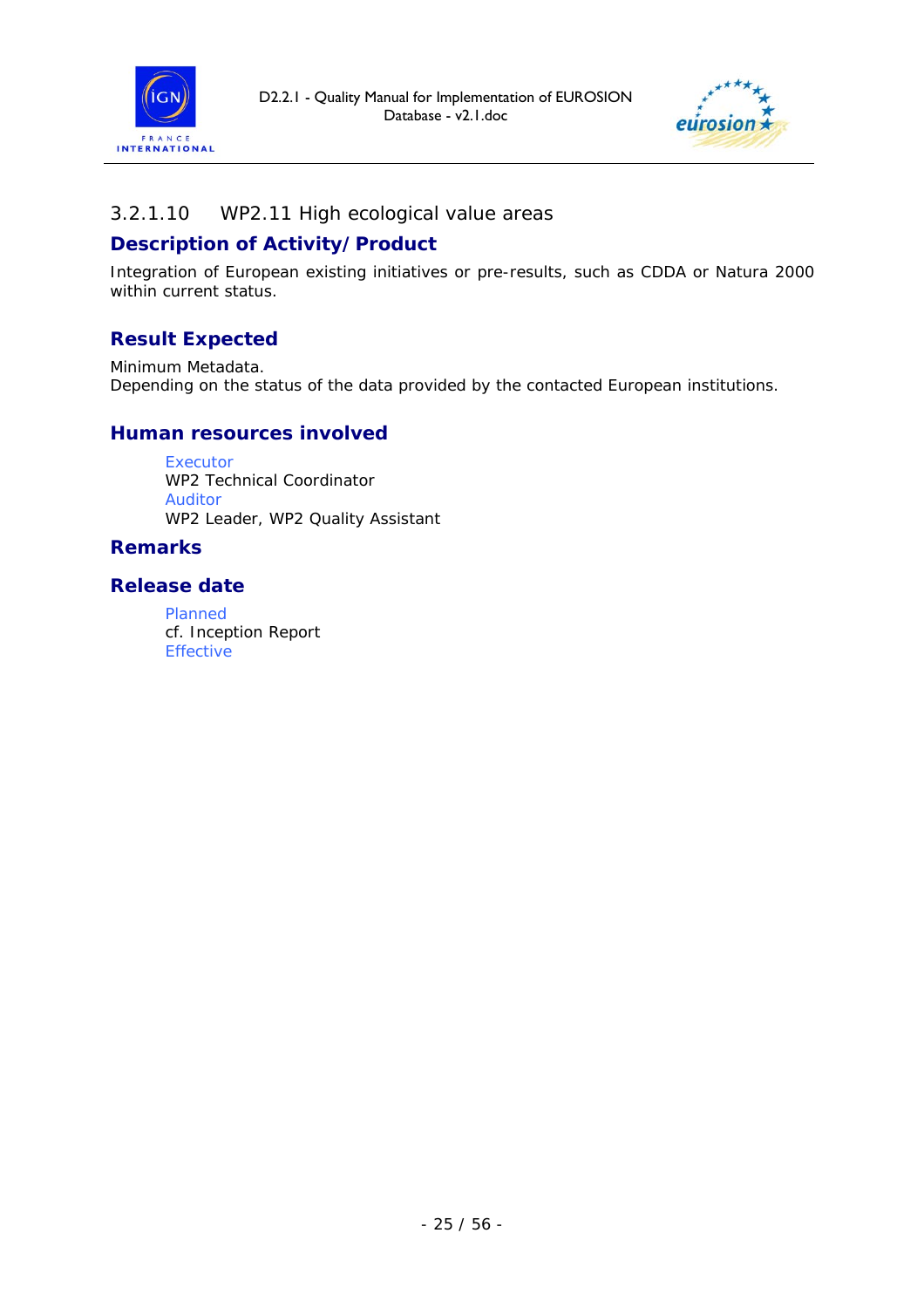



## **3.2.2 Activity key steps review**

The schema below indicates that the stocktaking phase consists in producing Inventory Data Sheets for all the data sets inventoried, and therefore preparing the implementation either of the metadata on data or the data themselves.



#### HORTZONTAL PATTERN PROCEEDINGS

#### From the Data set Inventory to the Implementation: Global Scheme

IGN FI has the following effective activity key steps:

- 1. Data reception and inventorying.
- 2. Evaluation and filling of the metadata draft questionnaire.
- 3. Stocktaking of data sets and quality parameters assessment.
- 4. Metadata creation, import and integration. Quality checking.
- 5. Data update, extension or harmonization according to the methodology and the specifications. Quality check (through audits and/or internal quality procedures follow-up)
- 6. Integration, Data Formatting. Quality assessment.
- 7. Quality validation and delivery

### **3.2.3 Principal quality evaluation steps**

#### *3.2.3.1 Data reception and inventorying*

For each data set furnished by data provider or European institution, an *Inventory Dataset Sheet (IDS)* is initiated so as to document the *D2.1.1 Inventory Report*, stating the main characteristics of products received, its restrictions, access conditions in terms of price or availability, its contacts and delivery format specificities.

filled with essential informations which will be complementary to the Metadata questionnaire (draft by EADS S&DE as a basis of the Metadata Model Scheme implementation)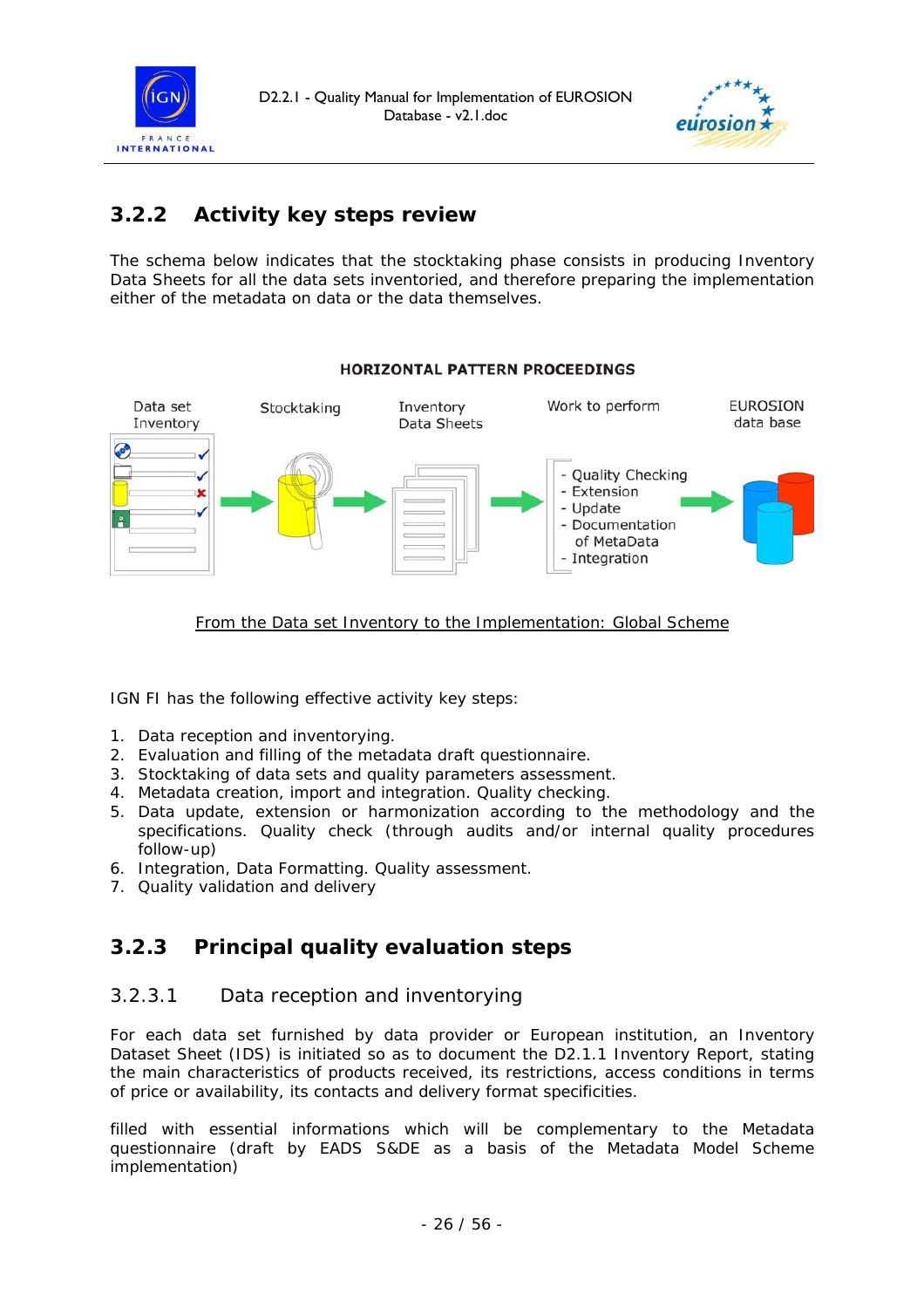



| <b>Inventory DataSet Sheet for</b><br>Name_of_the_data_set |                                              |                                         |                                             |                                                                              |                              |                    |
|------------------------------------------------------------|----------------------------------------------|-----------------------------------------|---------------------------------------------|------------------------------------------------------------------------------|------------------------------|--------------------|
| <b>Terms of use</b>                                        |                                              |                                         |                                             |                                                                              |                              |                    |
| Price                                                      |                                              | <b>License Attribution Restrictions</b> |                                             | <b>Distribution restrictions</b>                                             |                              |                    |
|                                                            |                                              |                                         |                                             |                                                                              |                              |                    |
| Format                                                     |                                              |                                         |                                             |                                                                              |                              |                    |
| Data set Import format                                     |                                              | directly into ArcXXX                    |                                             | Possibility to integrate data Other software able to work Evaluation<br>with |                              |                    |
|                                                            |                                              |                                         |                                             |                                                                              |                              |                    |
|                                                            | User Guide/ Technical Guide                  |                                         |                                             |                                                                              |                              |                    |
| Data Base Manual                                           |                                              | Content                                 |                                             |                                                                              |                              | Evaluation         |
|                                                            |                                              | <b>Database</b><br>Structure            | Format                                      | Point<br>contact                                                             | of Description of the tables |                    |
|                                                            |                                              |                                         |                                             |                                                                              | Y/N                          |                    |
| <b>Update frequency</b>                                    |                                              |                                         | <b>Geographic Extension</b><br><b>Scale</b> |                                                                              |                              |                    |
| Date of the actual version                                 |                                              | Next update                             | <b>States covered</b>                       |                                                                              | <b>Scale</b>                 | Resolution         |
|                                                            |                                              |                                         |                                             |                                                                              |                              |                    |
| <b>Database Tables</b>                                     |                                              |                                         |                                             |                                                                              |                              |                    |
| Name of the Described<br>column                            | manual                                       | in Presents<br>the<br>Dataset           | in Announced<br>real signification          | Real<br>signification                                                        | Announced<br>format          | <b>Real format</b> |
|                                                            |                                              |                                         |                                             |                                                                              |                              |                    |
|                                                            | Checking of the announced quality parameters |                                         |                                             |                                                                              |                              |                    |
| Quality<br>method<br>Name                                  | Announced results                            |                                         |                                             | <b>Real results</b>                                                          |                              | Evaluation         |
|                                                            |                                              |                                         |                                             |                                                                              |                              |                    |

#### **Inventory Dataset Sheet (IDS)**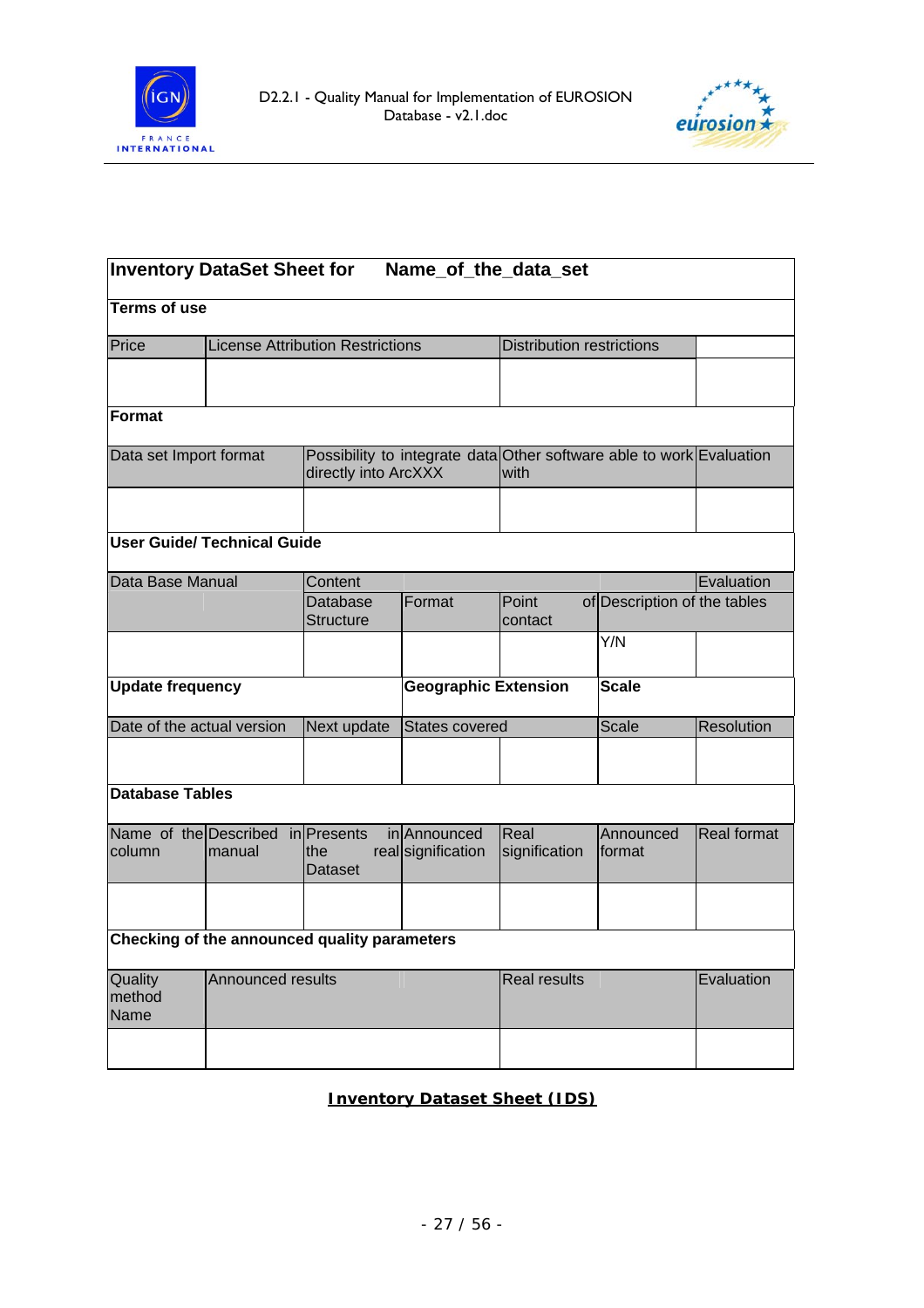



- *3.2.3.2 Evaluation and Filling of Metadata Questionnaire*
- *3.2.3.3 Stocktaking of data sets and quality parameters assessment*
- *3.2.3.4 Metadata creation, import and integration*
- *3.2.3.5 Data update, extension, or harmonization*

#### *3.2.3.6 Integration, Formatting quality validation and delivery*

The data sets that are fit for integration will have to go through certain procedures to make them coherent with EUROSION database standards. Integration will deal with the following topics:

- File format integration conversion
- Data projection reprojection (raster vector superposition) Coordinate Referencing System
- Scale compatibility<br>Geographic extent
- Geographic extent-continuity. Strictly identical geographical extent for all themes cannot be guaranteed.
- Non-geographic data integration

At the end of each of these procedures, the quality control has to be performed to insure the compliance of the resulting product with the Terms of References.

After all transformations with the data the modifications have to be inserted to the metadata of the corresponding products, so quality control has to be performed also at this stage.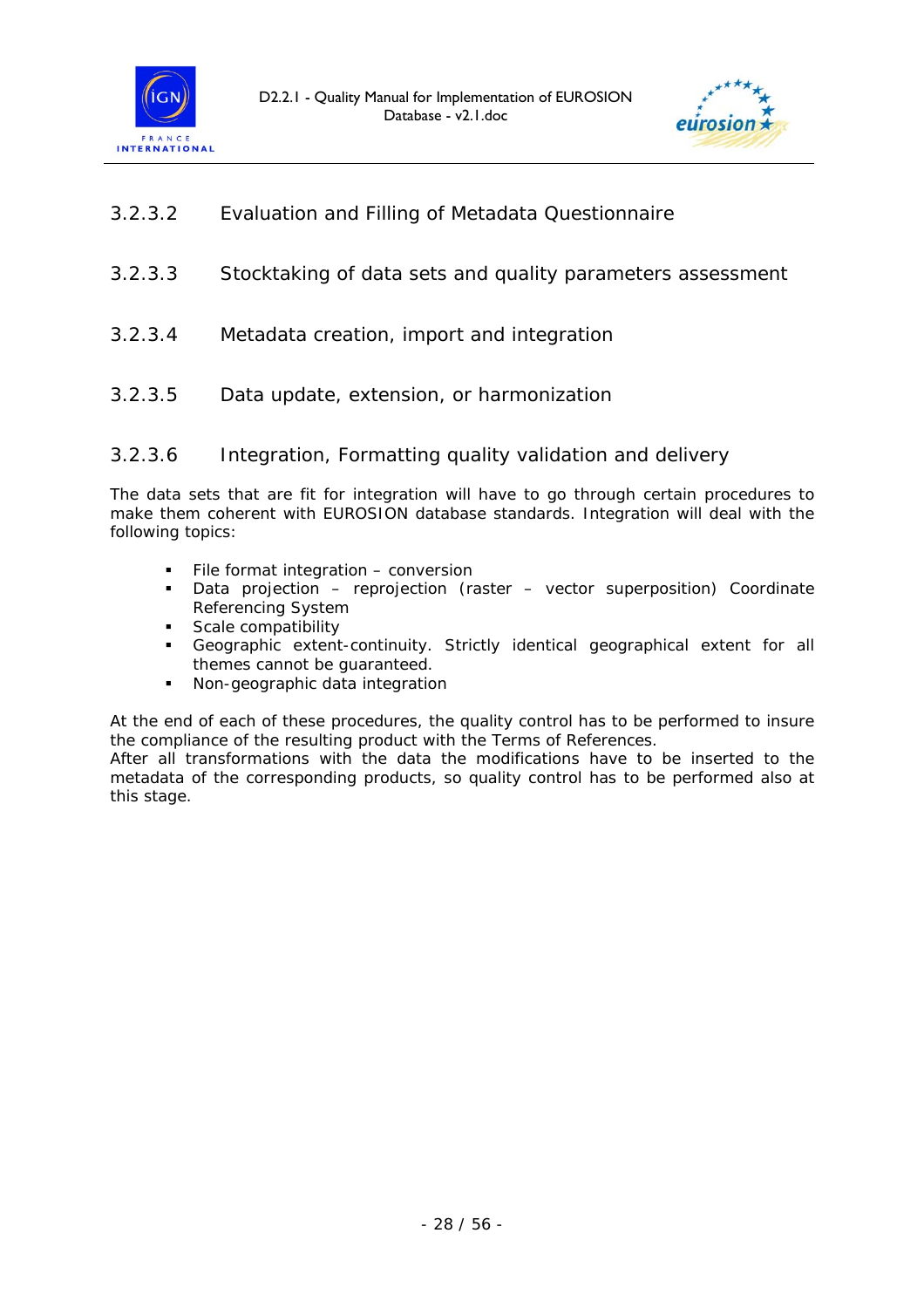



# *3.3. RIKZ - WP2.7 HYDRODYNAMICS & SEA LEVEL RISE*

### **3.3.1 Depending sub-workpackages description**

### **Description of Activity/Product**

This activity consists in building the hydrodynamic layer of the EUROSION database. It will more precisely provide a set of hydrodynamic parameters (see below) calculated on 237 points distributed all along the European coastline with a pace of 100 km (see map).



*from Inception Report* 

### **Result Expected**

For the every for each red point (see above) and each directional sector (8 sectors will be considered: N, NE, E, SE, S, SW, W, NW), the project will calculate statistical values of :

- mean significant wave height
- wave height that is exceeded 10% of the time
- wave height that is exceeded 1% of the time
- mean wave period
- mean wave period that is exceeded 10% of the time
- mean wave period that is exceeded 1% of the time
- average wind speed at 10 m height
- wind speed that is exceeded 10% of the time
- wind speed that is exceeded 1% of the time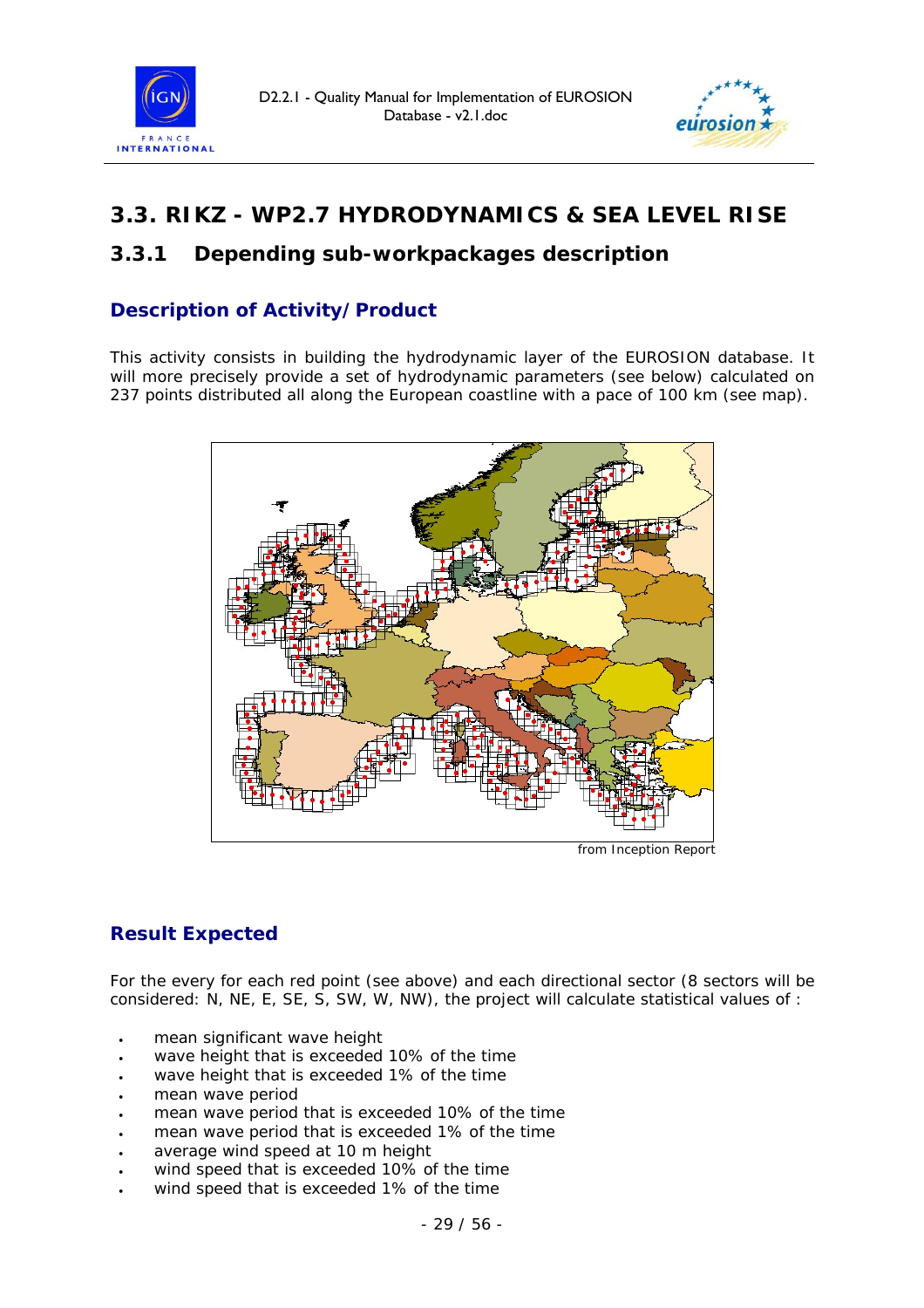



Calculation will be derived from altimeter and scatterometer measurements, as well as from ERS SAR images acquired over the past 18 years. To provide the most statistically representative values, processing operations will be carried out over 200kmx200km "windows". Each window overlaps with the adjacent ones with an approx. 50% rate, and statistical parameters will be "attached" to the centre of the window.

In addition to the above mentioned parameters, the project will also provide for each red point the average tidal range and the average sea level rise based on a combination of satellite measurements with harmonic components from tidal stations around the world.

Results delivered will consist of a MS Word Report and 11 Data files in Excel format.

#### **Human resources involved**

#### Executor

ARGOSS, Dutch consulting company specialised in hydrodynamic modelling Auditor John de Ronde, expert in hydrodynamics at RIKZ

#### **Remarks**

#### **Release date**

Planned February 2003 Effective

### **3.3.2 Activity key steps review**

Within WP2.7, RIKZ has the following effective activity key steps:

- 1. Identification of relevant parameters to be provided as a database layer
- 2. Inventory of hydrodynamic datasets
- 3. Definition of a methodology to fill hydrodynamic data gaps
- 4. Subcontracting procedure for outsourcing the production of missing hydrodynamic data
- 5. Delivery of the data files

### **3.3.3 Quality Assurance Plan management**

The overall responsibility for implementing RIKZ contribution within WP2 is assumed by John de Ronde, expert in hydrodynamics (RIKZ).

### **3.3.4 Principal quality evaluation steps**

*3.3.4.1 Identification of relevant parameters to be provided as a database layer* 

This action is carried out by an expert in hydrodynamics within RIKZ and a draft document is made available internally. An internal meeting with key RIKZ staff assesses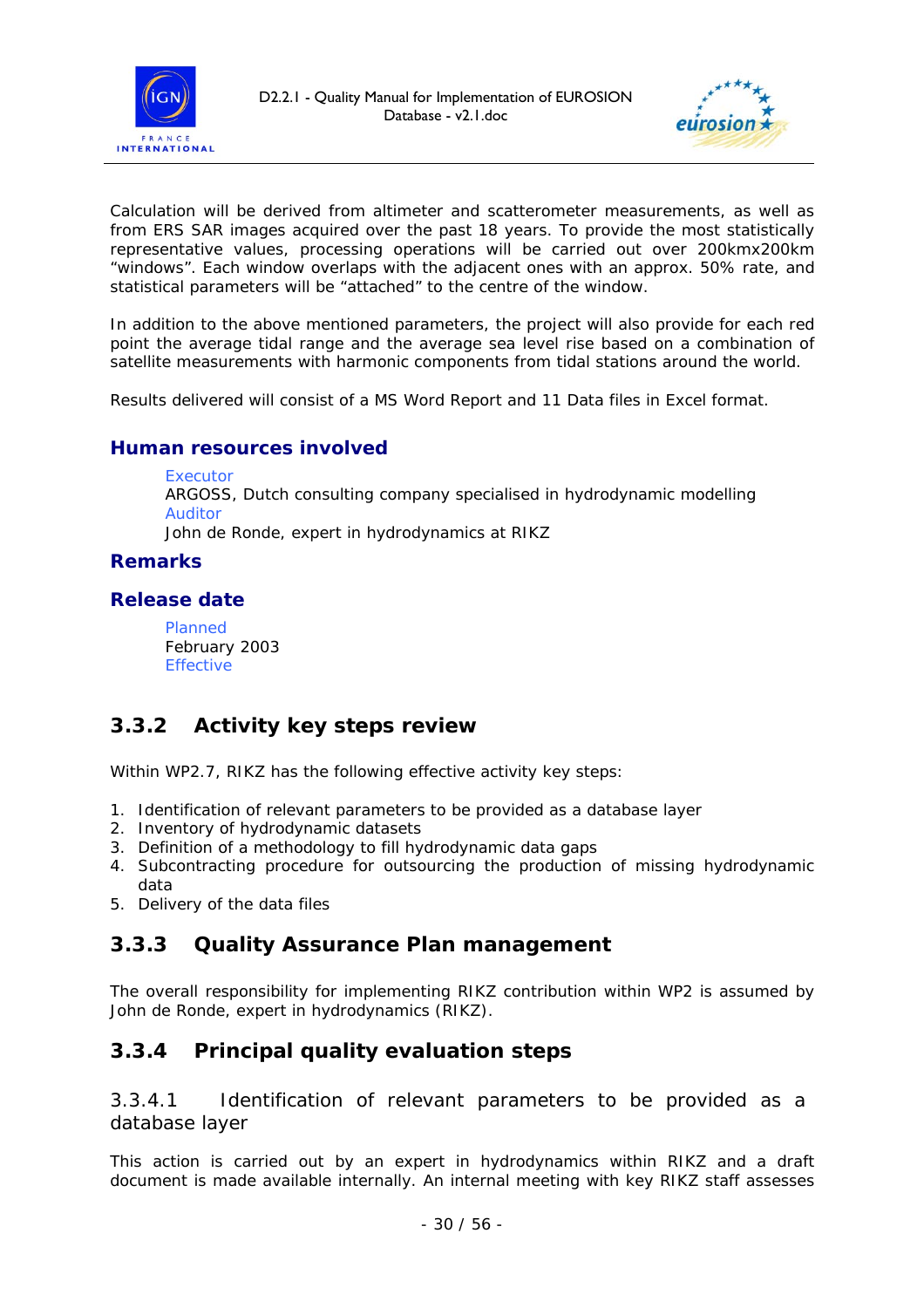



the relevance of the draft document. The draft paper is to be presented during a consortium meeting for final adoption.

#### *3.3.4.2 Inventory of hydrodynamic datasets*

This action is carried out by RIKZ staff. Results are forwarded to WP2 leader for approval and integration in the Inventory Report.

#### *3.3.4.3 Definition of a methodology to fill hydrodynamic data gaps*

This action is carried out by an expert in hydrodynamics within RIKZ and a draft document is made available internally. An internal meeting with key RIKZ staff assesses the relevance of the draft document.

#### *3.3.4.4 Subcontracting procedure for outsourcing the production of missing hydrodynamic data*

The subcontracting procedure will follow RIKZ internal rules. This procedure aims at submitting the methodology established (= terms of references) to at least three different companies. An evaluation committee made of 2 to 4 persons within RIKZ analyses and scores the different offers both in terms of technical references and financial aspects. The offer with the best ratio is selected. Regular contacts with the subcontractors aims at making sure that the deliverables meet the original terms of references.

#### *3.3.4.5 Delivery of the data files*

To verify that the results comply with their specifications, two checks will be performed:

- Extreme value statistics calculated for a location in the North Sea will be compared to statistics based on actual measurements. Wind and wave data for the period 1979-1998 for the sector K13 (53.06 N 3.43 E) will be downloaded from www.golfklimaat.nl maintained by RIKZ and extreme value characteristics will be calculated similar to those estimated in the project. Finally the characteristics calculated from this two different processes will be compared and are expected not to differ significantly.
- the wind-sea and swell parameters from the 400kmx400km SAR data will be merged and the merged result will be compared with the parameters of the total spectrum. This comparison provides a means to validate the merging process and the underlying assumption of independence of wind-sea and swell.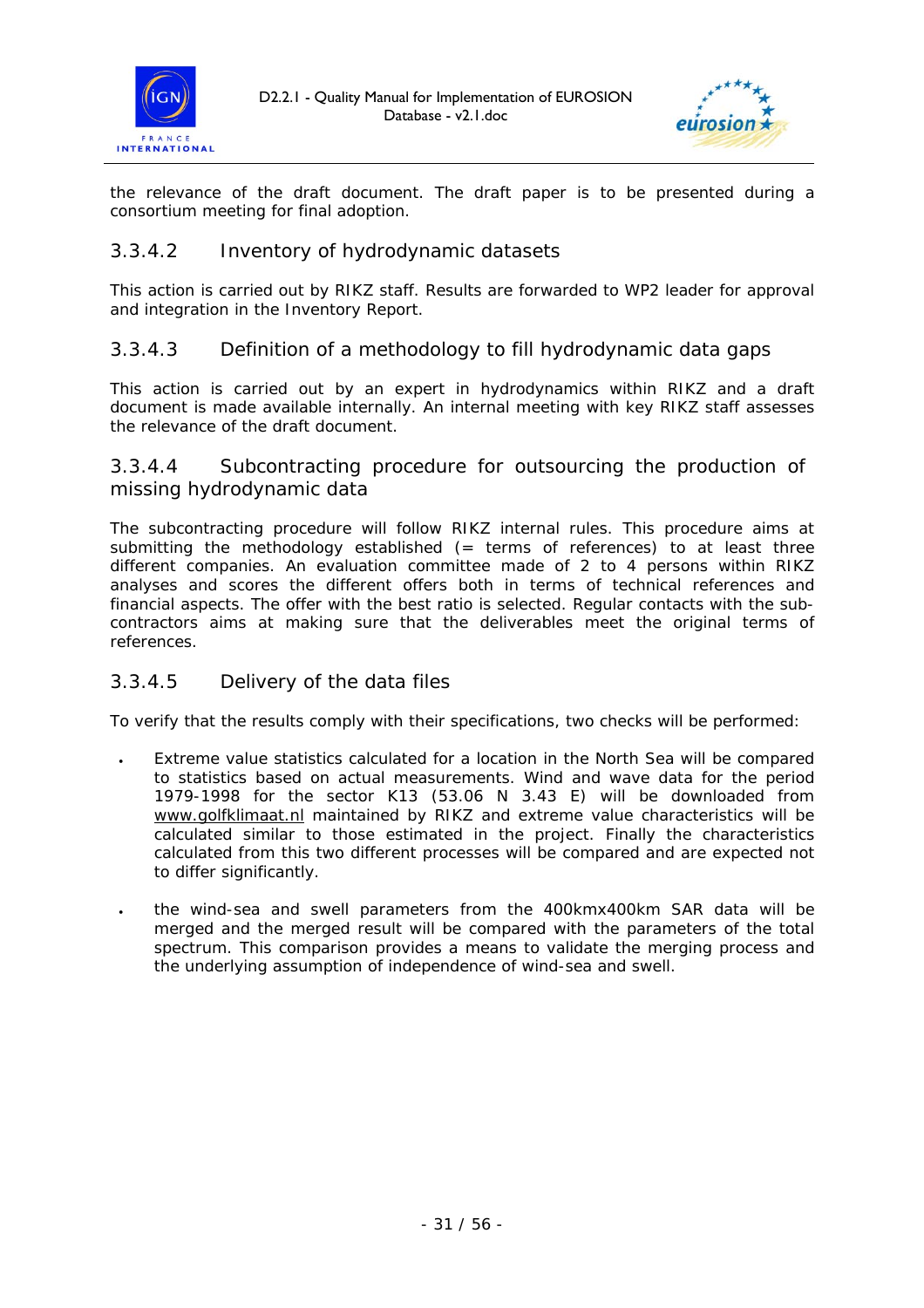



## *3.4. BRGM*

- **3.4.1 Depending sub-workpackages description**
- **3.4.2 Activity key steps review**
- **3.4.3 Quality Assurance Plan management**
- **3.4.4 Principal quality evaluation steps**

BRGM has proposed to produce a 'manual of quality for the update and extension of the New CORINE Coastal Erosion database'. This will contain a first list of quality which will discussed and completed by their sub-contractors and partners as it works, during the project.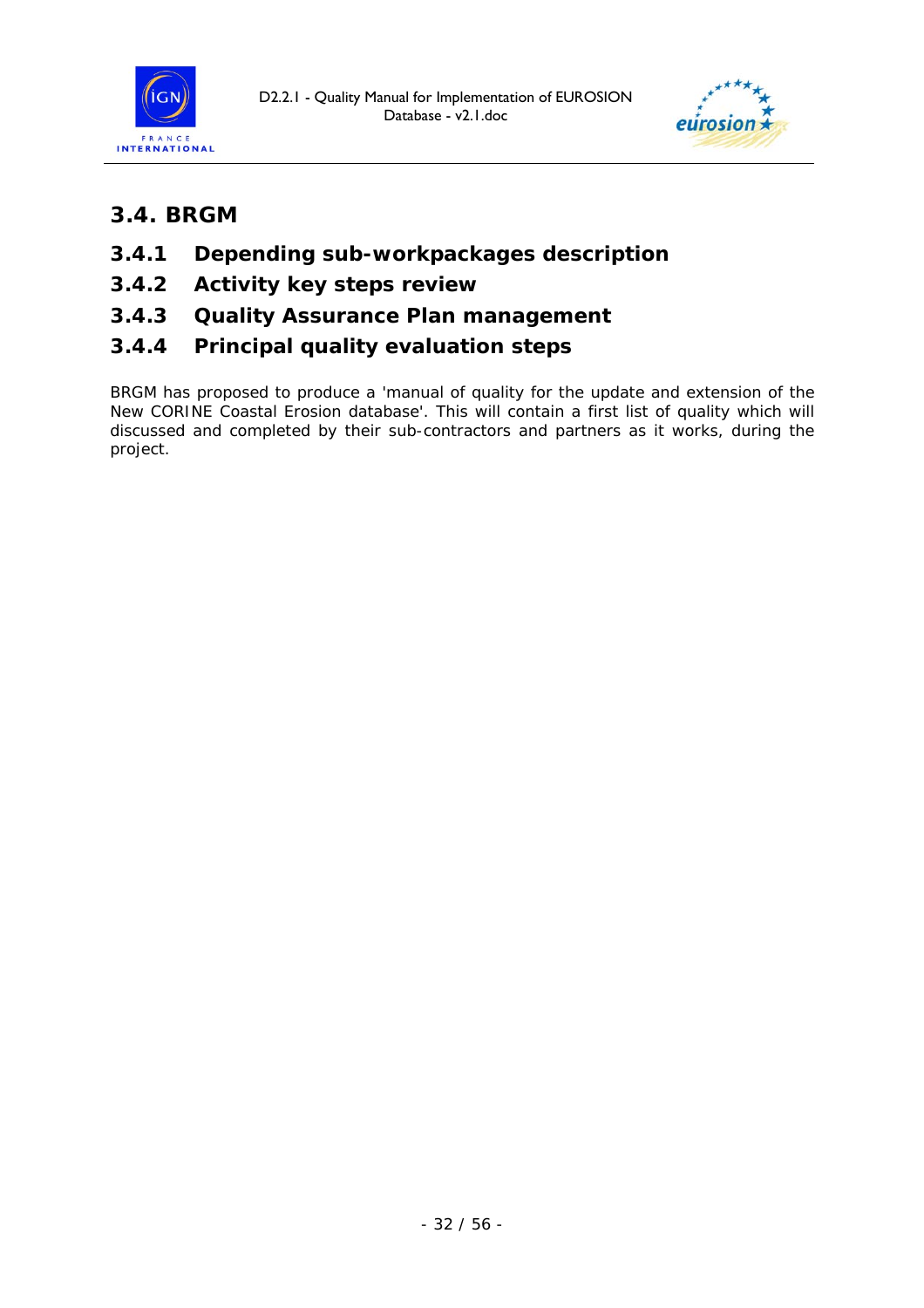



# *3.5. EADS*

### **3.5.1 Depending sub-workpackages description**

#### *3.5.1.1 Design of the EUROSION metadata questionnaire (D2.3.1)*

#### **Description of Activity/Product**

- Questionnaire design in order to collect the metadata on the datasets to be integrated into the EUROSION database.
- Review of ISO metadata documentation, in particular ISO/DIS 19115 norm, Dublin Core Metadata Initiative and GELOS.
- Identification of the significant metadata elements to integrate into the EUROSION questionnaire (deliverable D2.3.1). This identification is based on the description of the core metadata elements of ISO/DIS 19115, plus additional metadata elements from the Dublin Core Metadata Initiative and the GELOS standard.

#### **Result Expected**

• EUROSION questionnaire in Excel format, which contains significant metadata elements taken from the ISO/DIS 19115 core metadata elements, Dublin Core Metadata Initiative and GELOS.

#### **Human resources involved**

**Executor** 

Project manager at EADS for WP2 Auditor WP2 leader, EUROSION Team Leader, GIS expert in EADS

#### **Remarks**

Metadata elements coming from GELOS and COASTBASE were added upon the request of the EUROSION deputy team leader in RIKZ.

#### **Release date**

Planned: March 2002 Effective: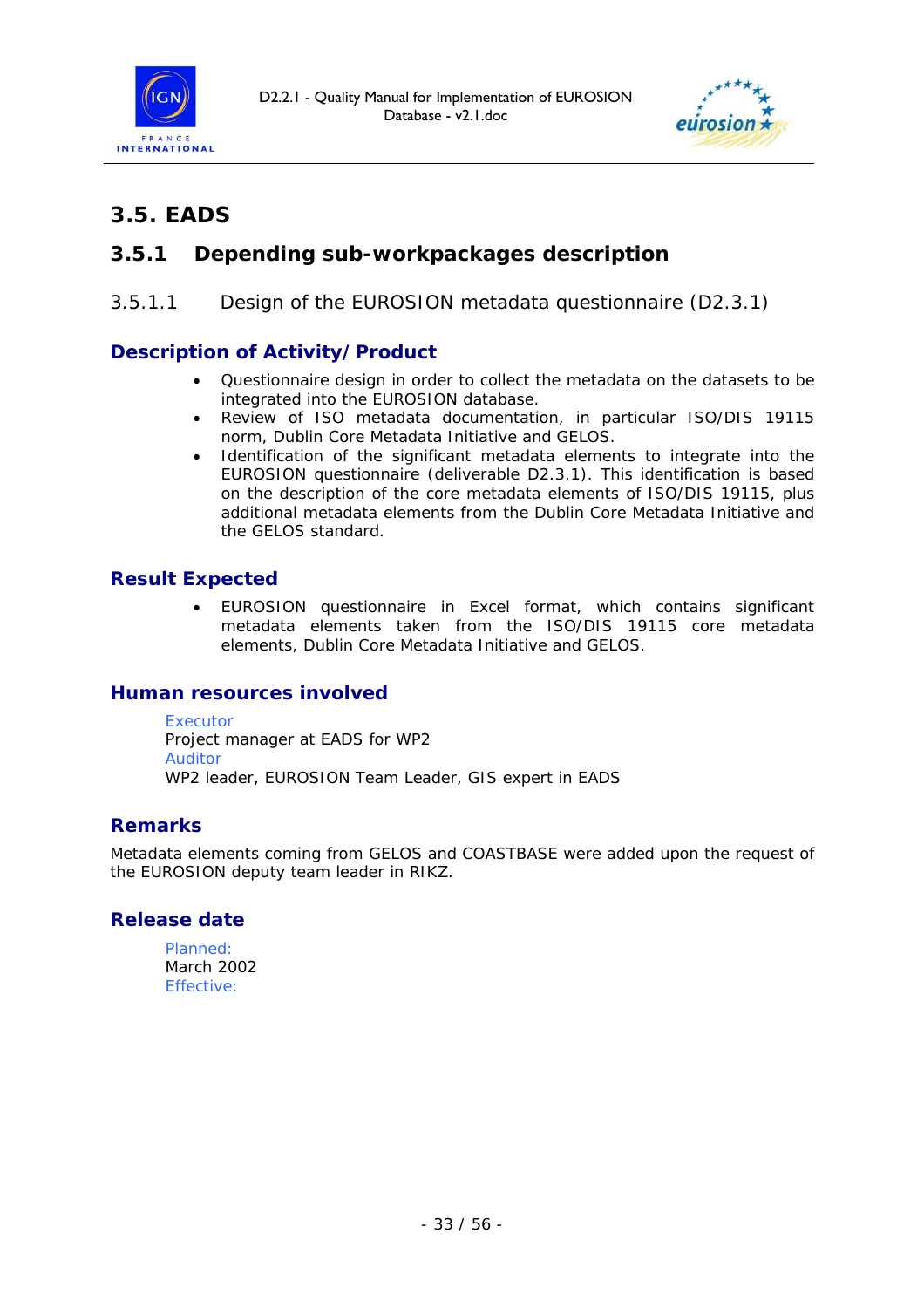



*3.5.1.2 Analyse the existing metadata standards and make recommendations for interoperability with other existing initiatives* 

### **Description of Activity/Product**

- In-depth review of all the main metadata standards used to describe geographic information and environmental information.
- Identifies the metadata elements necessary to design an EUROSION metadata model compliant with the existing others initiatives such as: current GISCO from EUROSTAT with its evolution towards ISO/DIS 19115 standard (according to the INSPIRE initiative), GELOS, COASTBASE, Dublin Core Metadata Initiative, EDMED, ETC-CDS from EEA.
- Mapping the existing metadata standard/initiatives with the EUROSION metadata elements selected, to know the compliance level of the EUROSION metadata model with the existing standards or others initiatives. This mapping is done by checking if, each metadata element of a standard or Initiative, has an equivalent within the EUROSION metadata model.
- Review the various standards/protocols defined to homogenize data definition or exchange such as CIP, OPENGIS, GIP and CORBA.
- Review the existing application programming interfaces or language to develop interoperable systems such as ODBC, XML, JDBC or COASTBASE to formulate suitable recommendations for the EUROSION consortium and allow metadata and data exchange with other initiatives, in particular EUROSTAT/GISCO.

#### **Result Expected**

- D2.3.2: Metadata standards analysis and catalogue interoperability study
- Selection and proposition of the EUROSION metadata elements.
- Recommendations for metadata exchange in XML format.

#### **Human resources involved**

#### Executor

Project manager at EADS for WP2, EADS GIS expert, EUROSION project technical responsible at EADS.

Auditor

WP2 leader, EUROSION Team Leader, other consortium members, GIS expert at EADS

#### **Remarks**

#### **Release date**

Planned: May 2002 Effective: November 2002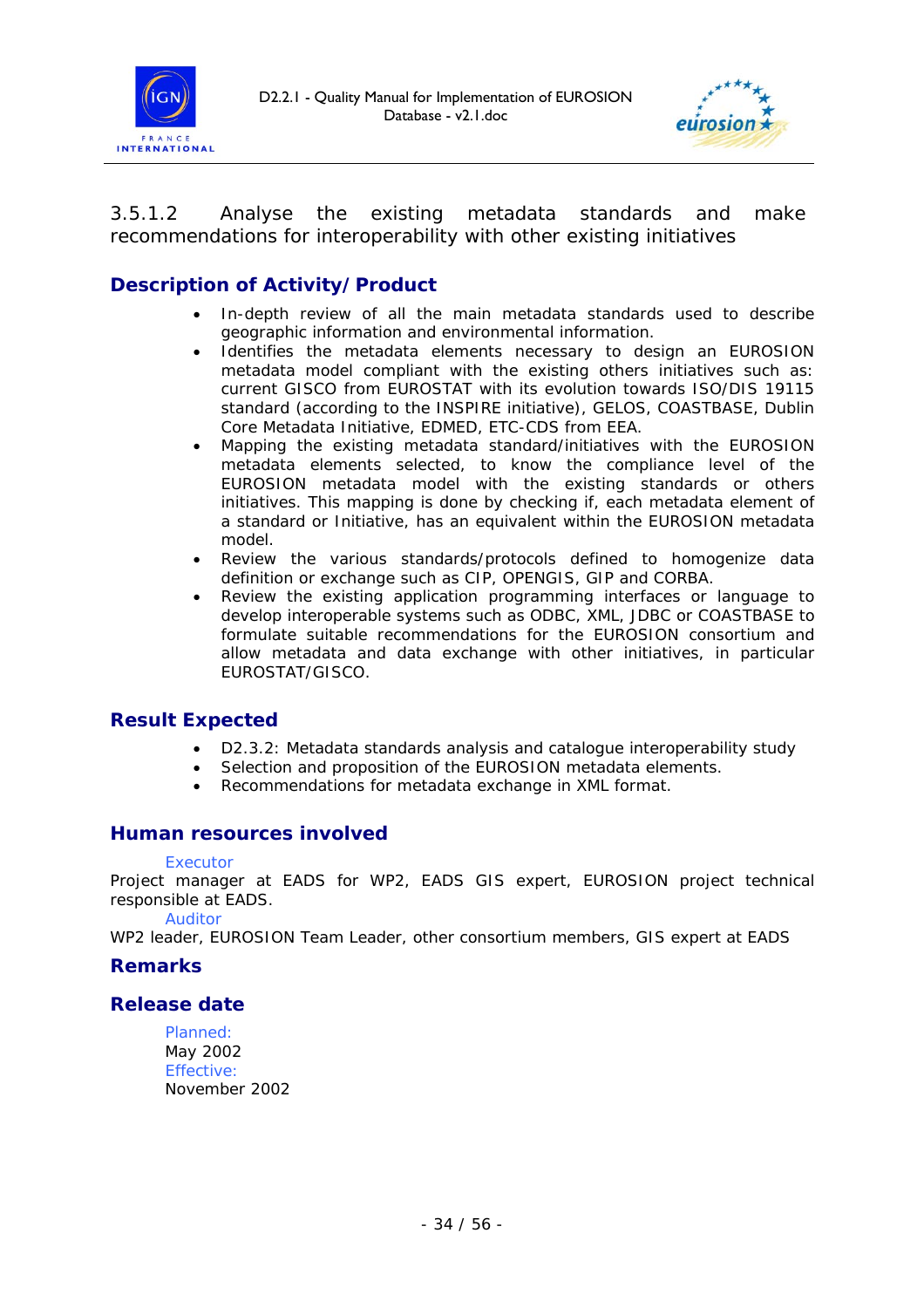



#### *3.5.1.3 Eurosion metadata model design.*

### **Description of Activity/Product**

- Draw the UML diagrams with Rational Rose software to design the EUROSION Metadata model with the support of the EUROSION metadata elements selected.
- Respect the rules imposed by the ISO standard when designing the EUROSION metadata model. For example the attributes defining a "Date", have to follow the ISO 19103 standard description according to the ISO/DIS 19115 standard.
- Implement the EUROSION metadata model into an XML SCHEMA.
- Implementation of an EUROSION Metadata Editor to produce EUROSION metadata files in XML format, containing the completed metadata into the EUROSION questionnaires.
- Internal control of the exhaustivity and the organisation/hierarchy of the EUROSION metadata elements with the support of the EUROSION Metadata Editor. The EUROSION Metadata Editor affords the possibility to check if each EUROSION metadata element is present into the EUROSION XML Schema and if each EUROSION metatada element is compliant with the ISO/DIS 19115 structure and rules. This is an internal procedure used to control the validity of the EUROSION metadata model with the EUROSION metadata elements description.
- Review and exchanges with EUROSTAT/GISCO on the EUROSION XML file deriving from the EUROSION XML SCHEMA.

#### **Result Expected**

- D2.3.6: Eurosion Metadata Model Implementation in XSD format
- D2.3.5: Eurosion Metadata Model Design
- Eurosion Metadata Model in UML diagrams.

#### **Human resources involved**

#### **Executor**

EUROSION project technical responsible at EADS.

#### Auditor

WP2 leader, Project manager at EADS for WP2, EUROSION Team Leader, other consortium members, GIS expert at EADS, EUROSTAT/GISCO technical team leader, reviewer from FZI.

#### **Remarks**

#### **Release date**

#### Planned:

- D2.3.6: November 2002
- D2.3.5: December 2002

Effective:

- D2.3.6: November 2002
- D2.3.6: Last version with little names of ISO/DIS 19115 : End January 2003
- D2.3.5: 20<sup>th</sup> December 2002 (first version)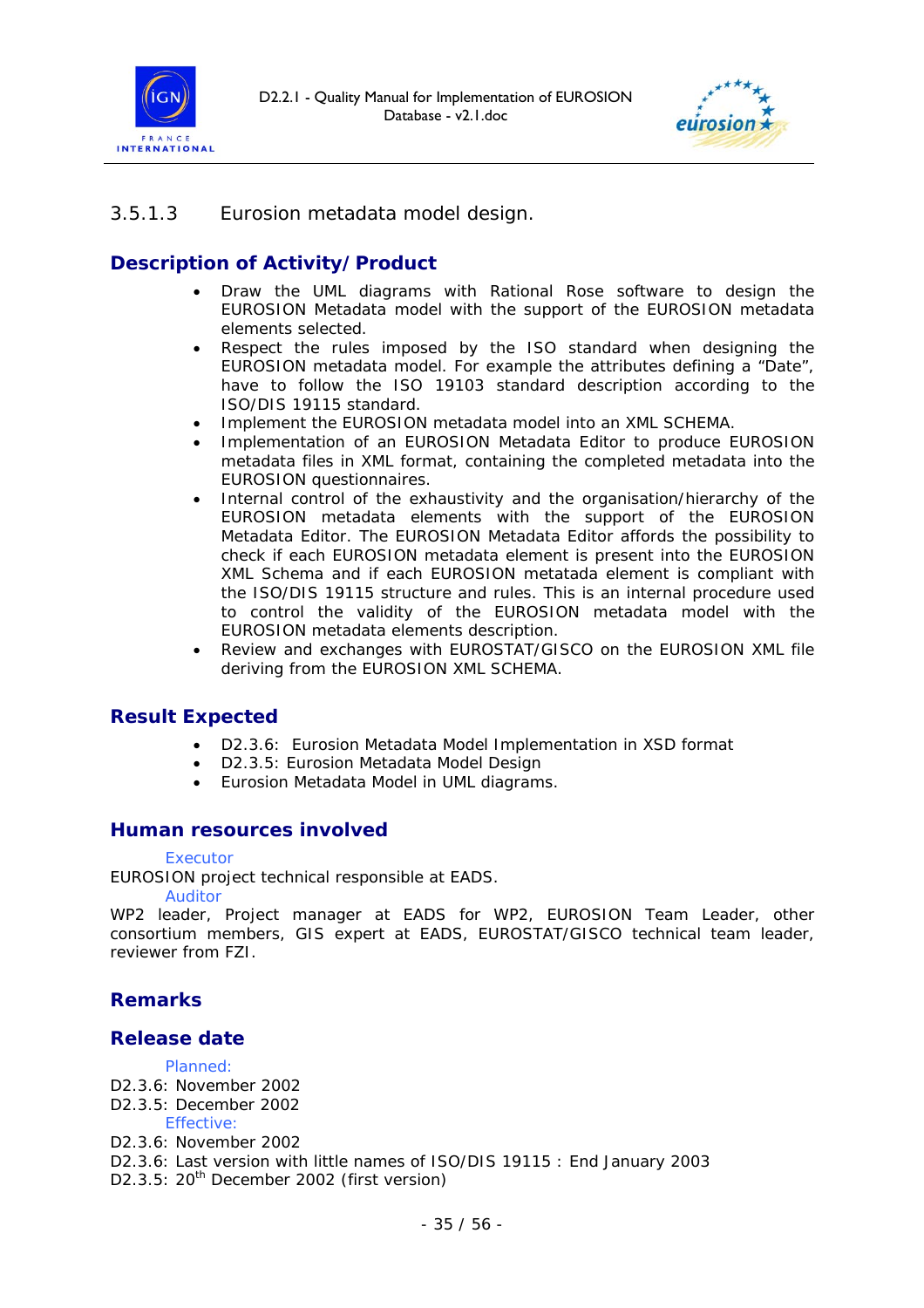



#### D2.3.5: January 2003 (last version)

*3.5.1.4 Analyse the structure of the selected datasets and identify the significant information needed to integrate into the EUROSION database* 

#### **Description of Activity/Product**

- Import the datasets on the ArcEditor software.
- Convert some datasets before importing them into ArcEditor.
- Review the attributes of each Arc/Info coverage.
- Inventory into a report, the type (character, integer, geometry,…) , the name and the description of each attribute of the Arc/Info coverage
- Inventory the tables related to the physical Arc/Info coverages.
- Inventory the type, the name and the description of each attributes of the tables linked to the Arc/Info coverages.
- Present to the consortium members the existing attributes for each Dataset to integrate into the EUROSION database. Identity by having some technical meeting which attributes are thematically significant or which relations are needed to design between some classes in order to determine for example vulnerable areas in term of coastal erosion.
- Produce a report, which presents the selected attributes and the relations to take into account into the EUROSION metadata model, validated by the EUROSION consortium members who can provide a thematic added value in coastal erosion such as EUCCC, UAB, RIKZ, BRGM and IFEN.
- Production of UML diagrams of the EUROSION data model which provide a visibility of the EUROSION Data model design.
- Validation process with GISCO on the proposed EUROSION data model, in particular, validation of the attribute names and coverages names according to the existing EUROSTAT/GISCO rules.

#### **Result Expected**

- D2.3.3: Datasets description and analysis report.
- D2.3.4: Data Model validation & requirement from the consortium
- D2.3.7: Eurosion Data Model description

#### **Human resources involved**

#### **Executor**

Project manager at EADS for WP2, EUROSION project technical responsible at EADS. Auditor

WP2 leader, EUROSION Team Leader, reviewer from BRGM, reviewer from UAB, reviewer from EUCC, reviewer from IFEN, reviewer from RIKZ, GIS expert at EADS, EUROSTAT/GISCO technical team leader.

#### **Remarks**

It is highly important to have an exchange between the parties involved into coastal erosion thematic and the parties involved in the EUROSION data model design. The objective is to provide an EUROSION data model with added value in term of coastal erosion.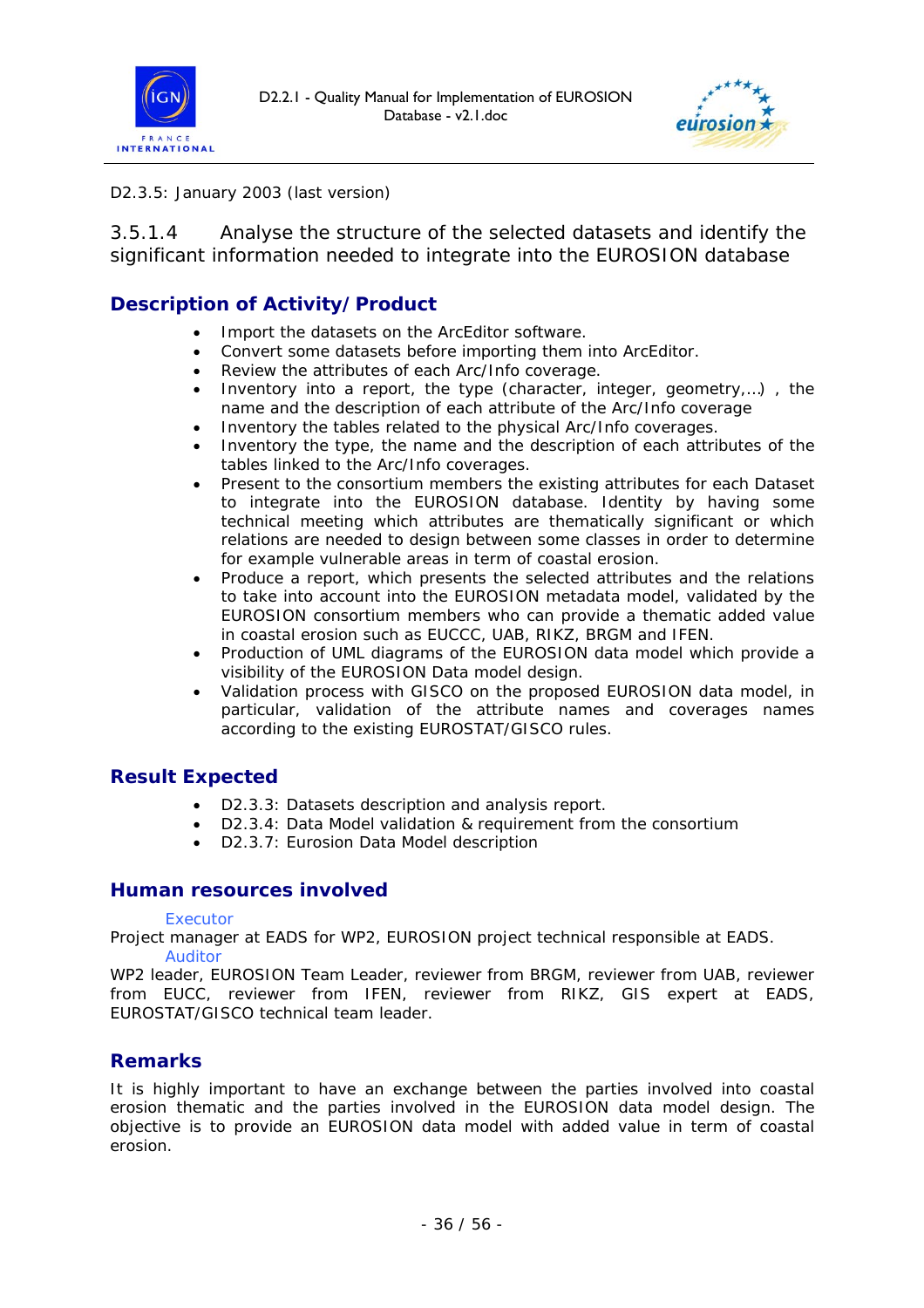



#### **Release date**

#### Planned:

December 2002 for D2.3.3 (first version) March 2003 for D2.3.4 April 2003 for D2.3.7

#### Effective:

D2.3.3: January 2003 (final version) - Depends of the delivery of still expected datasets. D2.3.4: Depends of the delivery of still expected datasets and the planning to organize the technical meetings with others partners.

D2.3.7: Depends of the delivery of still expected datasets and the planning to organize the technical meetings with others partners.

#### *3.5.1.5 Eurosion metadata model and data model implementation*

#### **Description of Activity/Product**

- Implementation of the EUROSION metadata XSLT in ArcEditor software in order to import the EUROSION XML files into ArcEditor software.
- Review and exchanges with EUROSTAT/GISCO on the EUROSION XSLT file implemented to allow the importation of the EUROSION metadata, provided in XML file format
- Testing the importation of the completed XML files into ArcEditor Software.
- Implementation of the EUROSION data model in ArcEditor software.
- Testing the conservation of the relations between the classes (defined within the EUROSION data model) when importing the datasets.
- Testing the relation between the EUROSION datasets and their metadata.
- Testing the datasets & metadata export and reimportation
- Review and exchanges with EUROSTAT/GISCO on the EUROSION XSLT file implemented to allow the importation of the EUROSION metadata, provided in XML file format.
- Review and exchanges with EUROSTAT/GISCO on the EUROSION datasets structure implemented.

#### **Result Expected**

- D2.3.8: XSLT file to allow the EUROSION XML files importation in ArcEditor software.
- D2.3.8: Tools to facilitate export and import of the XML files and EUROSION datasets with ArcEditor platform with conservation of the relations between some classes.
- D2.3.9: Managements tools & Documentation on the use of the management tools.

#### **Human resources involved**

#### Executor

EUROSION project technical responsible at EADS, WP2 leader, Project manager at EADS for WP2

Auditor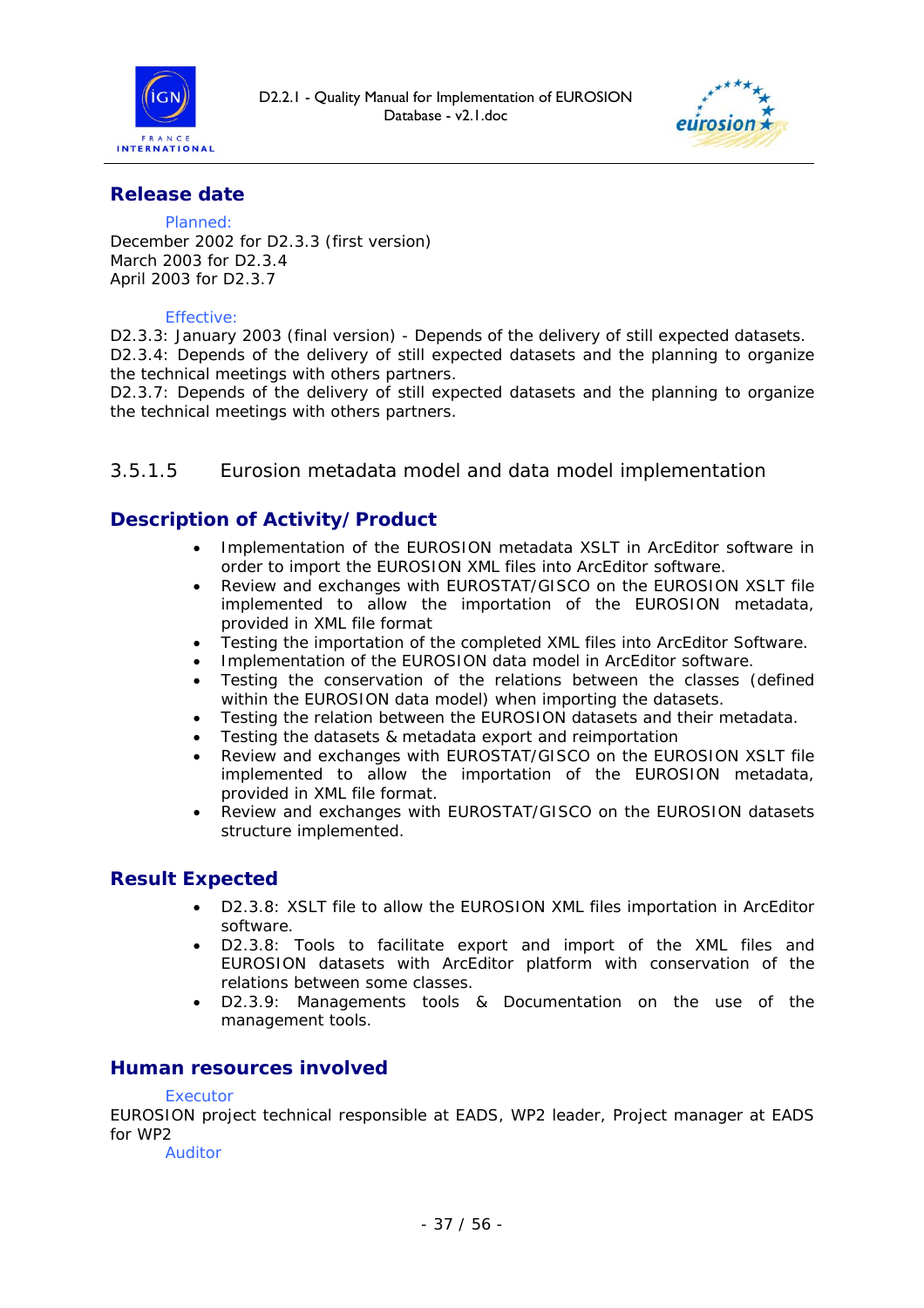



WP2 leader, Project manager at EADS for WP2, EUROSION Team Leader, other consortium members, GIS expert at EADS, EUROSTAT/GISCO technical team leader, reviewer from FZI.

### **Remarks**

#### **Release date**

Planned: EUROSION XSLT: January 2003 Others: May 2003

#### Effective:

EUROSION XSLT: January 2003 Others: may 2003 (depends of the provision of others existing datasets).

### **3.5.2 Quality Assurance Plan management**

Communicated by EADS S&DE and to be inserted

### **3.5.3 Generic quality procedure at EADS for documentation identification**

Every documented produced by EADS within the framework of EUROSION project is identified as follows:

NAME: Identifies the name of the project, here "EUR", like EUROSION. IDENT: Identifies the Workpackage number (00002 for WP2, 00003 for WP3). TYPE : identifies the document type TN : Technical note UM: User manual CRp : Minutes meeting with the consortium partners ST: Technical specifications CHRONO : identifies the document number per type. For example there are 2 or 3 technical notes in WP2.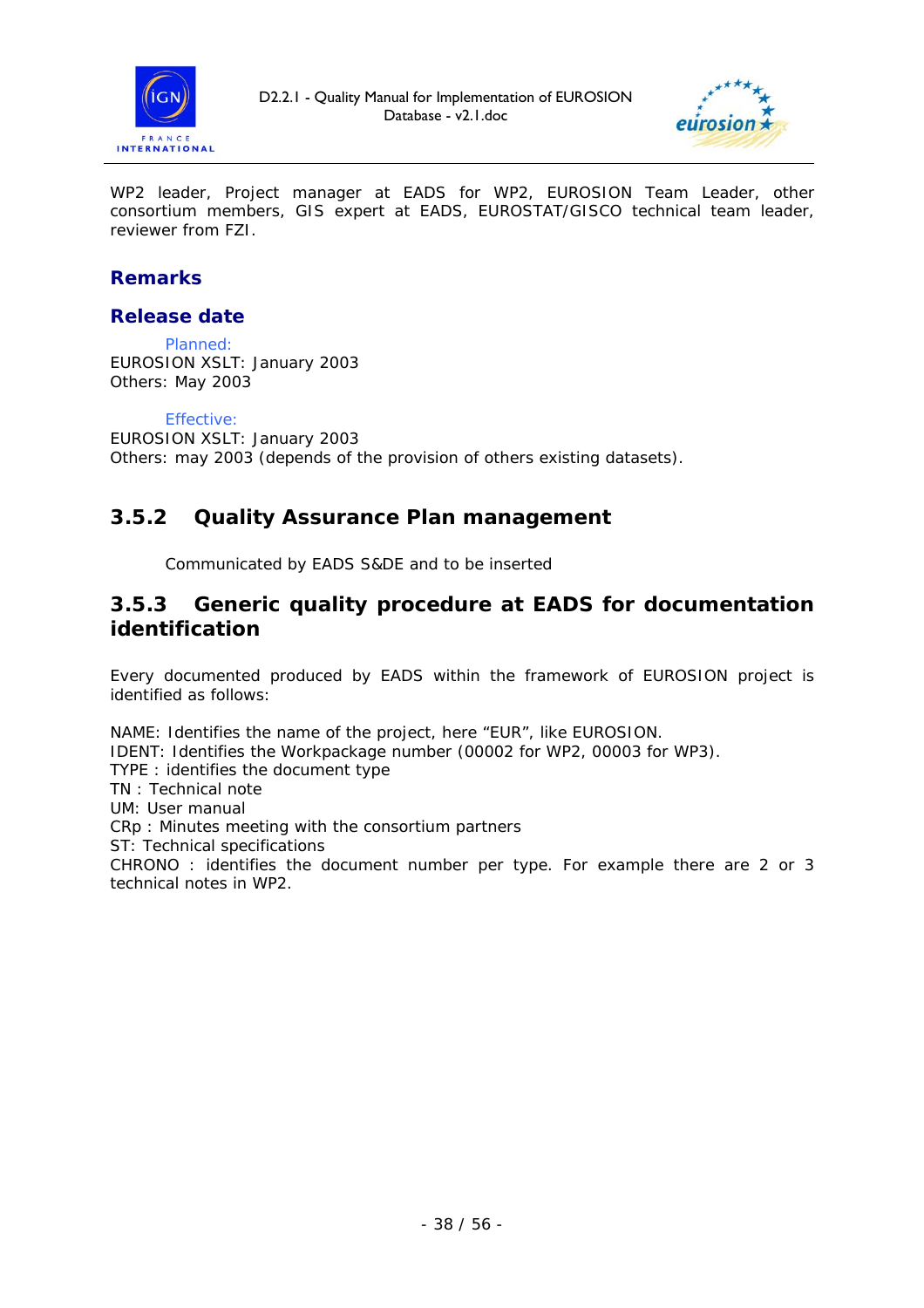



# *3.6. UAB*

The aims of this part of the document is to expose how the quality control has to be performed in the UAB participation within the consortium of the EUROSION project. The proper internal quality procedure will be applied in our domain of competencies, coupled with the general consortium ones.

UAB member is mainly involved in providing informations on Pilot Zones Studies (WP3) and less in data sets providing nor implementation.

### **3.6.1 Activity key steps review**

### **3.6.2 Quality Assurance Plan management**

### **3.6.3 Principal quality evaluation steps**

In a complementary way from templates cards, UAB has elaborated its own quality control methodology for each subcontractor work. The advantage for the quality followup is that all must follow the same table of contents and method in order to have comparative results.

The procedure consists on the analysis of the assessment levels separately. For this reason, UAB asks to receive work of subcontractors always in the same order and time. At the end, a global evaluation is made of each work and a comparative analysis can highlight gaps and differences. Each one of the steps brings the opportunity of an exchange of the points of view and introduce the requirements engaged in the agreements.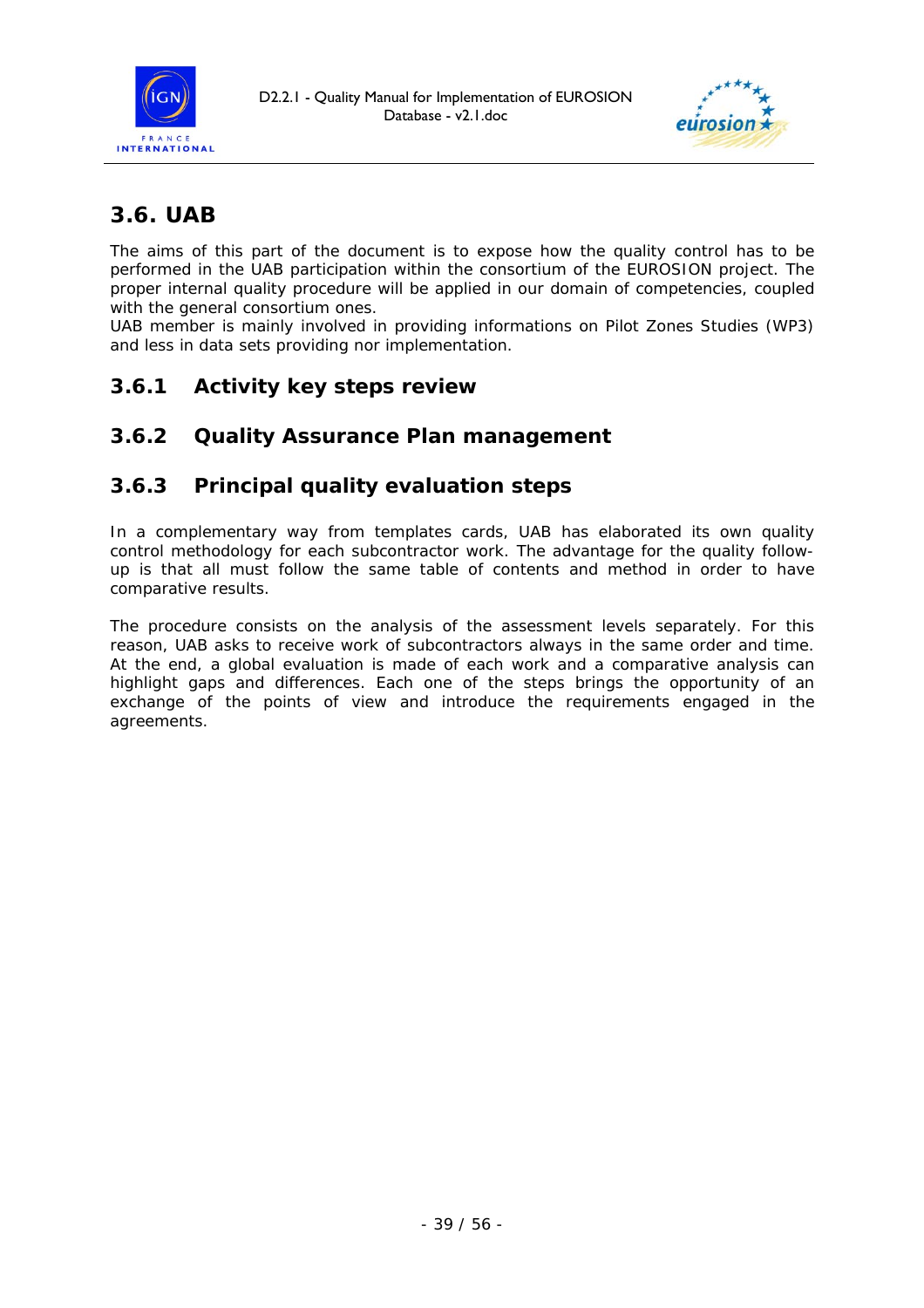



# **4. VERTICAL PATTERN – PARTNERSHIP AND**

# **SUBCONTRACTING RELATIONS**

Vertical pattern contains:

- The relations between a consortium member and its Subcontractor(s)
- The relations between the work package 2 leader (IGN FI) and the members of the consortium involved in the implementation of the European Level data base (WP2).
- The reporting within the WP2 to the Team Leader (RIKZ) for the Payment to Consortium Member.

## *4.1. RELATION CONTRACTOR-SUBCONTRACTOR*

Every consortium member has been authorized to subcontract within EUROSION project, provided that a list of foreseen Subcontractors were initially communicated to the Team Leader to contractually inform the Client. Periodically and according to the project evolution, this list can be adapted and thus the Team Leader has to be informed of.

The issues below aim at describing main aspects of subcontracting.

### **4.1.1 Product specifications definition**

Contractor has to initiate contacts and thus take part to all initial discussions with the aim of:

- explaining clearly the terms of reference to the Subcontractor,
- expressing a realistic specifications to the Subcontractor,
- listening and listing all unclear points regarding the understanding from the Subcontractor,
- listing all points feasible and all difficult, tendentious or tremendous points,
- discussing the draft methodology closely with the Subcontractor,
- solving issues and palliating gaps before contracting,
- prevent eventual problems as possible,
- anticipate all points where quality controls shall be executed

### **4.1.2 Preparation of contract with two-party responsibilities**

Upon Subcontractor quotation and after negotiation and further agreement from both parties, the Contractor has to draft a contract in respect with the agreement. This contract must clearly summarize either the terms of reference or the planning, the pricing, the delays, the payment conditions or every other juridical useful mentions.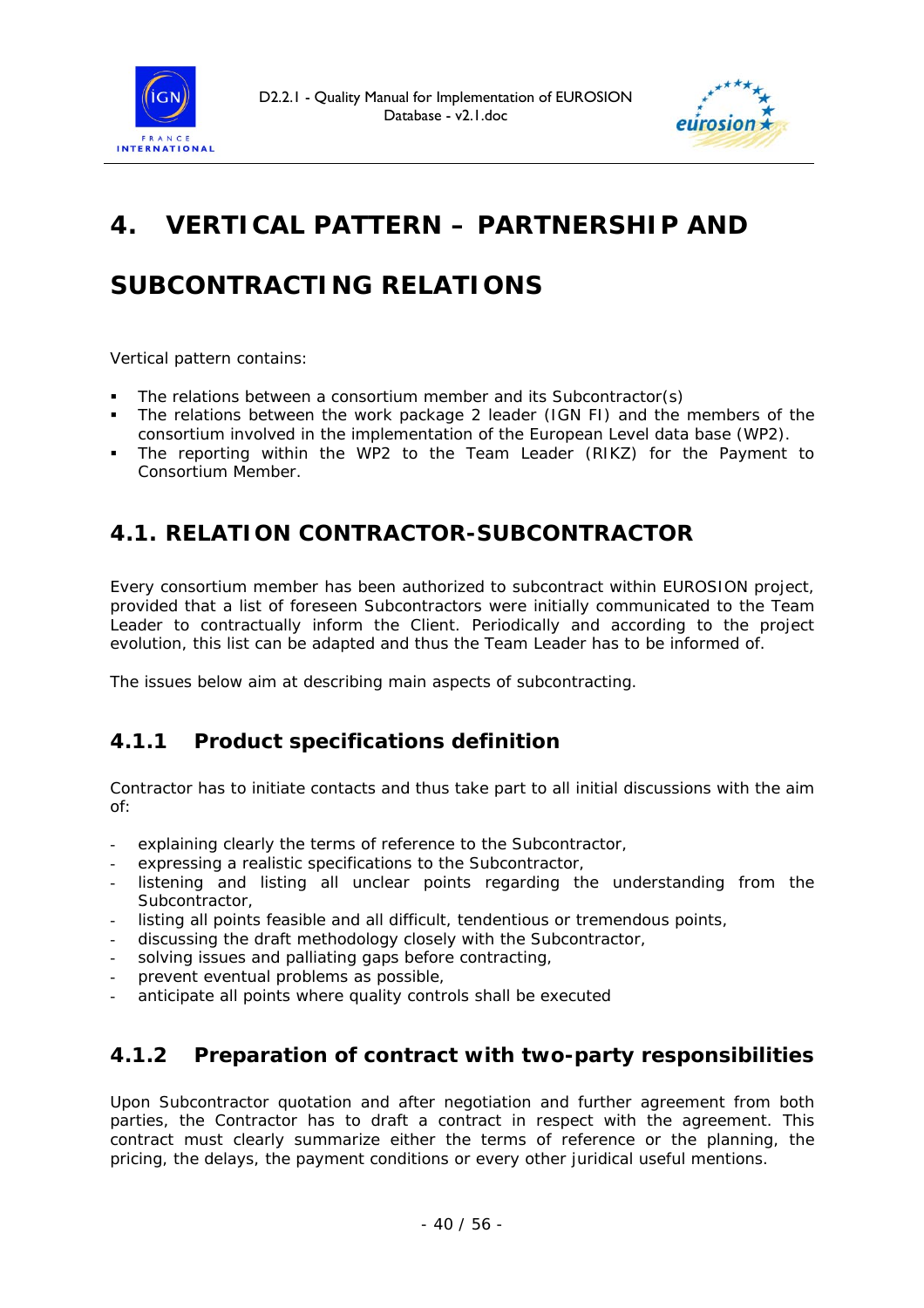



## **4.1.3 Definition of Quality Control procedures**

Either internal or common procedures have to be set, in close relation to the reporting to be done by the Subcontractor and the quality criteria imposed by the terms of reference and thus the contract.

#### *4.1.3.1 Subcontractor's quality follow-up*

The Contractor should request the Subcontractor to be as transparent as possible regarding its applied methods and quality procedures for the work to be performed. The clever way to proceed should be that the Subcontractor provide the Contractor all project methodology and quality methods so as the follow-up will remain rather easy for the Contractor. Through this approach the Subcontractor is supposed to be audited at any moment by the Contractor.

#### *4.1.3.2 Mandatory reporting from the Subcontractor*

This reporting could be done with respect to the Contractor or Subcontractor own method for reporting. In the first case the Contractor has to draft templates to be filled in by the Subcontractor. In the last case the Subcontractor benefits of more freedom to apply its own reporting methods.

Through periodical checking points (weekly, bi-weekly,..) open issues and reporting can be made (phone, e-mail, …)

### *4.1.3.3 Quality criteria*

Quality criteria mainly depend on the Subcontractor's work (reports, prototype, data base completion, …). These criteria could be based on several approaches:

- qualitative or quantitative for database outputs (e.g. tolerance thresholds or completeness ratios)
- appreciation on veracity and relevancy of the treated subject (e.g. report on particular topic such as mean sea level study…)
- …

### **4.1.4 Methodology for work validation**

Whatever the Subcontractor's work, methodological aspects shall require from the Contractor a very high care. The set up methodology must keep the Terms of Reference and respect the contract guidelines. After a first critical checking of the methodology, the Contractor assumes the responsibility to perform either periodical or final tests on the work realized by the Subcontractor. Various methods exist.

#### *4.1.4.1 Audits*

Actually audits are concrete assessments by the Contractor of the work realized by its Subcontractor. It could be performed by the Contractor itself or by a third company or expert involved by the Contractor. The aim of the audit is to feel efforts really made by the Subcontractor and to state at project strategic moments the coherence and compliance with engagements made and expected results.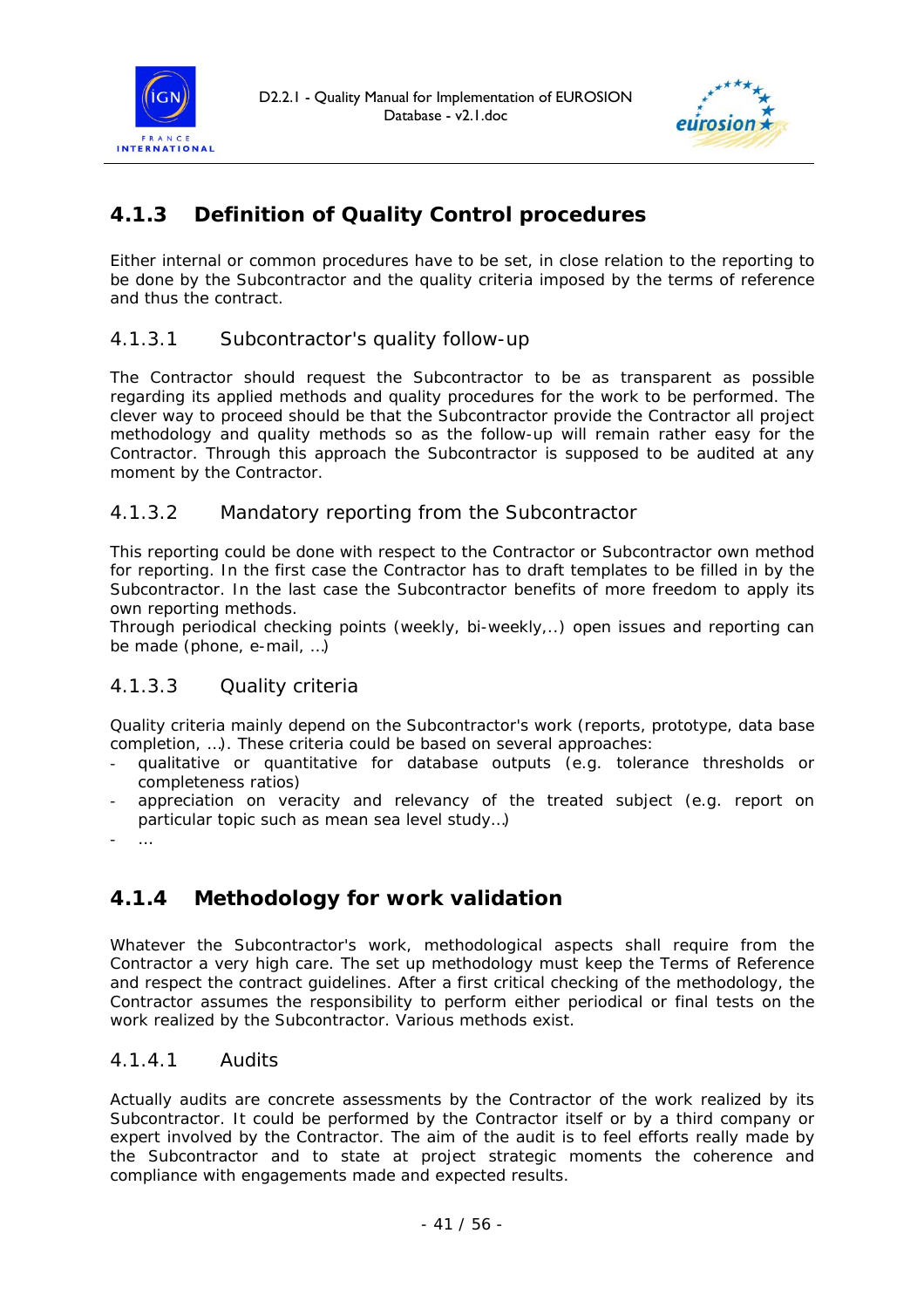



#### *4.1.4.2 Controls for intermediate prototype or database*

Controls or audits should be made either when strategic choices are to be made within the project or to check contractual deliverables as for reports, data bases or even prototypes…

Each control or audit implies a report useful to figure clearly the real work progress.

#### *4.1.4.3 Final checking and reporting*

At the end and through the Subcontractor's final report, the Contractor shall be able to have in mind a clear view of the realization.

### **4.1.5 Payment after final validation of the work**

Based on the final reporting the payment will occur after the Contractor assessment phase or validation.

## *4.2. RELATIONS BETWEEN CONSORTIUM MEMBERS*

Within EUROSION consortium, a Work Package leader is positionned as a "Contractor" involving other consortium members in technical realizations (reports, indicators, data base updates, …).

Their final payment from the Consortium Leader (RIKZ) is conditionnned by the technical approval and reporting from the Work Package Leader of the realization delivered to the Team Leader.

Inside Work Package 2, the relations between IGN FI and consortium members involved in the implementation of the European Level Database are quite similar to a Contractor-Subcontractor relation (cf. §4.1). Thus detailed procedures follow, stating the relations between the WP2 leader and the various consortium members involved in WP2.

### **4.2.1 Between IGN FI & BRGM**

Within the WP2, BRGM is in charge of either the update of the CORINE Coastal Erosion (CCEr) database or the extension to the Accessing Countries.

#### *4.2.1.1 Agreement on the CCEr update and extent methodology*

The methodology of updating and extent is an EUROSION deliverable, to be delivered by BRGM. IGN FI has to agree on and validate it.

#### *4.2.1.2 Procedure of verification of the Prototype/Final database*

Through the update and extension, it has been decided to implement a prototype. IGN FI assumes its assessment of this prototype on time, as the final database delivery. For that, IGN FI has developped a procedure that could be summarized as following: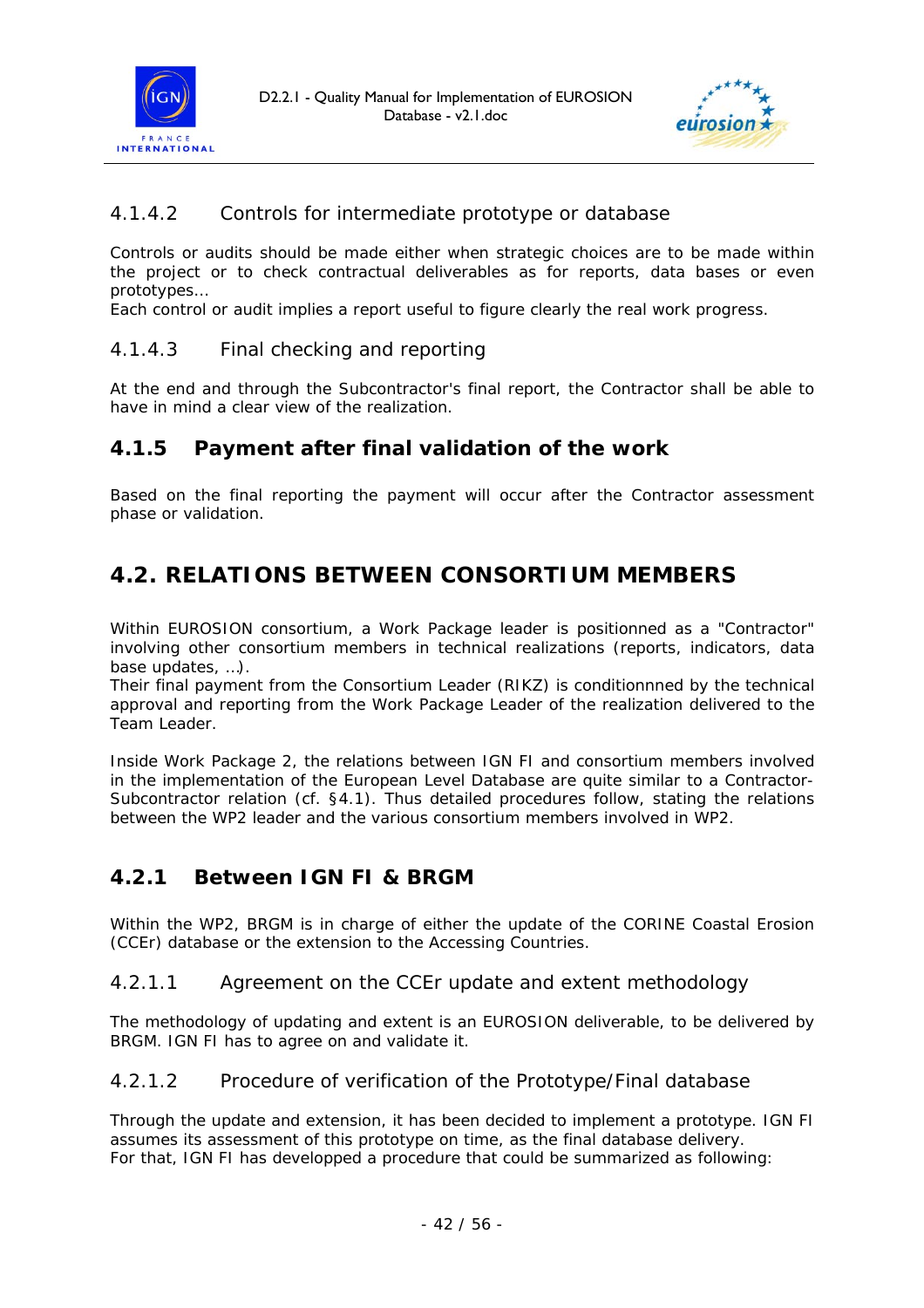



- the ArcInfo tables of the database are exported into format .dbf
- the .dbf files are imported into the MS ACCESS software, to perform necessary analytical requests. The following criteria for checking can be imagined:
	- 1. Quantitative: Size of the Database; comparison of the number of lines between the previous version of the CCEr and the updated version, Request about addition lines between 2 tables has to be performed.
	- 2. Qualitative: How many fields are updated and what type of information was changed, to do this, different requests to the Database need to be created...
	- 3. Other thematical aspects should be considered and controls will be derived from the specific database updating and extending quality and control methods document to be draft by BRGM.

### **4.2.2 Between IGN FI and EADS SD&E**

Within the WP2, EADS SD&E is responsible for the database design in terms of metadata standard norm definition, metadata model creation, datasets structure analysis, data model creation, information requirements for policy making, technical assistance, reporting, data access and management tools, participation to the writing of guidelines for updating and maintaining the database.

#### *4.2.2.1 Questionnaire and EUROSION Metadata norm assessment.*

A questionnaire has been drafted and sent to every consortium member and meta- or data provider during the inventory phase so as to collect information and have a clearer view on the useful metadata fields. In parallel they've compared several geographical metadata norms (e.g. ISO/DIS 19115) to propose a new EUROSION metadata model. These two linked aspects are actually EUROSION deliverables and have been assessed by the WP2 leader.

#### *4.2.2.2 Metadata model Audit*

The following phase is the implementation of the metadata model, providing a documented *XML* schema to be delivered and further integrated within *ad hoc* software. IGN FI will contract an expert auditor to assess this deliverable.

#### *4.2.2.3 Data model Audit*

A future phase will consist in gathering data sets structures to elaborate the EUROSION data model. To validate this deliverable IGN FI will send an expert auditor to EADS SD&E.

#### *4.2.2.4 Other tools to be assessed.*

To be determined

### **4.2.3 Between IGN FI and IFEN**

To be determined considering Ifen administrative problems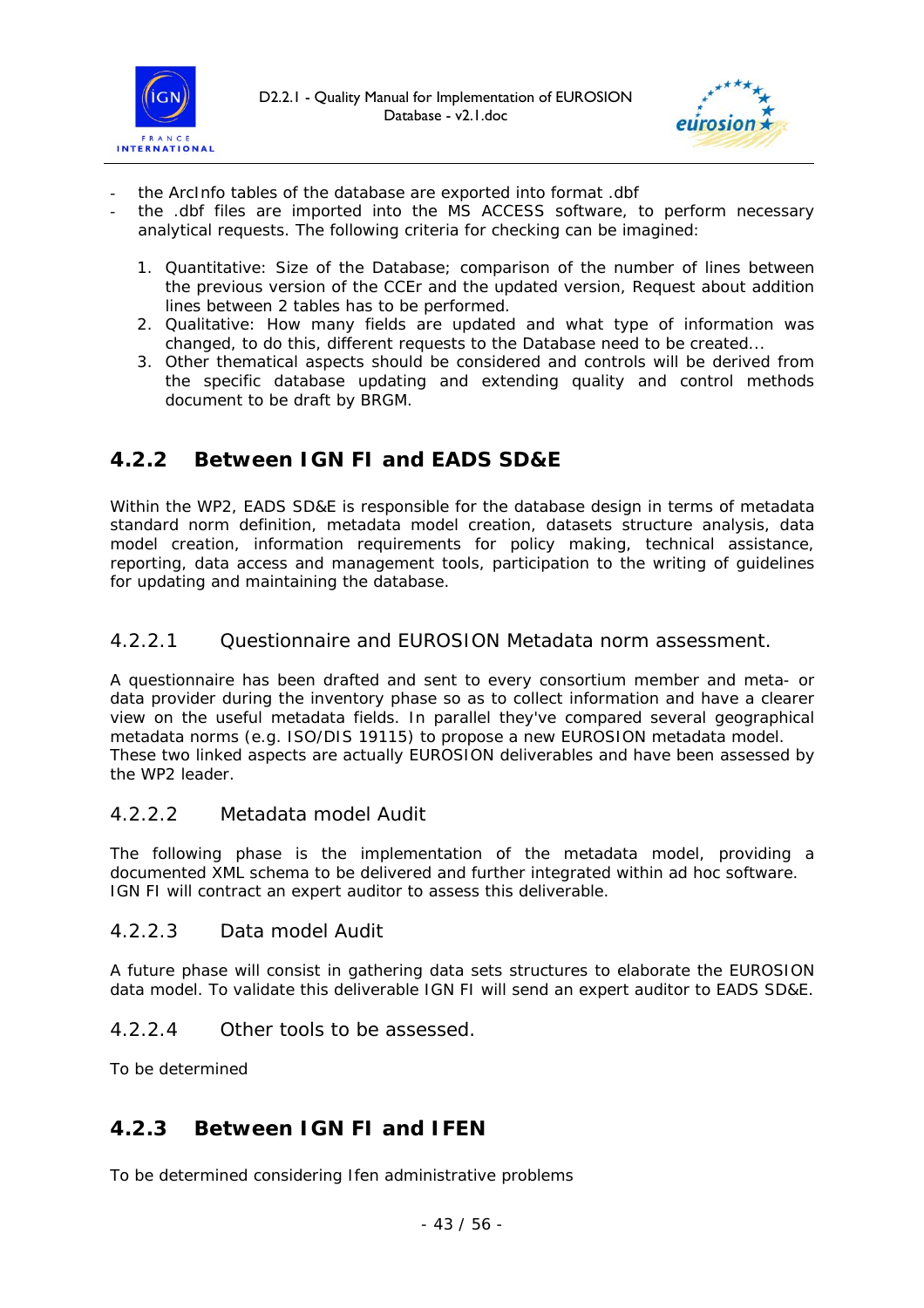



## **4.2.4 Between IGN FI and RIKZ**

A trust protocol has been concluded between both WP2 leader and WP2.7 responsible who is employed by RIKZ). The task assigned to RIKZ is to be outsourced externally. The RIKZ responsible, through its skills, is appointed to act as an auditor regarding the results provided by the sub-contracted team. The quality control shall be assumed technically by RIKZ responsible.

### **4.2.5 Between IGN FI and UAB**

UAB and IGN FI have initiated a collaboration with the ETC/TE for the Coastal Reporting Units. This task has been requalified so as UAB has to elaborate a Study of Vulnerability Areas (foreseen to be outsourced). For that UAB is assuming a high control, from terms of reference, follow-up and further discussions to make the work start. A review will be necessary to validate the document, involving other consortium members as well.

# *4.3. REPORTING TO THE WORK PACKAGE LEADER*

Every Sub Work Package leader's responsibility is to report progress on the given task to the Work Package leader, emphasizing encountered difficulties, solutions given, indicating delays or confirming planned dates.

The way of reporting shall correspond to the Sub Work Package leaders habits (mails, reports, phone calls plus mandatory further written review). This should be done as frequent as it could be, based on bi-week calls or mails or more frequently in case of serious problems for which the solution requests the approval of either the Work Package Leader or Team Leader itself.

#### *Specific case for BRGM and its SubContractor: data purchasing request and quarterly reporting.*

For the specific case of acquiring data such as scanned or paper maps, numeric data or metadata (e.g. ancillary data), IGN FI agreed to purchase for the BRGM and its Subcontractor additional data. The way they must proceed is described inside an internal document within the following procedure:

- Request for Data purchasing

For each product or data set to be purchased a form must be sent or faxed to the WP2 leader for agreement. It will be returned agreed or refused by the WP2 leader.

- Quarterly Report Sheet on data purchased

Every 3 months, a follow-up sheet summarizing all data purchased has to be sent to the WP2 leader, indicating a brief description of the data, their cost, and the restrictions (even none) linked to their diffusion. If data have been obtained for free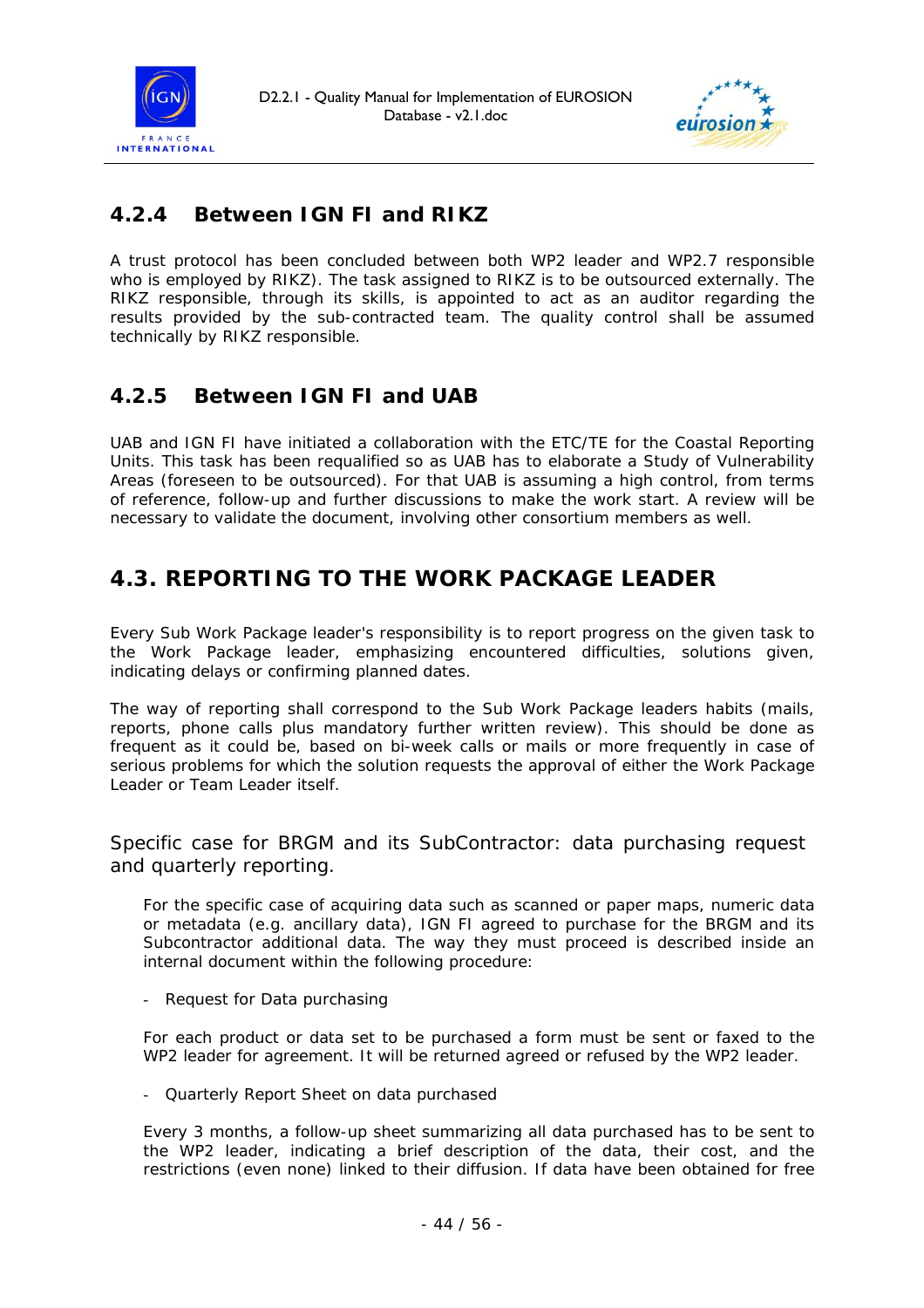



or in collaboration with different organisms or companies, they also have to be mentionned, data by data or set by set.

Joined to this completed report sheet shall be provided a copy of the agreements and restrictions terms in order for IGN FI to complete and/or implement the metadata on most of these data.

A specific document has been draft : *Data\_Access\_Rules\_v1.0.doc*

# *4.4. REPORTING TO THE TEAM LEADER*

Every Work Package leader responsibility is also to report the results of their assessment of various works performed by their partners (consortium members) and Subcontractors inside the Work Package. This should be done periodically (once a week or more frequently in case of serious problems for which the solution requests the approval of the Team Leader itself).

For the validation of a contractual deliverable, the Work Package leader has to draft a document and report contributions validation using a template as such as the *Deliverable Validation Sheet* shown below and send or fax it to the Team Leader.

The structure of the *Deliverable Validation Sheet* is based on the Inception Report and deadlines are far more realistic considering the last *Progress Report* coming from the Team Leader. An example is shown below:

| <b>CODE</b>         | <b>TITLE</b>  | TYPE*  | <b>DEADLIN</b> | <b>EFFECTIVE DATE</b><br><b>OF SUBMISSION</b> | <b>COMMENTS</b> |
|---------------------|---------------|--------|----------------|-----------------------------------------------|-----------------|
| D <sub>2</sub> .3.1 | Questionnaire | Report | 21-iun-2002    | 15-oct-2002                                   |                 |

| Date      | Réf.<br>οf          | Validation           | and   Agreement  | by              | WP   Agreement     | by    | Team            |
|-----------|---------------------|----------------------|------------------|-----------------|--------------------|-------|-----------------|
|           |                     | deliverabl Comments  | leader           |                 | Leader             |       |                 |
|           | е                   |                      | Date             | Name            | Proceed to Payment |       |                 |
| 14/11/200 | D <sub>2</sub> .3.2 | Validated            | 14/11/02         | WP <sub>2</sub> | Signature,         | Stamp | or <sub>l</sub> |
|           |                     | conform to T. of Ref | leader           |                 | Written Agreement  |       |                 |
|           |                     |                      | Signature, Stamp |                 |                    |       |                 |
|           |                     |                      |                  |                 |                    |       |                 |
|           |                     |                      |                  |                 |                    |       |                 |
|           |                     |                      |                  |                 |                    |       |                 |
|           |                     |                      |                  |                 |                    |       |                 |
|           |                     |                      |                  |                 |                    |       |                 |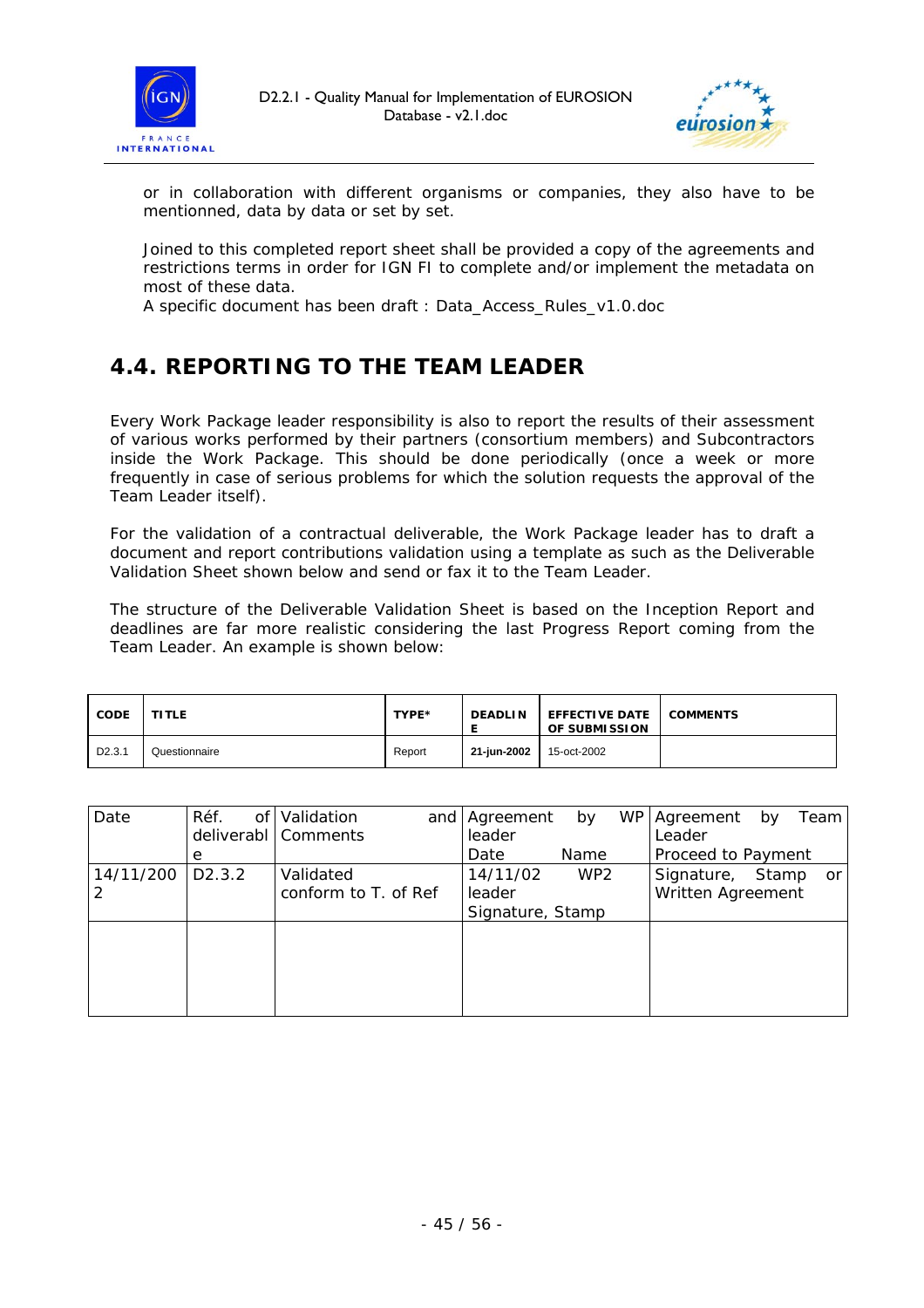



# *4.5. VALIDATION AND PAYMENT FROM RIKZ (TEAM LEADER)*

### **4.5.1 Validation and Payment due to WP2 leading institution**

In line with article 4.3.1. of the General Provisions and article 5 of Schedule 3 of the contract signed between RIKZ and each EUROSION consortium member, amounts due to WP2 leading institution shall be made payable as soon as :

- The WP2 leading institution has submitted its invoice to RIKZ
- The payment has been received from the European Commission, consequently to the acceptance of the Interim/Final reports by the Steering Group.

Interim and Final Reports are indeed expected to provide a fair image of the WP2 overall performance and WP2 deliverables' quality.

However, should the Team Leader be willing to carry out an external and independent audit of some particular WP2 deliverables, he shall inform WP2 leader about his intentions at least 1 month before submission of the Interim or Final Report to the European Commission and will propose a quality assessment methodology to be agreed by WP2 leader. Results of the audit shall be made available within 30 days after submission of the Interim/Final report to the European Commission.

Should the results of the audit be negative, the team leader and the WP2 leader shall negotiate an amount to be deduced from the invoice and a detailed list of actions to be undertaken to resolve the situation. An immediate payment will be made on the basis of the reduced invoice.

Meanwhile, a new audit will determine the acceptability of the rejected deliverables. The residual amount will be sold out as soon as the new audit states this acceptability.

#### **4.5.2 Payment due to other consortium members involved in WP2**

In line with article 4.3.1. of the General Provisions and article 5 of Schedule 3 of the contract signed between RIKZ and each EUROSION consortium member, payments to EUROSION consortium members involved in WP2 should be made as soon as :

- 1. The consortium member has submitted its invoice to RIKZ
- 2. The payment has been received from the European Commission
- 3. The technical contribution of each consortium members within WP2 has been approved by the Work Package 2 leader.

Upon request of the Team Leader, the Work Package 2 leader shall provide the Team Leader with a written statement that contributions from EUROSION consortium members involved in WP2 are approved by WP2 leader. Should some contributions not be approved, WP2 leader shall provide the Team Leader with a maximum 10-page-report with the following information: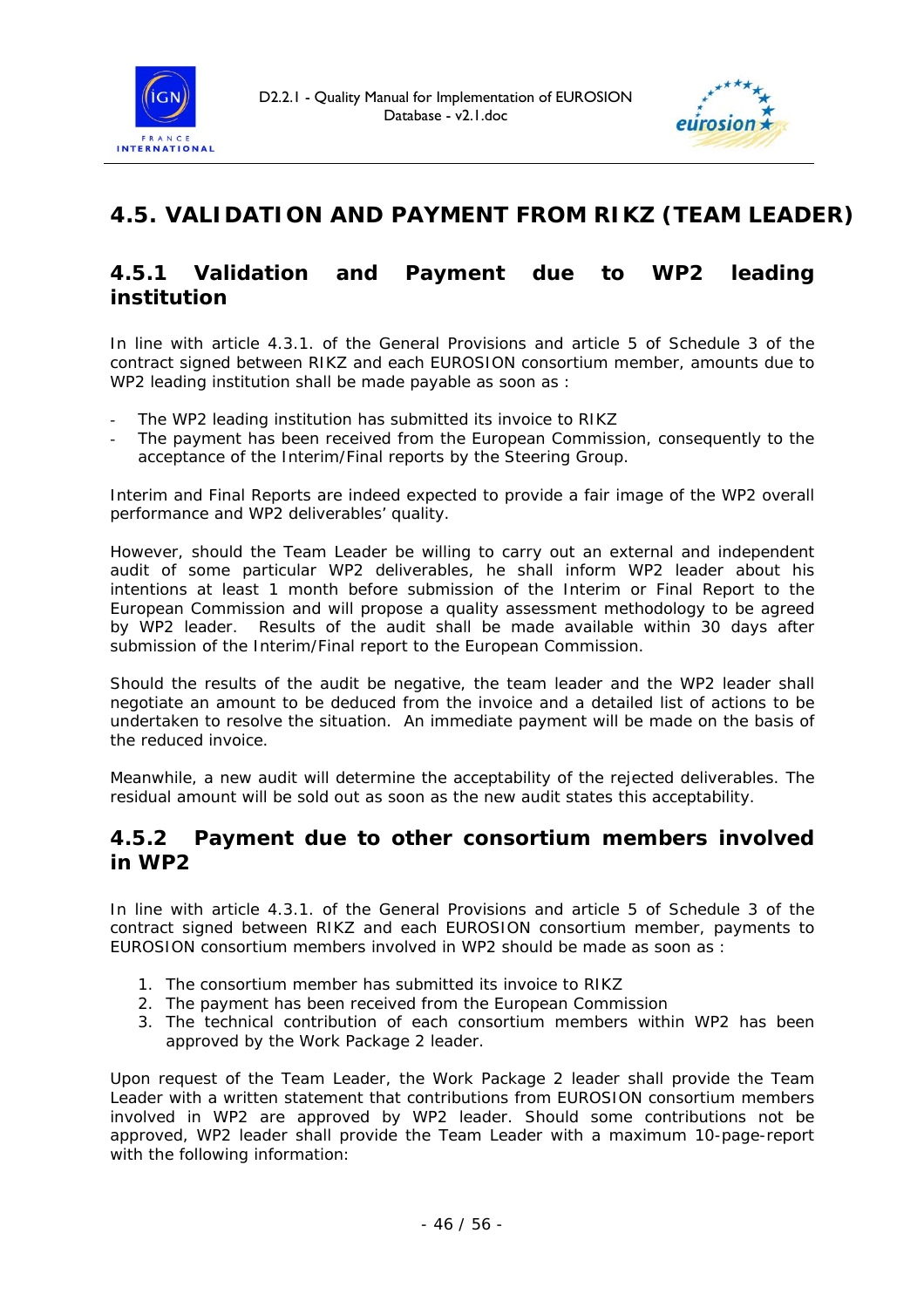



- Detailed description of contributions rejected
- In case the contribution was not initially planned in the implementation plan but agreed later, evidence that the contribution had been agreed by the WP2 leader and the consortium member (e.g. minutes of meeting, emails, letters).
- Budget allocated to the contributions rejected
- Rationale for rejection
- Actions to be undertaken to resolve the situation

On the basis on this report, RIKZ will inform the consortium member that its invoice has not been approved and will offer the consortium member two different options:

Option 1. the payment of the whole invoice is delayed until all contributions have been approved.

Option 2. the consortium member agrees to deduce from its invoice the budget allocated to the rejected contribution, for immediate payment. The residual amount will be sold out as soon as all contributions have been approved by WP2 leader.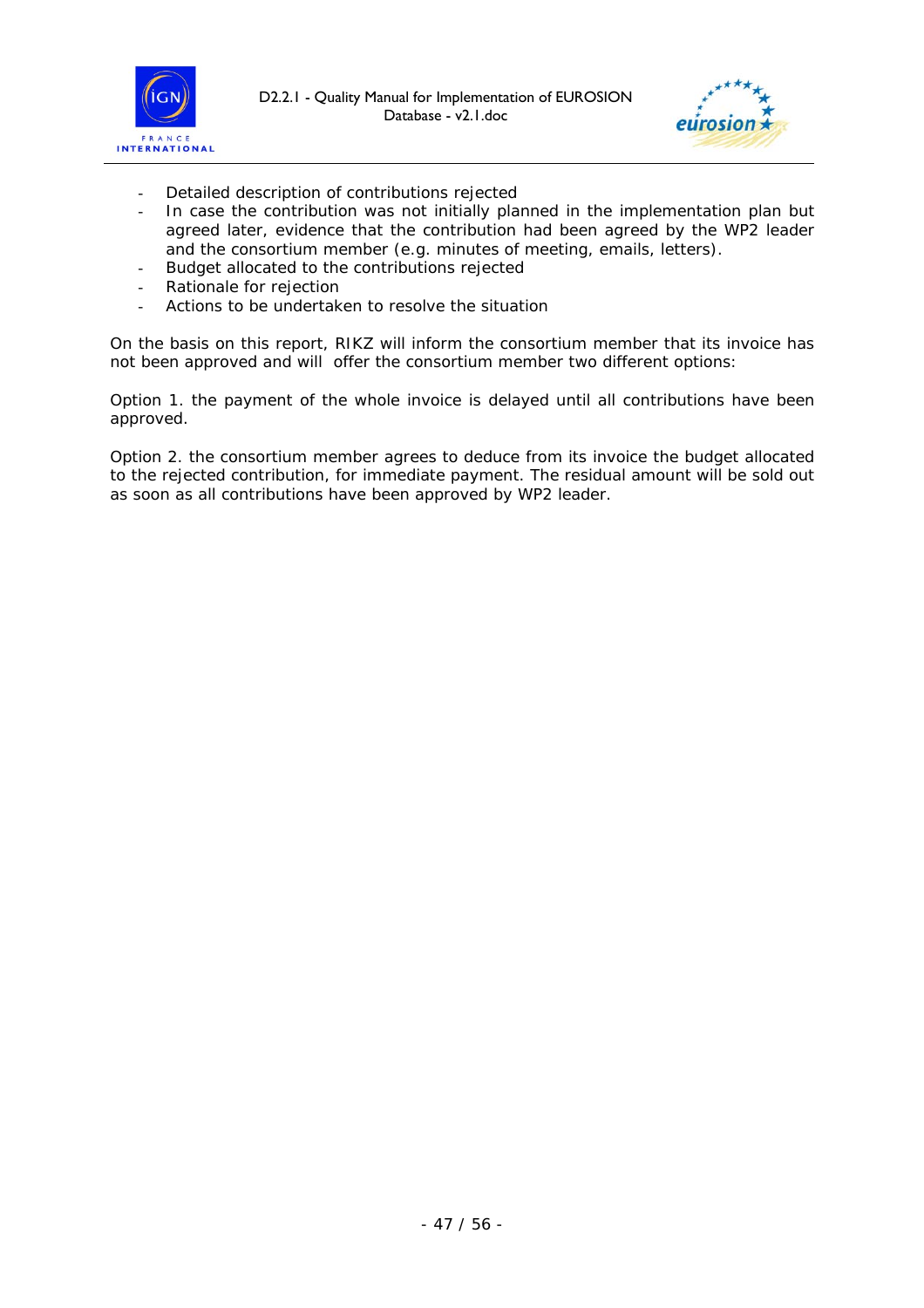

D2.2.1 - Quality Manual for Implementation of EUROSION Database - v2.1.doc





- 48 / 56 -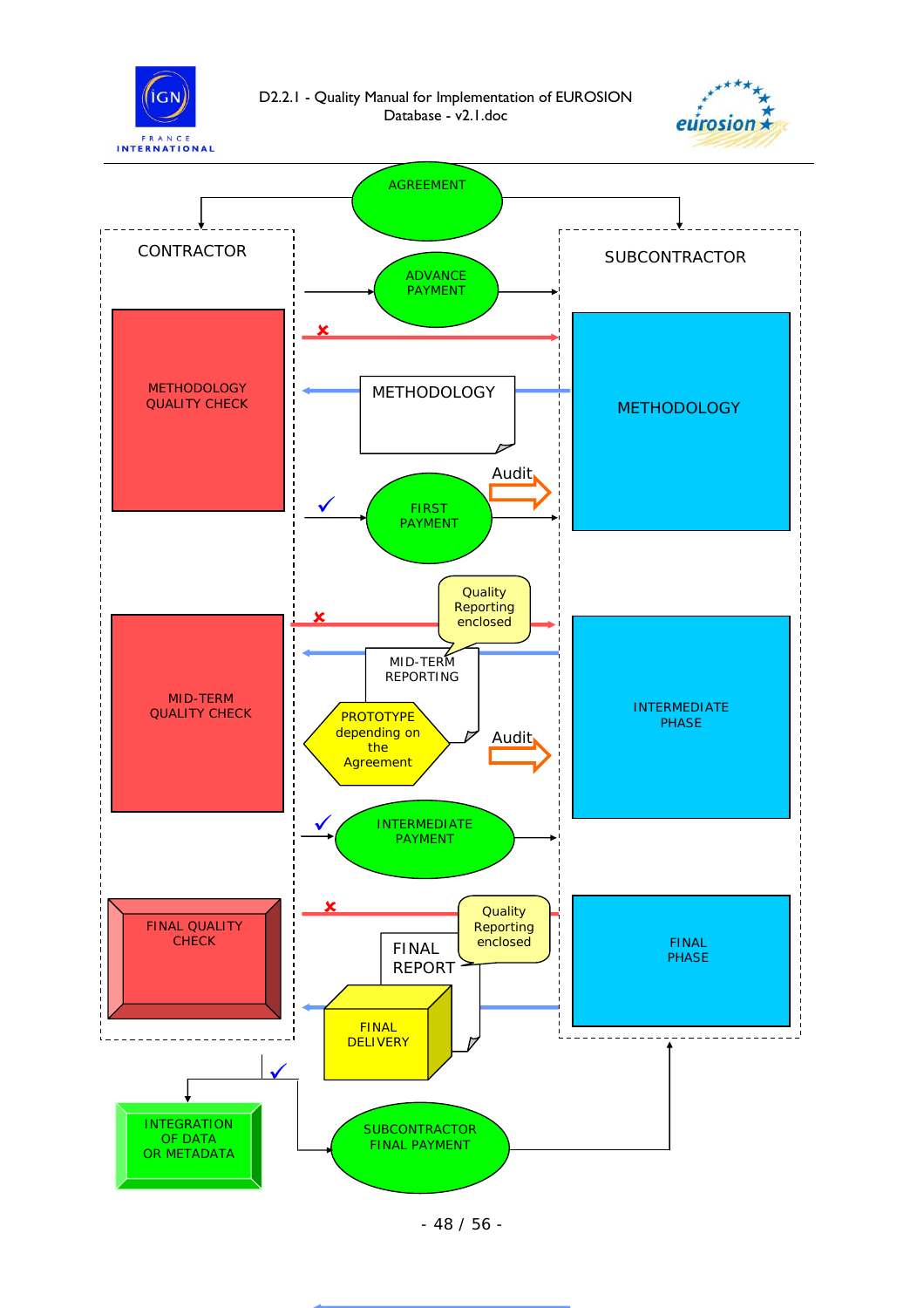



# **5. TRANSVERSAL PATTERN–WORK**

# **ORGANISATION WITHIN CONSORTIUM**

Transversal pattern represents an summary to describe how to work efficiently within the consortium.

## *5.1. INFORMATION EXCHANGE*

The information exchange is based on a platform customized for the EUROSION project and internally called *'EUROSION Platform'*, e-mails use, reading reports and collection of contributions to the EUROSION web site. There are 6 newsletters – EUROSION NEWS planned during the project. All consortium members are requested to provide their inputs to some of these issues, upon EUCC invitation.

### **5.1.1 EUROSION platform**

To facilitate the exchanges within EUROSION consortium internet-based interactive forum has been organized, to provide the possibility to share internal or deliverable documents.

Through securized access, each consortium member may use a shared disk volume dedicated to deliverables or internal documents within EUROSION project. To provide better orientation in the content of the site new documents and files are also put into the "Recent Shared Docs" folder, before archiving in according directories.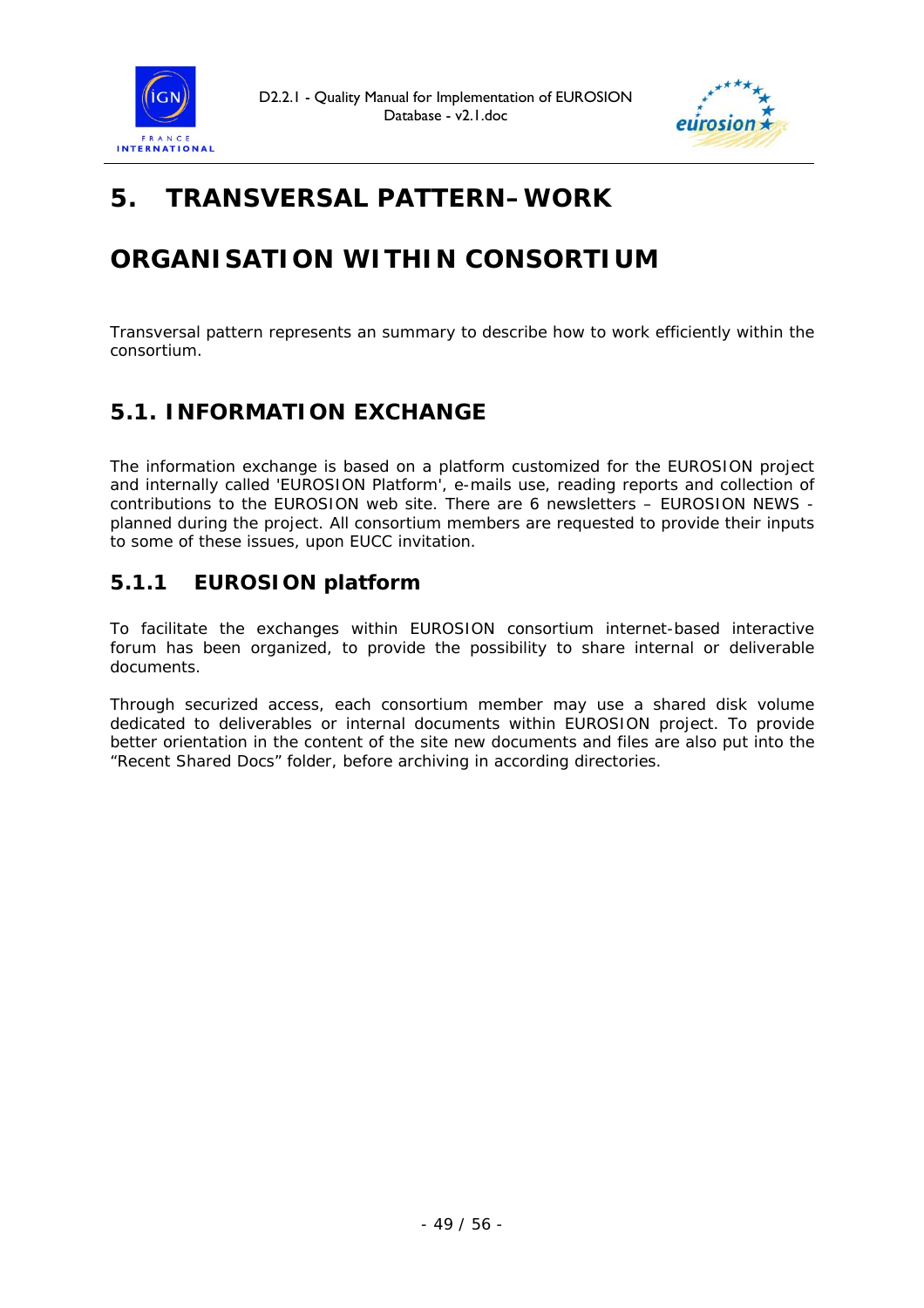



|      |                         | EUROSION platform - Microsoft Internet Explorer                              |         |        |                          |                 |         |                       |
|------|-------------------------|------------------------------------------------------------------------------|---------|--------|--------------------------|-----------------|---------|-----------------------|
| File | Edit                    | Tools<br>View<br>Favorites<br>Help                                           |         |        |                          |                 |         |                       |
|      | ⇦                       | O<br>燗<br>➡                                                                  | A       | Q      | 陱                        | ☜               | Ø       | 喝·                    |
|      | <b>Back</b>             | Stop<br>Refresh<br>Forward                                                   | Home    | Search | Favorites                | Media           | History | Mail                  |
|      |                         | Address <b>@</b> http://www.km.ihe.nl/bscw/bscw.cgi/0/118340                 |         |        |                          |                 |         |                       |
|      |                         |                                                                              |         |        |                          |                 |         |                       |
|      | File                    | Edit<br>View<br>Options<br>GoTo<br>Help                                      |         |        |                          |                 |         |                       |
|      | E                       |                                                                              |         |        | Public<br>Home           | Clipbd<br>Waste | Addr    | Calend                |
|      | Your location:          | :Pichon / EUROSION platform<br>60                                            |         |        |                          |                 |         |                       |
|      |                         |                                                                              |         |        |                          |                 |         |                       |
|      | ⊠ ⊠                     | delete<br>catch up<br>send<br>out<br>copy                                    | archive | fetch  |                          |                 |         |                       |
|      | D                       | EUROSION platform                                                            |         |        |                          |                 |         | $\blacktriangleright$ |
|      |                         | This is an online cooperative work -& sharingspace                           |         |        |                          |                 |         |                       |
|      |                         | dedicated to the EUROSION project.                                           |         |        |                          |                 |         |                       |
|      |                         | Name                                                                         |         |        | Shared Note Rating Owner | Date            | Events  | Action                |
| i    |                         | $\Box$ Meetings and Minutes                                                  |         |        | Roode                    | 2002-07-05      | ை வை    | $\blacktriangleright$ |
|      |                         | Agendas, minutes etc. from EUROSION meetings                                 |         |        |                          |                 |         |                       |
| i    | $\Box$ WP4              |                                                                              |         |        | Roode                    | 2002-08-02      | ் க     | $\blacktriangleright$ |
|      |                         | Review of Experiences in Erosion management                                  |         |        |                          |                 |         |                       |
| i    | пю                      | WP7                                                                          |         |        | Roode                    | 2002-11-06      | ள் கு   | $\mathbf{F}$          |
|      |                         | End user requirements and feedback                                           |         |        |                          |                 |         |                       |
| i    | $\Box$ WP5              |                                                                              |         |        | Roode                    | 2002-11-06      | ல் கூ   | Е                     |
|      |                         | Policy Recommendations                                                       |         |        |                          |                 |         | $\blacktriangleright$ |
| i    | ᄗ                       | WP1                                                                          |         |        | Roode                    | 2002-11-07      | ் கொ    |                       |
| i    | гю                      | Project Management<br>WP3                                                    |         |        | Roode                    | 2002-11-20      | ் க     | $\blacktriangleright$ |
|      |                         | Local Information Systems                                                    |         |        |                          |                 |         |                       |
| i    |                         | Presentations Paris Consortium Meeting 14-                                   |         |        | Roode                    | 2002-11-26      | ் க     | $\blacktriangleright$ |
|      | 口口                      | 15 nov 2002                                                                  |         |        |                          |                 |         |                       |
|      |                         | Please upload here your powerpoint-files, relevant<br>meeting documents etc. |         |        |                          |                 |         |                       |
| i    | ПĤ                      | <b>Recent Shared Docs</b>                                                    |         |        | Roode                    | 2002-12-13      | ் க     | Б                     |
|      |                         | Upload new documents into this folder! After some                            |         |        |                          |                 |         |                       |
|      |                         | time, the documents will be placed in the relevant<br>workpackage folders    |         |        |                          |                 |         |                       |
| i    | ⊓□                      | WP6                                                                          |         |        | Roode                    | 2002-12-20      | ் கொ    | E                     |
|      |                         | Dissemination and networking                                                 |         |        |                          |                 |         |                       |
| î    | $\square$ $\square$ WP2 |                                                                              |         |        | Roode                    | 2002-12-20      | ல் கூ   | $\blacktriangleright$ |
|      |                         | European level database design and implementation.                           |         |        |                          |                 |         |                       |

#### **Screenshot of the 'EUROSION platform'**

### **5.1.2 E-mail use**

Contacts have been established between people during the Kick-Off meeting held in The Hague by RIKZ building on February 14-15<sup>th</sup> 2002.

All the e-mail exchanged are classified into e-mail digital folders. The most important emails are printed and archived into a folder management system.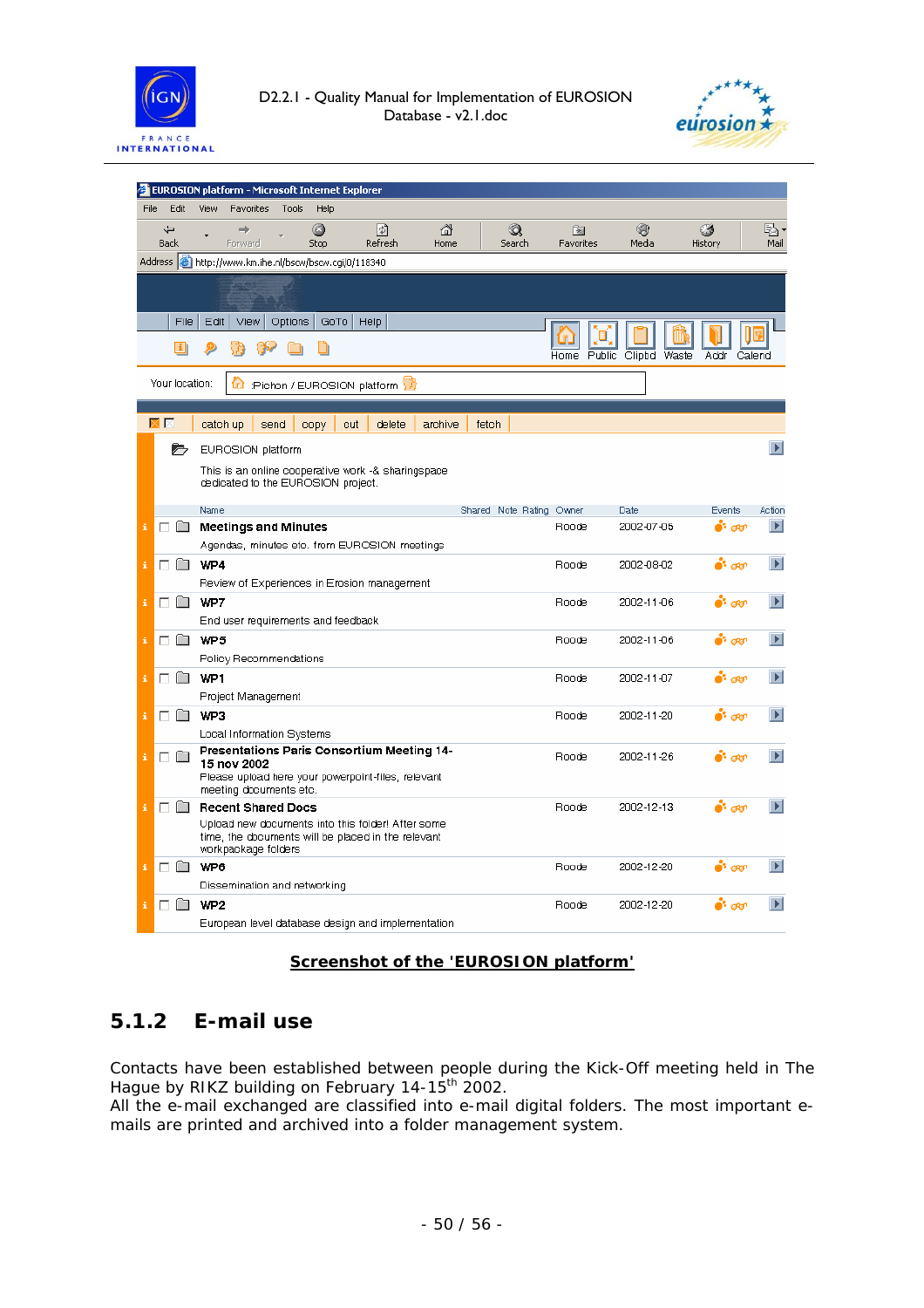



# *5.2. READING REPORTS*

The preparation of Reading Reports is one of the procedures applied to improve the coherence of all contractual deliverables (report, nomenclature, newsletter, prototype, data set…).

The iterative procedure has been set allowing consortium members to provide the Author with remarks or comments. For that, each deliverable should come with an additional *Reading Report* file that allows a critical feedback from all readers.

This operation has to be performed at least twice:

- For first draft version of the deliverable
- For final draft version of the deliverable, which integrates remarks from previous *Reading Reports* and other improvements.

As a result the document is validated or not.

The ideal or generic procedure of (re-)reading is drawn below.



#### <sup>U</sup>*Generic Reading Report Procedure Schema*

Nevertheless, this iterative procedure could be an never-ending story and the clever involvement of writer and reader shall prevail. If the process let appear too many iterations, such as a wasting time is stated, the Work Package leader is not able to Validate the Document shall require the Team Leader intervention. The Team Leader may decide to listen both reviewers and author and give a *modus operandi* according to the opinions received.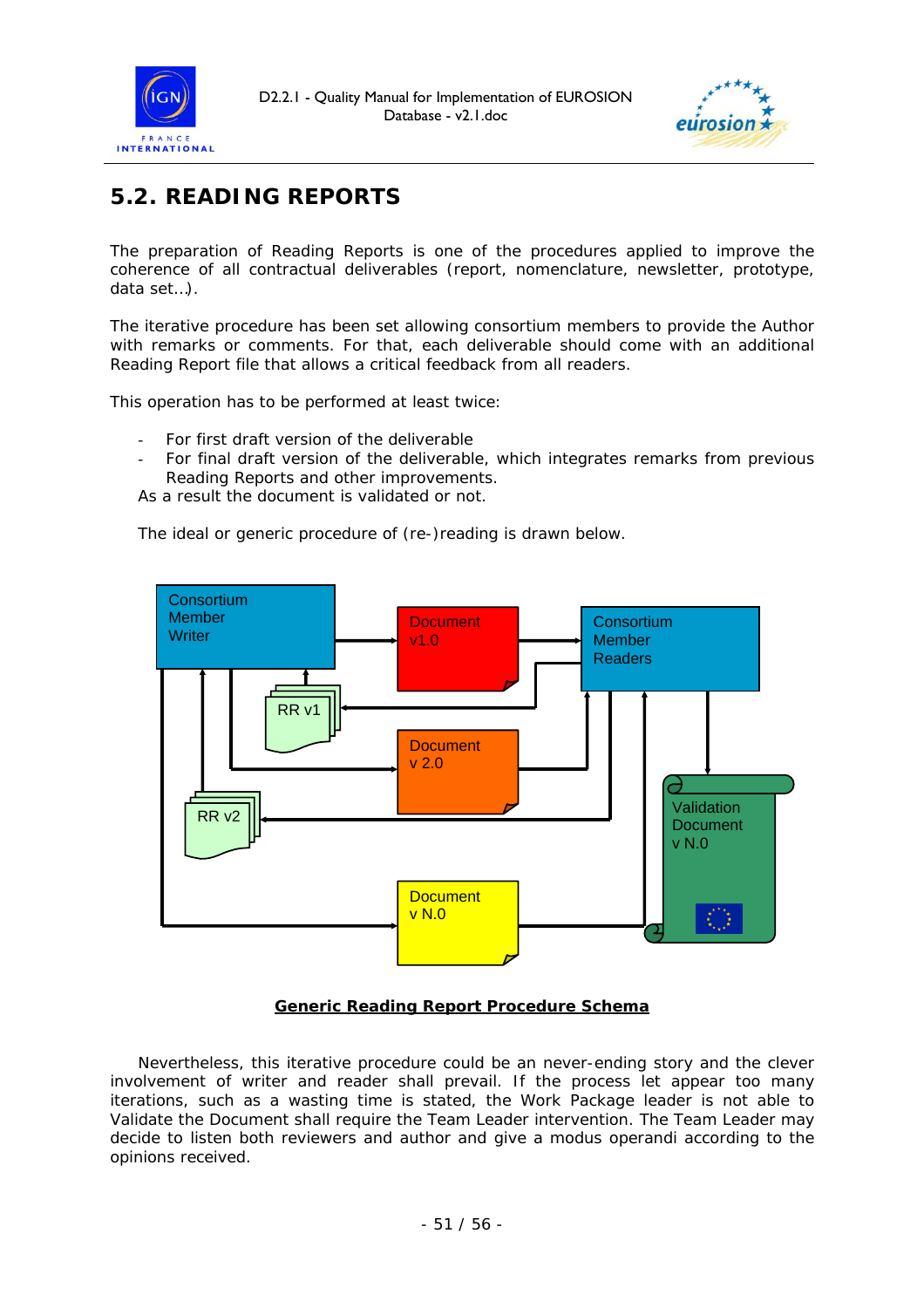



# *5.3. UNIFIED DOCUMENTS FORMAT*

## **5.3.1 Consortium documents format**

EUCC has elaborated the uniform graphic chart for EUROSION consortium deliverables:

- Fonts type Verdana 10,
- Document Header Name of report, EUROSION –version of report (month/year)
- official EUROSION logo.

All styles are defined in Template.doc and available on the BSCW platform:

| Name of report<br>BJROSION-vestion of report<br>(month/year) | $eurosion \star$ |                                                                                                                                                           |                                                                                  | Name of report<br>BJROSION-version of report<br>(month/year) |                                                 | $eurosion*$                                     |
|--------------------------------------------------------------|------------------|-----------------------------------------------------------------------------------------------------------------------------------------------------------|----------------------------------------------------------------------------------|--------------------------------------------------------------|-------------------------------------------------|-------------------------------------------------|
| TABLE OF CONTENTS                                            |                  | 1.1 Heading 2<br><b>Heading 4</b><br><b>Heading 5</b><br>Normal text - verdana 10<br>> bullets<br>Table Text:<br>Table title<br>Table text:<br>Tasle cext | 1. HEADING 1<br>$1.1.1$ Heading $31$<br>Table title<br>Table cest:<br>Table cent | <b>Table title</b><br>Taple text<br>Table cext:              | <b>Table title</b><br>Table coxx<br>Table cext: | <b>Table title</b><br>Taple cest:<br>Table cext |
|                                                              |                  | Footnote text.                                                                                                                                            |                                                                                  |                                                              |                                                 |                                                 |

### **5.3.2 Files Naming Rules**

To assure uniformity for produced documents within EUROSION consortium, easy naming rules have to be used:

- DXX.XX for contractual documents to be delivered (cf. Inception Report final version)
- INTWPX.X for internal Work Package exchange documents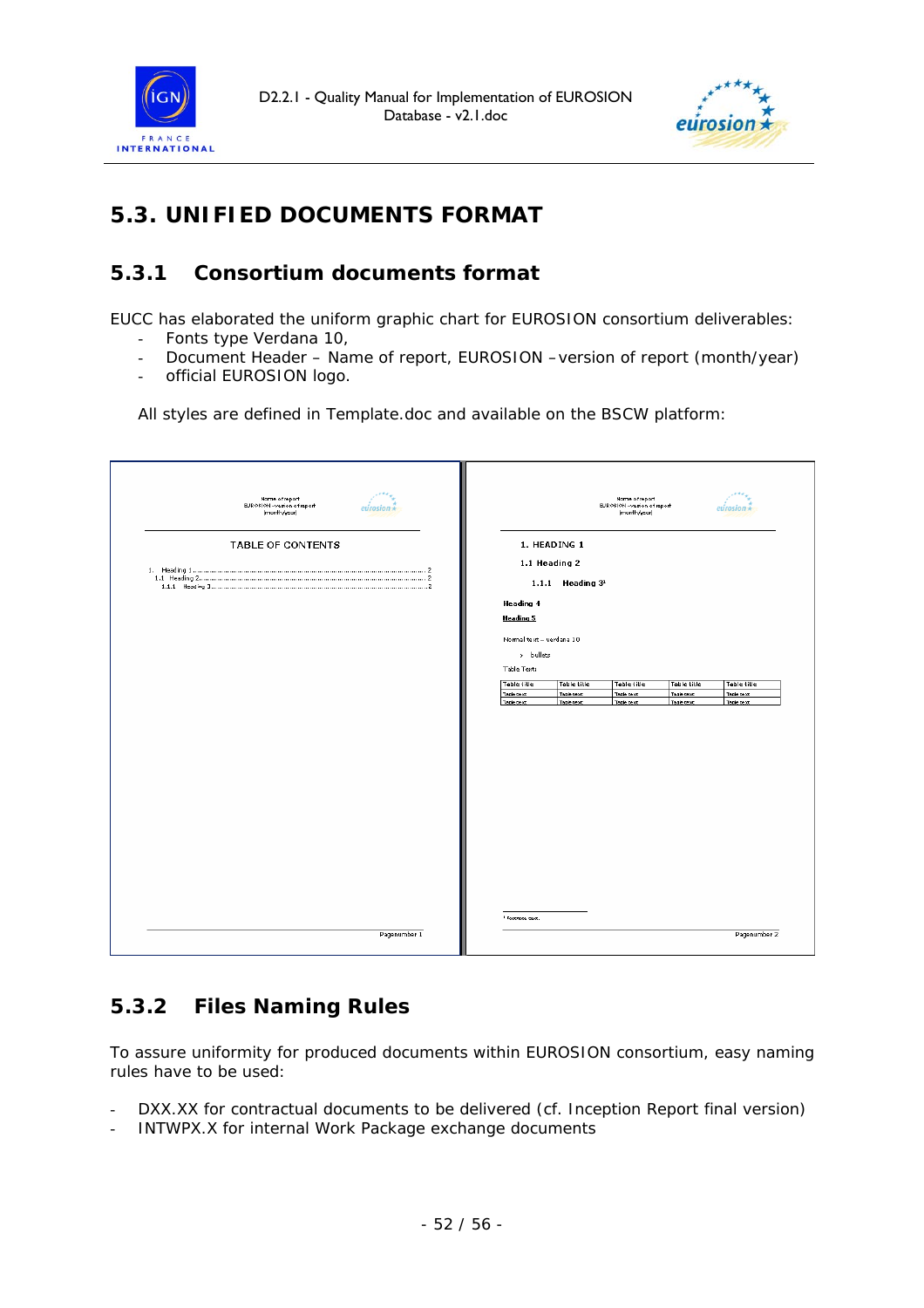



## **5.3.3 Deliverables Web-diffusion**

For diffusible deliverables whose can be downloaded from the web site www.eurosion.org, EUCC consortium member's aim consists in checking the conformity of the rules described above and correcting errors or mistaken, and thus standardize output reports deliverable in order to make them available even in doc and/or pdf format, zipped or not.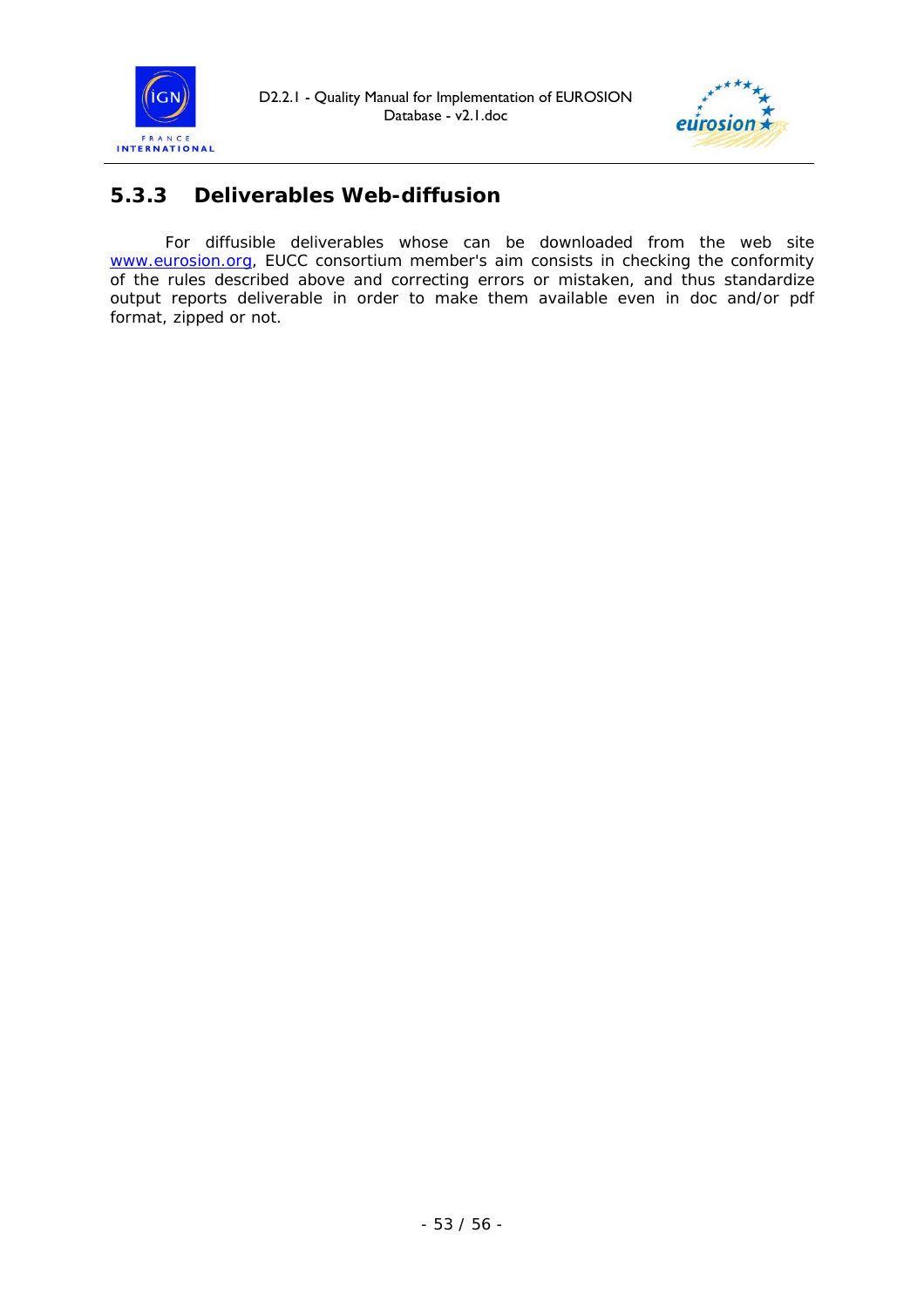



# **6. GLOSSARY**

# *6.1. ABBREVIATIONS*

| AOL  | Acceptable quality level |
|------|--------------------------|
| RMSE | Root mean square error   |

# *6.2. DEFINITIONS*

| Absolute or               | Closeness of reported coordinate values to values accepted as or                                                                                                                  |
|---------------------------|-----------------------------------------------------------------------------------------------------------------------------------------------------------------------------------|
| External accuracy         | being true                                                                                                                                                                        |
| Accuracy                  | Closeness of agreement between a test result and the accepted<br>reference value                                                                                                  |
| Accuracy of a time        | Correctness of the temporal references of an item (reporting of                                                                                                                   |
| measurement               | error in time measurement)                                                                                                                                                        |
| Classification            | Comparison of the classes assigned to features or their attributes                                                                                                                |
| correctness               | to a universe of discourse (e.g. ground truth or reference<br>dataset)                                                                                                            |
| Commission                | Excess data present in a dataset                                                                                                                                                  |
| Completeness              | Presence and absence of features, their<br>attributes<br>and<br>relationships                                                                                                     |
| Conceptual<br>consistency | Adherence to rules of the conceptual schema                                                                                                                                       |
| Conformance               | Fulfilment of specified requirements                                                                                                                                              |
| Data quality element      | Quantitative component documenting the quality of a dataset                                                                                                                       |
| Data quality              | Operation(s) used in applying and reporting quality evaluation                                                                                                                    |
| evaluation procedure      | methods and their results                                                                                                                                                         |
| Data quality measure      | Type of test applied to the data specified by a data quality scope                                                                                                                |
| Data quality result       | Value or set of values resulting from applying a data measure or<br>the outcome of evaluating the obtained value or set of values<br>against a specified acceptable quality level |
| Dataset                   | Identifiable collection of the data                                                                                                                                               |
| Direct evaluation         | Method of evaluating the quality of a dataset based on inspection                                                                                                                 |
| method                    | of the items within the dataset                                                                                                                                                   |
| Domain consistency        | Adherence of values to the value domains                                                                                                                                          |
| Dublin Core               | Dublin Core Metadata Element Set, summary of definitions<br>representing formal standard for description of metadata<br>elements; contains 15 elements                            |
| Feature                   | Abstraction of real world phenomena                                                                                                                                               |
| Feature attribute         | Characteristics of a feature                                                                                                                                                      |
| Format consistency        | Degree to which data is stored in accordance with the physical<br>structure of the dataset                                                                                        |
| Full inspection           | Inspection of every item in a dataset, known also as 100%<br>inspection                                                                                                           |
| Gridded data              | Closeness of gridded data position values to values accepted as                                                                                                                   |
| position accuracy         | or being true                                                                                                                                                                     |
| Indirect evaluation       | Method of evaluation the quality of a dataset based on external                                                                                                                   |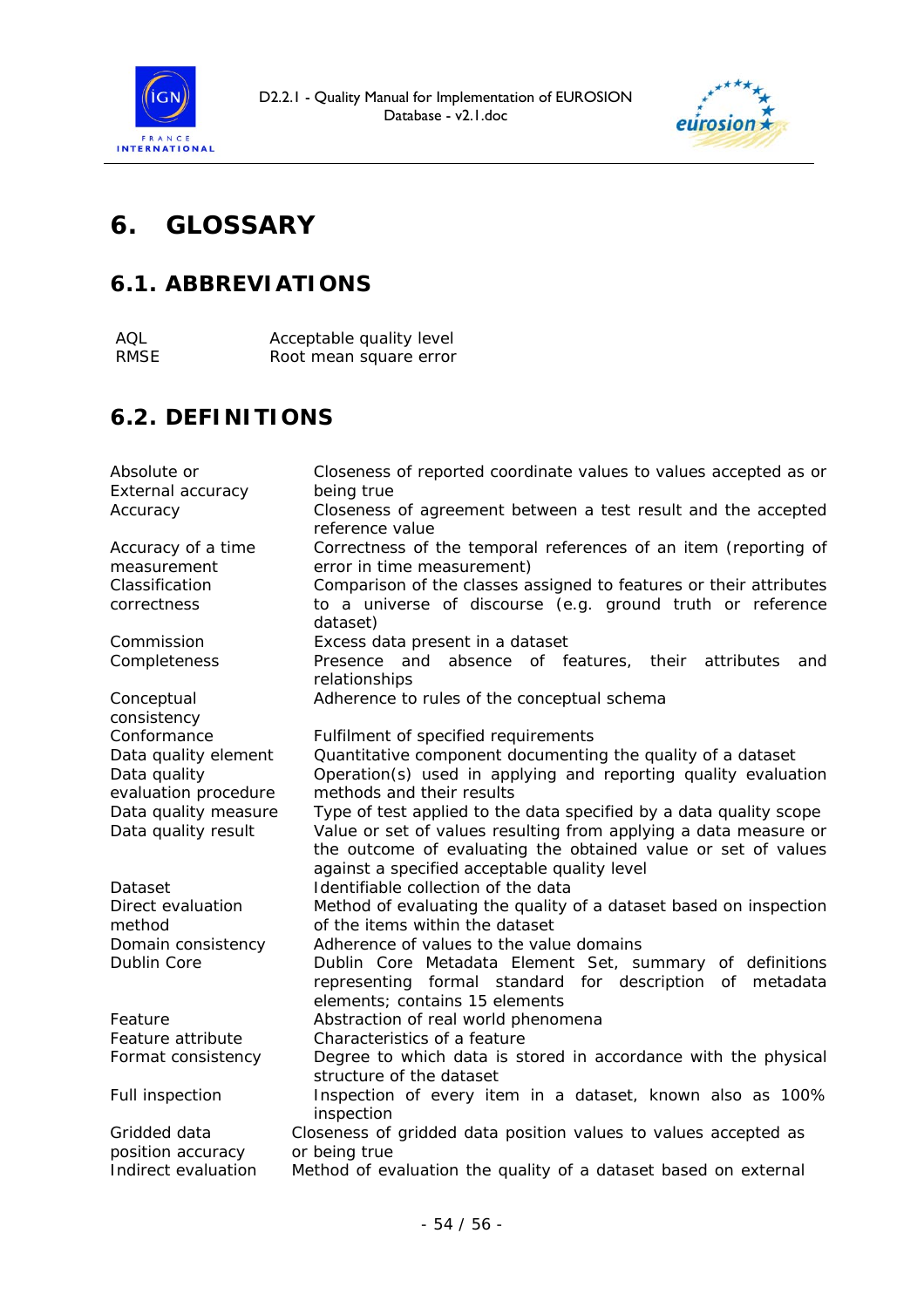



| method                                       | knowledge, e.g. dataset lineage, such as production method or                                                                                                       |
|----------------------------------------------|---------------------------------------------------------------------------------------------------------------------------------------------------------------------|
| Logical<br>consistency                       | source data<br>Degree of adherence to logical rules of data structure, attribution<br>and relationships (data structure can be conceptual, logical and<br>physical) |
| Metadata                                     | Data about data                                                                                                                                                     |
| Non-quantitative<br>attribute<br>correctness | Correctness of non-quantitative attributes                                                                                                                          |
| Omission                                     | Data absent from a dataset                                                                                                                                          |
| Positional accuracy                          | Accuracy of the position of features                                                                                                                                |
| Quality                                      | Totality of characteristics of a product that bear on its ability to<br>satisfy stated and implied needs                                                            |
| Quantitative                                 | Accuracy of quantitative attributes                                                                                                                                 |
| attribute accuracy                           |                                                                                                                                                                     |
| Reference data                               | Data accepted as representing the universe of discourse, to be<br>used as reference for direct external quality evaluation measures                                 |
| Relative<br><b>or</b>                        | Closeness of the relative positions of features in a dataset to                                                                                                     |
| Internal<br>accuracy                         | their respective relative positions accepted as or being true                                                                                                       |
| Temporal accuracy                            | Accuracy of the temporal attributes and temporal relationships of<br>features                                                                                       |
| Temporal                                     | Correctness of ordered events or sequences, if reported                                                                                                             |
| consistency                                  |                                                                                                                                                                     |
| Temporal validity                            | Validity of data with respect to time                                                                                                                               |
| Thematic accuracy                            | Accuracy of quantitative attributes and the correctness of non-<br>quantitative attributes and of the classifications of features and<br>their relationships        |
| Topological                                  | Correctness of the explicitly encoded topological characteristics                                                                                                   |
| consistency                                  | of a dataset                                                                                                                                                        |
| Universe<br><b>of</b><br>discourse           | View of the real or hypothetical world that includes everything of<br>interest (ground truth)                                                                       |